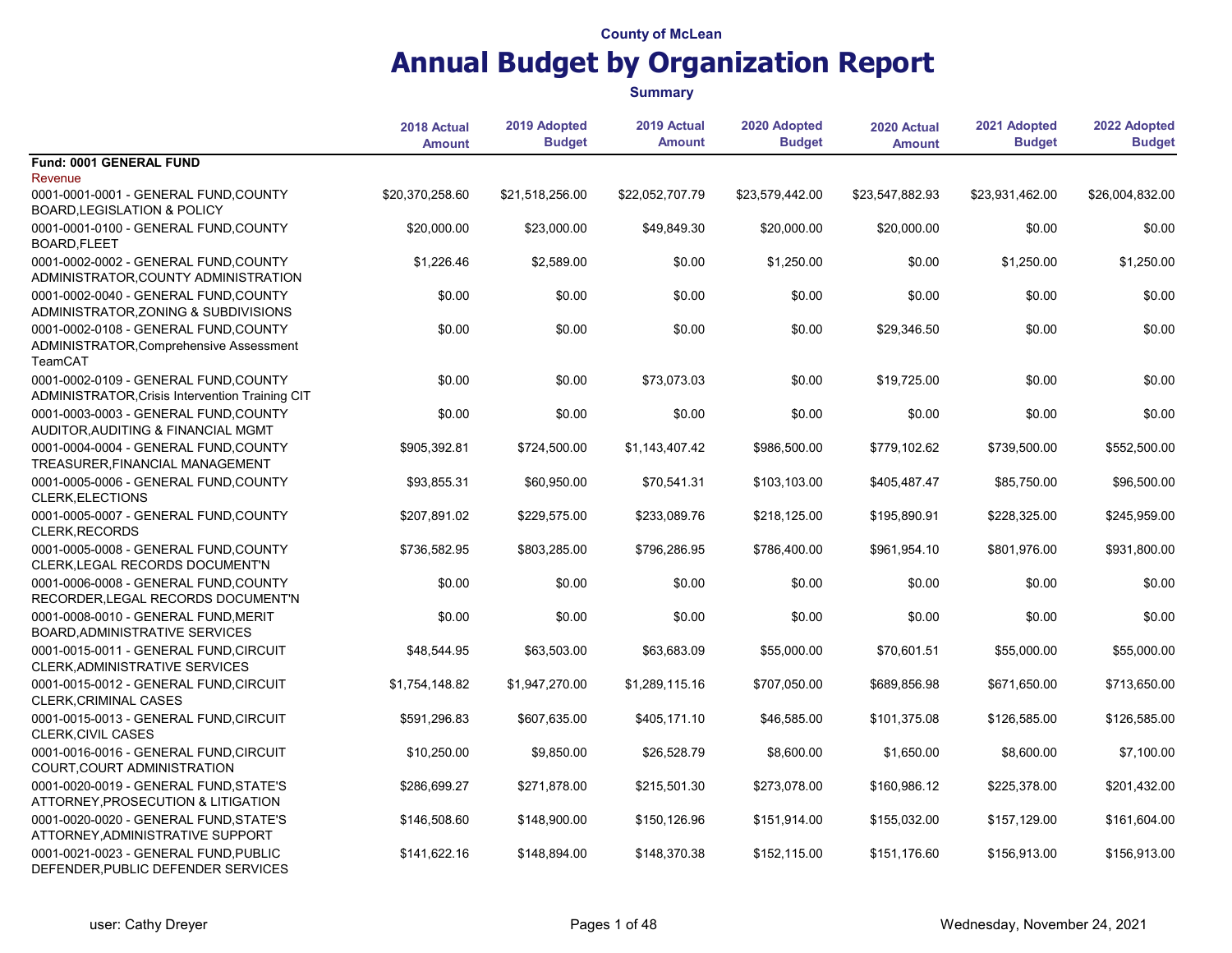|                                                                                  | 2018 Actual    | 2019 Adopted   | 2019 Actual    | 2020 Adopted   | 2020 Actual    | 2021 Adopted   | 2022 Adopted   |
|----------------------------------------------------------------------------------|----------------|----------------|----------------|----------------|----------------|----------------|----------------|
|                                                                                  | <b>Amount</b>  | <b>Budget</b>  | <b>Amount</b>  | <b>Budget</b>  | <b>Amount</b>  | <b>Budget</b>  | <b>Budget</b>  |
| 0001-0021-0057 - GENERAL FUND, PUBLIC                                            | \$0.00         | \$0.00         | \$0.00         | \$0.00         | \$0.00         | \$0.00         | \$0.00         |
| DEFENDER, VIOLENT CRIME DEFENSE GRT                                              |                |                |                |                |                |                |                |
| 0001-0022-0022 - GENERAL FUND, COURT<br>SERVICES, JUVENILE DETENTION             | \$1,023,645.90 | \$1,035,274.00 | \$1,060,714.70 | \$1,335,821.00 | \$1,351,729.17 | \$1,354,625.00 | \$1,314,315.00 |
| 0001-0022-0024 - GENERAL FUND, COURT<br>SERVICES, COURT SERVICES                 | \$1,522,012.31 | \$1,602,676.00 | \$1,656,297.64 | \$1,744,382.00 | \$2,036,585.54 | \$2,030,860.00 | \$1,864,834.00 |
| 0001-0022-0068 - GENERAL FUND, COURT<br>SERVICES, PRETRIAL                       | \$113.976.79   | \$94,895.00    | \$107,193.67   | \$139,151.00   | \$180,157.47   | \$179,992.00   | \$184,718.00   |
| 0001-0022-0076 - GENERAL FUND, COURT<br>SERVICES, RECOVERY COURT GRANT           | \$0.00         | \$0.00         | \$0.00         | \$0.00         | \$0.00         | \$0.00         | \$0.00         |
| 0001-0022-0093 - GENERAL FUND.COURT<br>SERVICES, Adult Treatment SAMHSA Grant CS | \$216,516.67   | \$0.00         | \$96,006.43    | \$0.00         | \$0.00         | \$0.00         | \$0.00         |
| 0001-0022-0094 - GENERAL FUND, COURT<br>SERVICES, Adult Redeploy Grant           | \$97,642.15    | \$113,905.00   | \$105,747.61   | \$125,296.00   | \$142,131.07   | \$158,203.00   | \$158,172.00   |
| 0001-0022-0095 - GENERAL FUND, COURT<br>SERVICES, Juvenile Redeploy Grant        | \$0.00         | \$0.00         | \$0.00         | \$0.00         | \$0.00         | \$0.00         | \$0.00         |
| 0001-0022-0103 - GENERAL FUND, COURT<br>SERVICES, Veteran's Court                | \$53.678.17    | \$350.436.00   | \$256,052.57   | \$330,184.00   | \$185,074.37   | \$330,184.00   | \$330,536.00   |
| 0001-0029-0027 - GENERAL FUND, SHERIFF, LAW<br><b>ENFORCEMENT OPERATION</b>      | \$272,110.33   | \$275,274.00   | \$241,951.92   | \$220,000.00   | \$256,670.68   | \$243,320.00   | \$243,320.00   |
| 0001-0029-0028 - GENERAL<br>FUND, SHERIFF, CRIMINAL INVESTIGATIONS               | \$23,417.30    | \$11,025.00    | \$224.10       | \$0.00         | \$0.00         | \$0.00         | \$0.00         |
| 0001-0029-0029 - GENERAL<br>FUND, SHERIFF, ADMINISTRATIVE SERVICES               | \$378,635.33   | \$392,168.00   | \$435,946.83   | \$369,744.00   | \$358,329.16   | \$239,992.00   | \$270,870.00   |
| 0001-0029-0031 - GENERAL FUND, SHERIFF, JAIL<br><b>OPERATIONS</b>                | \$166,328.59   | \$228,832.00   | \$288,575.34   | \$321,805.00   | \$335,385.41   | \$251,906.00   | \$276,372.00   |
| 0001-0029-0032 - GENERAL<br>FUND, SHERIFF, SUPPORT SERVICES                      | \$0.00         | \$0.00         | \$0.00         | \$0.00         | \$0.00         | \$0.00         | \$0.00         |
| 0001-0029-0033 - GENERAL FUND, SHERIFF, FLEET<br><b>MANAGEMENT</b>               | \$8,710.79     | \$9,000.00     | \$7,760.63     | \$6,902.00     | \$2,651.68     | \$6,902.00     | \$6,902.00     |
| 0001-0029-0034 - GENERAL<br>FUND, SHERIFF, ALCOHOL SAFETY GRANT                  | \$0.00         | \$0.00         | \$0.00         | \$0.00         | \$0.00         | \$0.00         | \$0.00         |
| 0001-0029-0052 - GENERAL FUND, SHERIFF, EMA<br><b>OPERATIONS</b>                 | \$77,252.06    | \$75,138.00    | \$77,784.06    | \$75,138.00    | \$118,592.65   | \$75,138.00    | \$75,138.00    |
| 0001-0029-0104 - GENERAL FUND, SHERIFF, Safe<br>Passage Grant                    | \$0.00         | \$0.00         | \$41,232.50    | \$0.00         | \$0.00         | \$0.00         | \$0.00         |
| 0001-0031-0038 - GENERAL<br>FUND, CORONER, INVESTIGATIONS & INQUESTS             | \$170,341.32   | \$106,500.00   | \$150,594.94   | \$121,000.00   | \$217,683.00   | \$129,000.00   | \$128,100.00   |
| 0001-0032-0039 - GENERAL FUND, Animal Control, EMA<br><b>TECH SUPPORT</b>        | \$0.00         | \$0.00         | \$0.00         | \$0.00         | \$0.00         | \$0.00         | \$0.00         |
| 0001-0032-0065 - GENERAL FUND, Animal<br>Control, ANIMAL CONTROL                 | \$590.736.68   | \$633,332.00   | \$646,775.51   | \$605,952.00   | \$674,802.35   | \$697,621.00   | \$730,032.00   |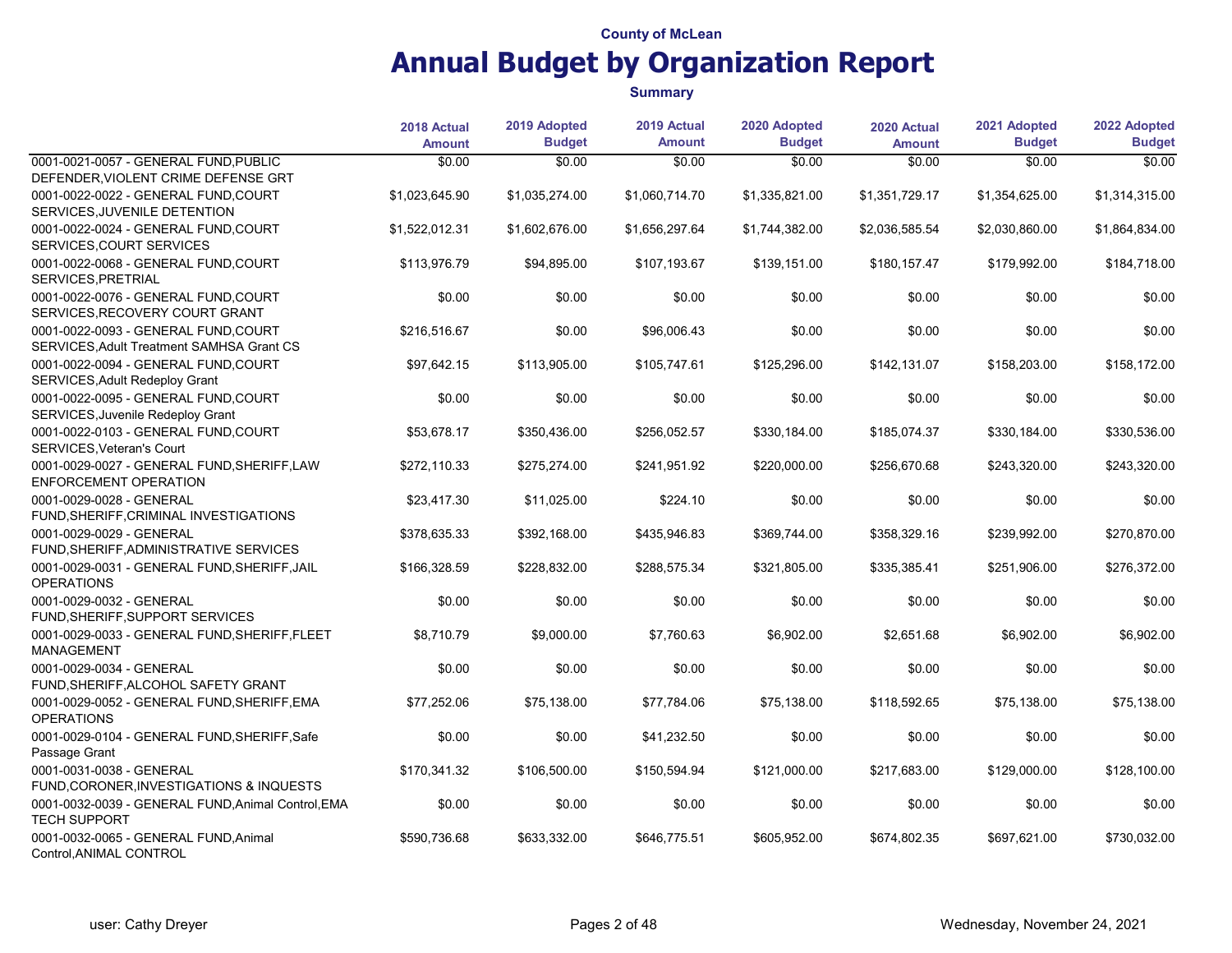|                                                                                       | 2018 Actual<br><b>Amount</b> | 2019 Adopted<br><b>Budget</b> | 2019 Actual<br><b>Amount</b> | 2020 Adopted<br><b>Budget</b> | 2020 Actual<br><b>Amount</b> | 2021 Adopted<br><b>Budget</b> | 2022 Adopted<br><b>Budget</b> |
|---------------------------------------------------------------------------------------|------------------------------|-------------------------------|------------------------------|-------------------------------|------------------------------|-------------------------------|-------------------------------|
| 0001-0032-0066 - GENERAL FUND, Animal                                                 | \$168,590.00                 | \$173,196.00                  | \$160,423.22                 | \$175,674.00                  | \$167.515.96                 | \$173,145.00                  | \$175,674.00                  |
| Control, MUNICIPAL WARDEN/AN.CONTR                                                    |                              |                               |                              |                               |                              |                               |                               |
| 0001-0038-0040 - GENERAL FUND, BUILDING &<br>ZONING, ZONING & SUBDIVISIONS            | \$128,963.84                 | \$498,080.00                  | \$655,857.42                 | \$654,080.00                  | \$935,531.76                 | \$516.080.00                  | \$449,880.00                  |
| 0001-0040-0042 - GENERAL FUND, PARKS &<br>RECREATION, PARK OPERATIONS                 | \$20,155.92                  | \$3,500.00                    | \$4,068.11                   | \$3,500.00                    | \$0.00                       | \$3,500.00                    | \$3,500.00                    |
| 0001-0040-0043 - GENERAL FUND, PARKS &<br>RECREATION, RECREATIONAL SERVICES           | \$401,359.68                 | \$493,000.00                  | \$399,062.74                 | \$484,500.00                  | \$473,930.56                 | \$527,000.00                  | \$526,000.00                  |
| 0001-0041-0022 - GENERAL FUND, FACILITIES<br>MANAGEMENT, JUVENILE DETENTION           | \$193,235.04                 | \$232,554.00                  | \$232,554.00                 | \$326,290.00                  | \$326,289.84                 | \$531,470.00                  | \$346,444.00                  |
| 0001-0041-0045 - GENERAL FUND, FACILITIES<br>MANAGEMENT, METRO COMMUNICATION CTR.     | \$88,484.55                  | \$144,788.00                  | \$85,491.06                  | \$121,011.00                  | \$79,897.91                  | \$170,100.00                  | \$121,749.00                  |
| 0001-0041-0046 - GENERAL FUND, FACILITIES<br>MANAGEMENT, 200 W. Front Street Building | \$385,602.25                 | \$801,424.00                  | \$740,843.20                 | \$470,645.00                  | \$351,721.24                 | \$467,996.00                  | \$460,478.00                  |
| 0001-0041-0049 - GENERAL FUND, FACILITIES<br>MANAGEMENT, COURTHOUSE                   | \$161,920.92                 | \$184,070.00                  | \$184,069.96                 | \$428,189.00                  | \$206,988.96                 | \$167,034.00                  | \$511,571.00                  |
| 0001-0041-0050 - GENERAL FUND FACILITIES<br>MANAGEMENT, LAW & JUSTICE BUILDING        | \$1,952,285.37               | \$1,818,180.00                | \$1,733,248.23               | \$1,990,243.00                | \$2,104,663.43               | \$1,953,267.00                | \$2,677,257.00                |
| 0001-0041-0051 - GENERAL FUND FACILITIES<br>MANAGEMENT, FAIRVIEW BUILDING MAINT.      | \$12,948.00                  | \$17,100.00                   | \$17,100.00                  | \$16,625.00                   | \$16,625.04                  | \$18,576.00                   | \$18,331.00                   |
| 0001-0041-0065 - GENERAL FUND, FACILITIES<br>MANAGEMENT, ANIMAL CONTROL               | \$0.00                       | \$56,613.00                   | \$56,613.00                  | \$73,499.00                   | \$73,499.04                  | \$102,790.00                  | \$102,980.00                  |
| 0001-0041-0115 - GENERAL FUND, FACILITIES<br>MANAGEMENT, GOVERNMENT CENTER            | \$782,658.00                 | \$679,102.00                  | \$679,102.00                 | \$647,189.00                  | \$647,189.04                 | \$646,627.00                  | \$1,039,294.00                |
| 0001-0043-0047 - GENERAL FUND, INFORMATION<br>SERVICES, DATA PROCESSING               | \$234,575.14                 | \$266,741.00                  | \$300,446.76                 | \$233,319.00                  | \$372,170.81                 | \$312,085.00                  | \$318,266.00                  |
| 0001-0043-0048 - GENERAL FUND, INFORMATION<br>SERVICES, Records Management            | \$0.00                       | \$0.00                        | \$0.00                       | \$0.00                        | \$0.00                       | \$0.00                        | \$0.00                        |
| 0001-0043-0107 - GENERAL FUND, INFORMATION<br>SERVICES, County GIS                    | \$214,386.00                 | \$135,660.00                  | \$169,781.00                 | \$146,259.00                  | \$142,064.00                 | \$132,392.00                  | \$222,740.00                  |
| 0001-0047-0052 - GENERAL FUND, EMA, EMA<br><b>OPERATIONS</b>                          | \$0.00                       | \$0.00                        | \$0.00                       | \$0.00                        | \$0.00                       | \$0.00                        | \$0.00                        |
| 0001-0048-0053 - GENERAL FUND.BLOOMINGTON<br>ELECTION COM., CITY ELECTIONS            | \$98.590.00                  | \$100.000.00                  | \$0.00                       | \$100,000.00                  | \$0.00                       | \$100.000.00                  | \$137,300.00                  |
| 0001-0049-0054 - GENERAL FUND.ASSESSMENT<br>OFFICE, PROPERTY ASSESS/RVW/SUPV.         | \$75,945.11                  | \$77,311.00                   | \$76,906.07                  | \$78,216.00                   | \$78,327.21                  | \$88,400.00                   | \$90,270.00                   |
| <b>Revenue Totals</b>                                                                 | \$34,948,981.99              | \$37,169,859.00               | \$37,385,877.56              | \$38,433,776.00               | \$39,126,275.17              | \$38,797,723.00               | \$42,040,168.00               |
| <b>Expenditures</b>                                                                   |                              |                               |                              |                               |                              |                               |                               |
| 0001-0001-0001 - GENERAL FUND, COUNTY<br><b>BOARD, LEGISLATION &amp; POLICY</b>       | \$1,506,784.20               | \$1,844,619.00                | \$1,498,418.54               | \$2,126,937.00                | \$2,005,950.91               | \$2,289,736.00                | \$1,710,870.00                |
| 0001-0001-0100 - GENERAL FUND, COUNTY<br><b>BOARD, FLEET</b>                          | \$143.518.88                 | \$139,500.00                  | \$115.316.75                 | \$46,000.00                   | \$201,080.00                 | \$25.000.00                   | \$220,000.00                  |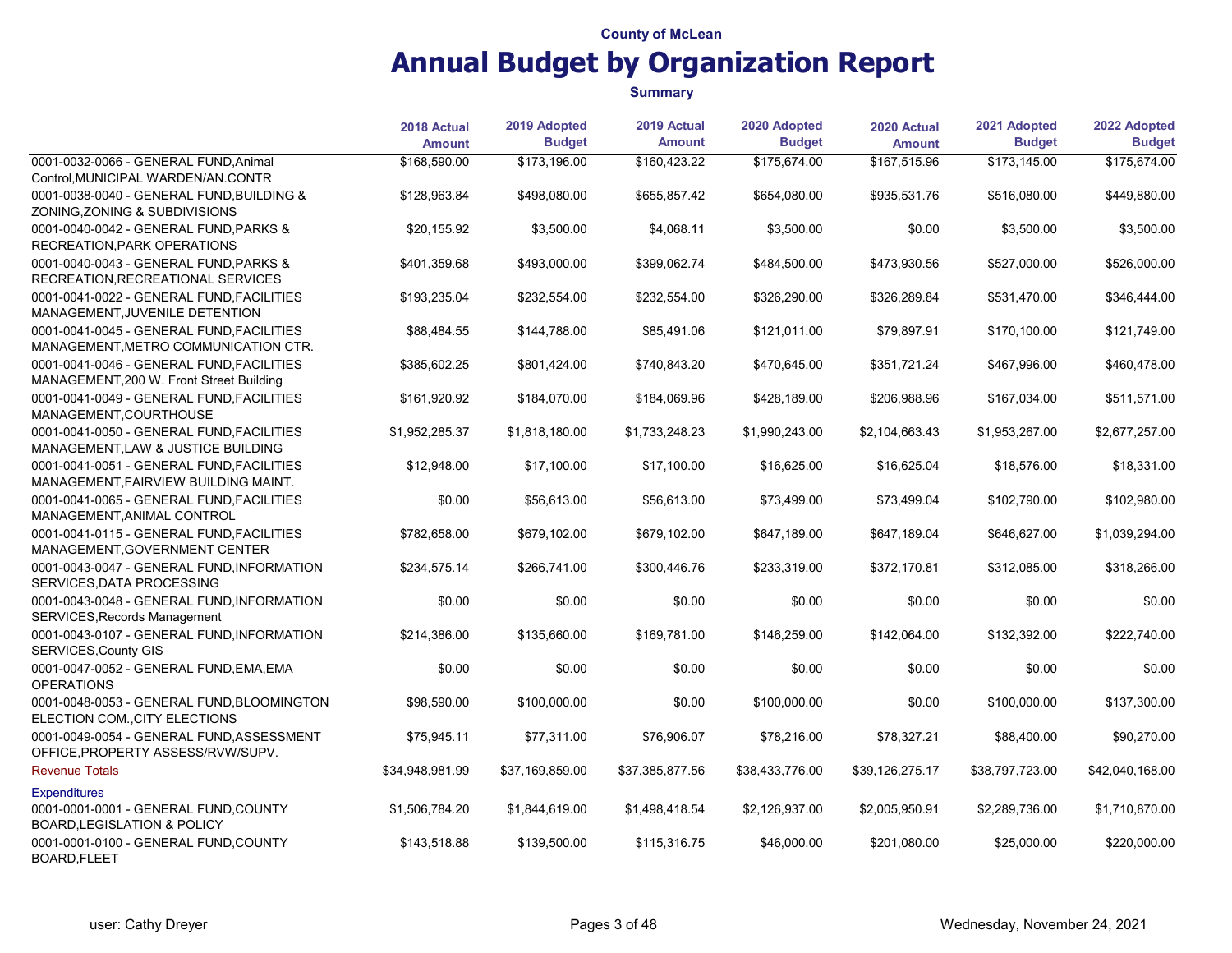|                                                                     | 2018 Actual    | 2019 Adopted   | 2019 Actual    | 2020 Adopted   | 2020 Actual    | 2021 Adopted   | 2022 Adopted   |
|---------------------------------------------------------------------|----------------|----------------|----------------|----------------|----------------|----------------|----------------|
|                                                                     | <b>Amount</b>  | <b>Budget</b>  | <b>Amount</b>  | <b>Budget</b>  | <b>Amount</b>  | <b>Budget</b>  | <b>Budget</b>  |
| 0001-0002-0002 - GENERAL FUND, COUNTY                               | \$572,195.78   | \$617,969.00   | \$672,574.01   | \$677,880.00   | \$760,449.14   | \$618,302.00   | \$647,807.00   |
| ADMINISTRATOR, COUNTY ADMINISTRATION                                |                |                |                |                |                |                |                |
| 0001-0002-0040 - GENERAL FUND, COUNTY                               | \$0.00         | \$0.00         | \$0.00         | \$0.00         | \$0.00         | \$0.00         | \$0.00         |
| ADMINISTRATOR, ZONING & SUBDIVISIONS                                |                |                |                |                |                |                |                |
| 0001-0002-0108 - GENERAL FUND, COUNTY                               | \$0.00         | \$0.00         | \$0.00         | \$0.00         | \$64,361.77    | \$0.00         | \$0.00         |
| ADMINISTRATOR, Comprehensive Assessment                             |                |                |                |                |                |                |                |
| TeamCAT                                                             |                |                |                |                |                |                |                |
| 0001-0003-0003 - GENERAL FUND, COUNTY                               | \$166,737.25   | \$174,021.00   | \$172,011.17   | \$177,199.00   | \$174,972.78   | \$155,794.00   | \$159,987.00   |
| AUDITOR, AUDITING & FINANCIAL MGMT                                  |                |                |                |                |                |                |                |
| 0001-0004-0004 - GENERAL FUND, COUNTY                               | \$402,177.47   | \$422,090.00   | \$410,881.83   | \$433,598.00   | \$439,681.33   | \$603,118.00   | \$649,822.00   |
| TREASURER, FINANCIAL MANAGEMENT                                     |                |                |                |                |                |                |                |
| 0001-0004-0005 - GENERAL FUND.COUNTY                                | \$155,435.53   | \$160,559.00   | \$156,318.56   | \$164,320.00   | \$154,818.38   | \$0.00         | \$0.00         |
| TREASURER, Accounts Payable                                         |                |                |                |                |                |                |                |
| 0001-0005-0006 - GENERAL FUND, COUNTY<br><b>CLERK, ELECTIONS</b>    | \$740,063.38   | \$732,502.00   | \$548,330.97   | \$895,386.00   | \$1,454,686.31 | \$623,071.00   | \$1,005,018.00 |
| 0001-0005-0007 - GENERAL FUND, COUNTY<br><b>CLERK, RECORDS</b>      | \$324,737.32   | \$323,749.00   | \$304,238.41   | \$332,910.00   | \$300,201.60   | \$339,822.00   | \$342,525.00   |
| 0001-0005-0008 - GENERAL FUND.COUNTY                                |                | \$195.112.00   |                |                | \$203.169.44   |                |                |
| CLERK, LEGAL RECORDS DOCUMENT'N                                     | \$182,837.76   |                | \$186,799.80   | \$196,990.00   |                | \$200,403.00   | \$215,857.00   |
| 0001-0006-0008 - GENERAL FUND, COUNTY                               | \$0.00         | \$0.00         | \$0.00         | \$0.00         | \$0.00         | \$0.00         | \$0.00         |
| RECORDER, LEGAL RECORDS DOCUMENT'N                                  |                |                |                |                |                |                |                |
| 0001-0008-0010 - GENERAL FUND, MERIT                                | \$7,684.53     | \$16,204.00    | \$10,057.09    | \$15,106.00    | \$14,558.44    | \$16,317.00    | \$16,350.00    |
| <b>BOARD, ADMINISTRATIVE SERVICES</b>                               |                |                |                |                |                |                |                |
| 0001-0015-0011 - GENERAL FUND.CIRCUIT                               | \$727,350.87   | \$765,973.00   | \$724,921.78   | \$768,481.00   | \$704,888.08   | \$791,002.00   | \$803,388.00   |
| CLERK, ADMINISTRATIVE SERVICES                                      |                |                |                |                |                |                |                |
| 0001-0015-0012 - GENERAL FUND, CIRCUIT                              | \$997,400.89   | \$1,039,039.00 | \$1,017,628.88 | \$995,739.00   | \$1,010,908.34 | \$1,089,991.00 | \$1,113,506.00 |
| <b>CLERK, CRIMINAL CASES</b>                                        |                |                |                |                |                |                |                |
| 0001-0015-0013 - GENERAL FUND, CIRCUIT<br><b>CLERK, CIVIL CASES</b> | \$409,625.90   | \$456,438.00   | \$439,443.15   | \$438,305.00   | \$429,514.65   | \$455,432.00   | \$448,269.00   |
| 0001-0016-0016 - GENERAL FUND, CIRCUIT                              | \$990,148.40   | \$1,008,741.00 | \$1,020,383.92 | \$1,065,274.00 | \$1,032,998.09 | \$1,046,399.00 | \$1,057,933.00 |
| COURT, COURT ADMINISTRATION                                         |                |                |                |                |                |                |                |
| 0001-0018-0017 - GENERAL FUND, JURY                                 | \$107,950.45   | \$120,037.00   | \$117,218.92   | \$127,840.00   | \$118,080.73   | \$132,734.00   | \$132,843.00   |
| COMMISSION, JUROR SELECTION & ADMIN.                                |                |                |                |                |                |                |                |
| 0001-0020-0019 - GENERAL FUND.STATE'S                               | \$2,396,239.25 | \$2,497,884.00 | \$2,434,925.77 | \$2,498,215.00 | \$2,484,660.69 | \$2,543,572.00 | \$2,653,240.00 |
| ATTORNEY, PROSECUTION & LITIGATION                                  |                |                |                |                |                |                |                |
| 0001-0020-0020 - GENERAL FUND, STATE'S                              | \$244,572.20   | \$222,094.00   | \$242,973.19   | \$226,099.00   | \$244,597.53   | \$192,628.00   | \$194,676.00   |
| ATTORNEY, ADMINISTRATIVE SUPPORT                                    |                |                |                |                |                |                |                |
| 0001-0021-0023 - GENERAL FUND.PUBLIC                                | \$1,800,907.15 | \$1,888,155.00 | \$1,828,475.03 | \$1,924,317.00 | \$1,868,454.09 | \$1,962,533.00 | \$1,979,838.00 |
| DEFENDER, PUBLIC DEFENDER SERVICES                                  |                |                |                |                |                |                |                |
| 0001-0021-0057 - GENERAL FUND.PUBLIC                                | \$0.00         | \$0.00         | \$0.00         | \$0.00         | \$0.00         | \$0.00         | \$0.00         |
| DEFENDER, VIOLENT CRIME DEFENSE GRT                                 |                |                |                |                |                |                |                |
| 0001-0022-0022 - GENERAL FUND, COURT                                | \$1,384,088.55 | \$1,522,599.00 | \$1,407,747.89 | \$1,538,507.00 | \$1,457,324.22 | \$1,508,861.00 | \$1,528,606.00 |
| SERVICES, JUVENILE DETENTION                                        |                |                |                |                |                |                |                |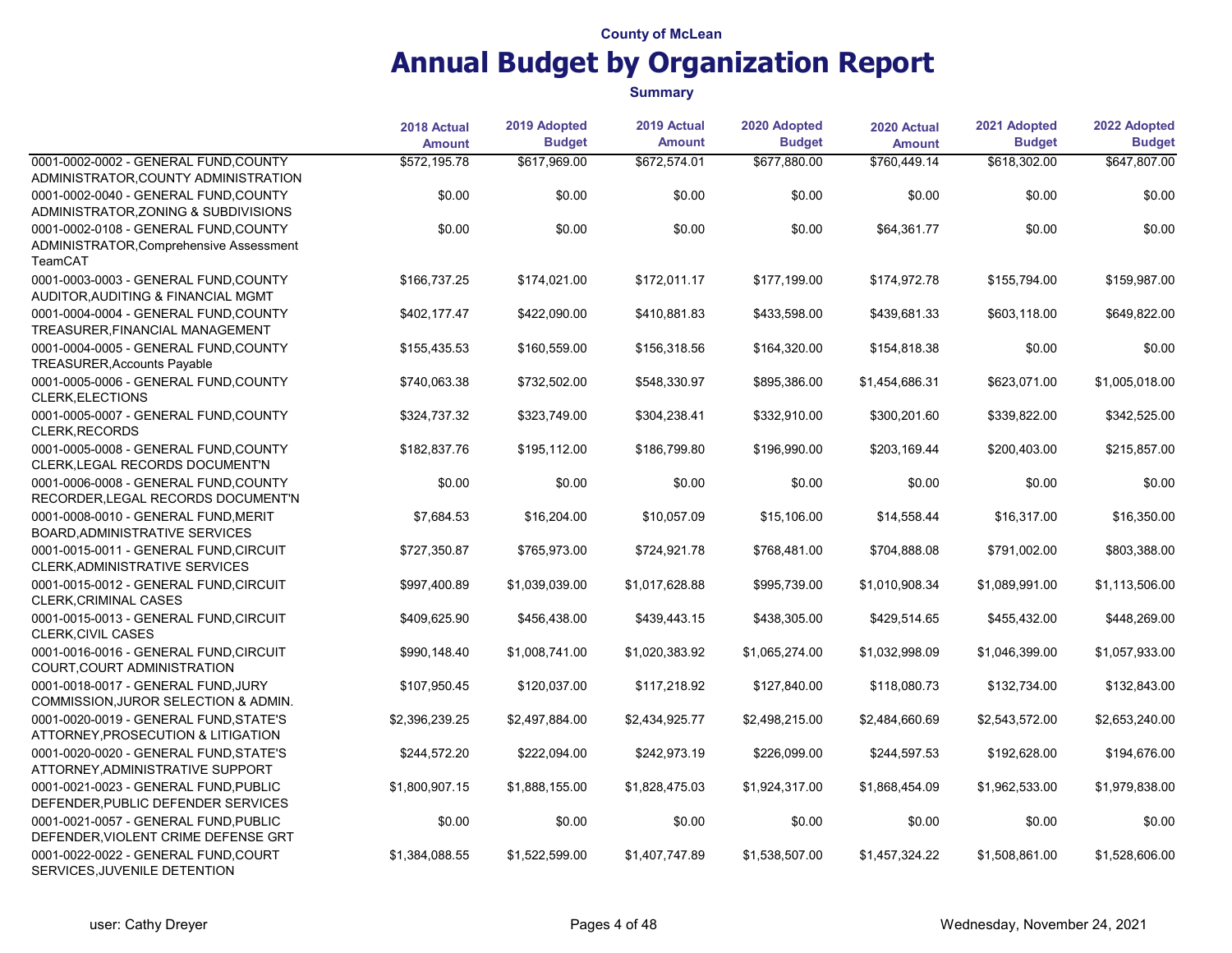|                                                                                   | 2018 Actual    | 2019 Adopted   | 2019 Actual    | 2020 Adopted   | 2020 Actual    | 2021 Adopted   | 2022 Adopted   |
|-----------------------------------------------------------------------------------|----------------|----------------|----------------|----------------|----------------|----------------|----------------|
|                                                                                   | <b>Amount</b>  | <b>Budget</b>  | <b>Amount</b>  | <b>Budget</b>  | <b>Amount</b>  | <b>Budget</b>  | <b>Budget</b>  |
| 0001-0022-0024 - GENERAL FUND, COURT<br>SERVICES, COURT SERVICES                  | \$2,582,775.27 | \$2,712,638.00 | \$2,586,007.45 | \$2,696,972.00 | \$2,638,835.58 | \$2,717,664.00 | \$2,769,978.00 |
| 0001-0022-0068 - GENERAL FUND, COURT<br>SERVICES, PRETRIAL                        | \$278,154.70   | \$287,417.00   | \$281,574.38   | \$294,499.00   | \$260,430.94   | \$279,539.00   | \$274,994.00   |
| 0001-0022-0076 - GENERAL FUND, COURT<br>SERVICES, RECOVERY COURT GRANT            | \$0.00         | \$0.00         | \$0.00         | \$0.00         | \$0.00         | \$0.00         | \$0.00         |
| 0001-0022-0093 - GENERAL FUND, COURT<br>SERVICES, Adult Treatment SAMHSA Grant CS | \$213,739.12   | \$0.00         | \$96,007.31    | \$0.00         | \$0.00         | \$0.00         | \$0.00         |
| 0001-0022-0094 - GENERAL FUND, COURT<br>SERVICES, Adult Redeploy Grant            | \$100,973.85   | \$113,534.00   | \$109,942.67   | \$125,835.00   | \$121,945.45   | \$158,203.00   | \$159,398.00   |
| 0001-0022-0095 - GENERAL FUND.COURT<br>SERVICES, Juvenile Redeploy Grant          | \$2,067.00     | \$0.00         | \$395.00       | \$0.00         | \$0.00         | \$0.00         | \$0.00         |
| 0001-0022-0103 - GENERAL FUND.COURT<br>SERVICES, Veteran's Court                  | \$54,043.58    | \$350,436.00   | \$260,295.19   | \$329,331.00   | \$196,198.16   | \$329,553.00   | \$319,775.00   |
| 0001-0029-0027 - GENERAL FUND, SHERIFF, LAW<br><b>ENFORCEMENT OPERATION</b>       | \$2,910,605.50 | \$2,598,848.00 | \$3,068,279.15 | \$2,777,921.00 | \$3,183,435.43 | \$2,842,187.00 | \$2,827,834.00 |
| 0001-0029-0028 - GENERAL<br>FUND, SHERIFF, CRIMINAL INVESTIGATIONS                | \$491,093.19   | \$622,257.00   | \$521,637.23   | \$635,796.00   | \$558,953.07   | \$648,950.00   | \$644,850.00   |
| 0001-0029-0029 - GENERAL<br>FUND, SHERIFF, ADMINISTRATIVE SERVICES                | \$1,092,574.24 | \$1,317,957.00 | \$1,148,487.58 | \$1,339,794.00 | \$1,010,878.31 | \$1,457,144.00 | \$1,427,317.00 |
| 0001-0029-0030 - GENERAL<br>FUND, SHERIFF, RECORDS & DATA PROCESSING              | \$0.00         | \$0.00         | \$0.00         | \$0.00         | \$0.00         | \$0.00         | \$0.00         |
| 0001-0029-0031 - GENERAL FUND, SHERIFF, JAIL<br><b>OPERATIONS</b>                 | \$5,282,121.73 | \$5,393,746.00 | \$5,962,677.63 | \$5,628,881.00 | \$5,862,823.39 | \$5,564,757.00 | \$5,916,325.00 |
| 0001-0029-0032 - GENERAL<br>FUND, SHERIFF, SUPPORT SERVICES                       | \$0.00         | \$0.00         | \$0.00         | \$0.00         | \$0.00         | \$0.00         | \$0.00         |
| 0001-0029-0033 - GENERAL FUND, SHERIFF, FLEET<br><b>MANAGEMENT</b>                | \$253,591.64   | \$217,013.00   | \$271,164.72   | \$222,824.00   | \$224,573.98   | \$282,944.00   | \$238,573.00   |
| 0001-0029-0035 - GENERAL FUND, SHERIFF, COURT<br><b>SECURITY</b>                  | \$0.00         | \$0.00         | \$0.00         | \$0.00         | \$0.00         | \$0.00         | \$572,145.00   |
| 0001-0029-0052 - GENERAL FUND, SHERIFF, EMA<br><b>OPERATIONS</b>                  | \$179.692.19   | \$146.055.00   | \$148.366.89   | \$166.209.00   | \$161.531.64   | \$159.508.00   | \$163,506.00   |
| 0001-0029-0104 - GENERAL FUND, SHERIFF, Safe<br>Passage Grant                     | \$0.00         | \$0.00         | \$37,655.17    | \$0.00         | \$0.00         | \$0.00         | \$0.00         |
| 0001-0031-0038 - GENERAL<br>FUND, CORONER, INVESTIGATIONS & INQUESTS              | \$628,745.20   | \$604,092.00   | \$611.898.95   | \$637.081.00   | \$683.656.53   | \$645,547.00   | \$669,267.00   |
| 0001-0032-0039 - GENERAL FUND, Animal Control, EMA<br><b>TECH SUPPORT</b>         | \$0.00         | \$0.00         | \$0.00         | \$0.00         | \$0.00         | \$0.00         | \$0.00         |
| 0001-0032-0065 - GENERAL FUND, Animal<br>Control, ANIMAL CONTROL                  | \$526,087.17   | \$468,870.00   | \$491,158.44   | \$491,078.00   | \$571,831.86   | \$582,267.00   | \$621,849.00   |
| 0001-0032-0066 - GENERAL FUND, Animal<br>Control, MUNICIPAL WARDEN/AN.CONTR       | \$160,139.66   | \$172,479.00   | \$160,407.54   | \$174,321.00   | \$187,108.66   | \$179,172.00   | \$182,997.00   |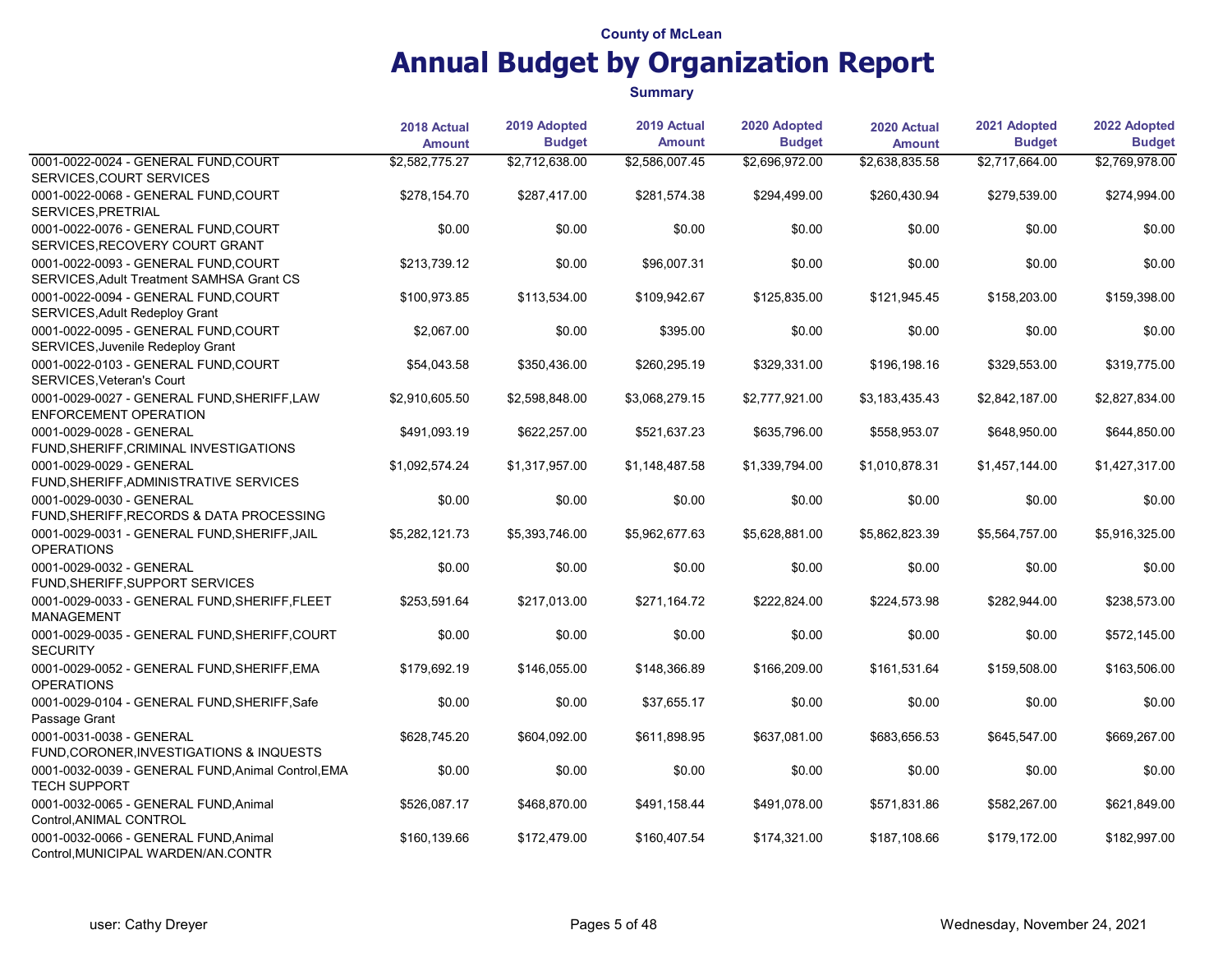#### **Summary**

|                                                                                       | 2018 Actual<br><b>Amount</b> | 2019 Adopted<br><b>Budget</b> | 2019 Actual<br><b>Amount</b> | 2020 Adopted<br><b>Budget</b> | 2020 Actual<br><b>Amount</b> | 2021 Adopted<br><b>Budget</b> | 2022 Adopted<br><b>Budget</b> |
|---------------------------------------------------------------------------------------|------------------------------|-------------------------------|------------------------------|-------------------------------|------------------------------|-------------------------------|-------------------------------|
| 0001-0038-0040 - GENERAL FUND, BUILDING &<br>ZONING, ZONING & SUBDIVISIONS            | \$287,248.69                 | \$331,141.00                  | \$289,631.92                 | \$336,459.00                  | \$285,891.27                 | \$342,051.00                  | \$350,171.00                  |
| 0001-0040-0042 - GENERAL FUND, PARKS &<br>RECREATION, PARK OPERATIONS                 | \$437,024.62                 | \$514,708.00                  | \$448,683.00                 | \$583,940.00                  | \$603,469.42                 | \$487,835.00                  | \$475,670.00                  |
| 0001-0040-0043 - GENERAL FUND, PARKS &<br>RECREATION, RECREATIONAL SERVICES           | \$121,180.67                 | \$120,584.00                  | \$143,451.71                 | \$130,128.00                  | \$121,212.64                 | \$143,403.00                  | \$145,058.00                  |
| 0001-0041-0022 - GENERAL FUND, FACILITIES<br>MANAGEMENT, JUVENILE DETENTION           | \$219,104.17                 | \$232,554.00                  | \$241,358.74                 | \$326,290.00                  | \$333,358.98                 | \$531,470.00                  | \$597,701.00                  |
| 0001-0041-0045 - GENERAL FUND, FACILITIES<br>MANAGEMENT, METRO COMMUNICATION CTR.     | \$99,086.44                  | \$144,788.00                  | \$89,802.47                  | \$121,011.00                  | \$90,219.03                  | \$170,100.00                  | \$121,749.00                  |
| 0001-0041-0046 - GENERAL FUND, FACILITIES<br>MANAGEMENT, 200 W. Front Street Building | \$395,991.52                 | \$801,424.00                  | \$436,877.06                 | \$470,645.00                  | \$751,097.77                 | \$467,996.00                  | \$460,478.00                  |
| 0001-0041-0049 - GENERAL FUND, FACILITIES<br>MANAGEMENT, COURTHOUSE                   | \$151,707.42                 | \$184,070.00                  | \$119,181.16                 | \$428,189.00                  | \$144,873.99                 | \$167,034.00                  | \$511,571.00                  |
| 0001-0041-0050 - GENERAL FUND FACILITIES<br>MANAGEMENT, LAW & JUSTICE BUILDING        | \$1,754,622.64               | \$1,818,180.00                | \$1,878,641.83               | \$1,997,580.00                | \$1,846,965.20               | \$1,953,267.00                | \$2,677,257.00                |
| 0001-0041-0051 - GENERAL FUND FACILITIES<br>MANAGEMENT FAIRVIEW BUILDING MAINT.       | \$15,289.25                  | \$17,100.00                   | \$15,694.12                  | \$16,625.00                   | \$14,322.67                  | \$18,576.00                   | \$18,331.00                   |
| 0001-0041-0065 - GENERAL FUND FACILITIES<br>MANAGEMENT, ANIMAL CONTROL                | \$288.43                     | \$56,613.00                   | \$45.065.82                  | \$73,499.00                   | \$50.975.59                  | \$102,790.00                  | \$102,980.00                  |
| 0001-0041-0115 - GENERAL FUND, FACILITIES<br>MANAGEMENT, GOVERNMENT CENTER            | \$694,566.33                 | \$679,102.00                  | \$793,298.29                 | \$647,189.00                  | \$566,234.81                 | \$646,627.00                  | \$1,039,294.00                |
| 0001-0043-0047 - GENERAL FUND, INFORMATION<br>SERVICES, DATA PROCESSING               | \$1,793,004.67               | \$1,754,908.00                | \$1,787,044.55               | \$1,802,146.00                | \$1,947,711.67               | \$1,975,479.00                | \$2,348,817.00                |
| 0001-0043-0048 - GENERAL FUND, INFORMATION<br>SERVICES, Records Management            | \$0.00                       | \$0.00                        | \$0.00                       | \$0.00                        | \$0.00                       | \$0.00                        | \$0.00                        |
| 0001-0043-0107 - GENERAL FUND, INFORMATION<br>SERVICES, County GIS                    | \$210,155.52                 | \$145,989.00                  | \$126,591.46                 | \$146,259.00                  | \$131,288.21                 | \$132,392.00                  | \$253,940.00                  |
| 0001-0047-0039 - GENERAL FUND, EMA, EMA TECH<br><b>SUPPORT</b>                        | \$0.00                       | \$0.00                        | \$0.00                       | \$0.00                        | \$0.00                       | \$0.00                        | \$0.00                        |
| 0001-0047-0052 - GENERAL FUND, EMA, EMA<br><b>OPERATIONS</b>                          | \$0.00                       | \$0.00                        | \$0.00                       | \$0.00                        | \$234.39                     | \$0.00                        | \$0.00                        |
| 0001-0048-0053 - GENERAL FUND, BLOOMINGTON<br>ELECTION COM., CITY ELECTIONS           | \$596,183.18                 | \$605,355.00                  | \$602,354.23                 | \$611,150.00                  | \$616,558.01                 | \$624,025.00                  | \$648,719.00                  |
| 0001-0049-0054 - GENERAL FUND, ASSESSMENT<br>OFFICE, PROPERTY ASSESS/RVW/SUPV.        | \$490,762.83                 | \$559,837.00                  | \$551,898.82                 | \$522,123.00                  | \$510,496.26                 | \$541,731.00                  | \$568,057.00                  |
| 0001-0049-0055 - GENERAL FUND, ASSESSMENT<br>OFFICE, BOARD OF REVIEW                  | \$49,505.33                  | \$50,879.00                   | \$48,627.68                  | \$50,898.00                   | \$49,587.89                  | \$50,797.00                   | \$51,032.00                   |
| <b>Revenue Totals:</b>                                                                | \$34,948,981.99              | \$37,169,859.00               | \$37,385,877.56              | \$38,433,776.00               | \$39,126,275.17              | \$38,797,723.00               | \$42,040,168.00               |
| <b>Expenditure Totals</b>                                                             | \$35,332,581.51              | \$37,169,859.00               | \$36,682,823.82              | \$38,433,776.00               | \$38,852,057.32              | \$38,797,723.00               | \$42,040,168.00               |
| <b>Fund Total: GENERAL FUND</b>                                                       | (\$383,599.52)               | \$0.00                        | \$703,053.74                 | \$0.00                        | \$274,217.85                 | \$0.00                        | \$0.00                        |

Fund: 0007 Shared Sales Tax/Municipalities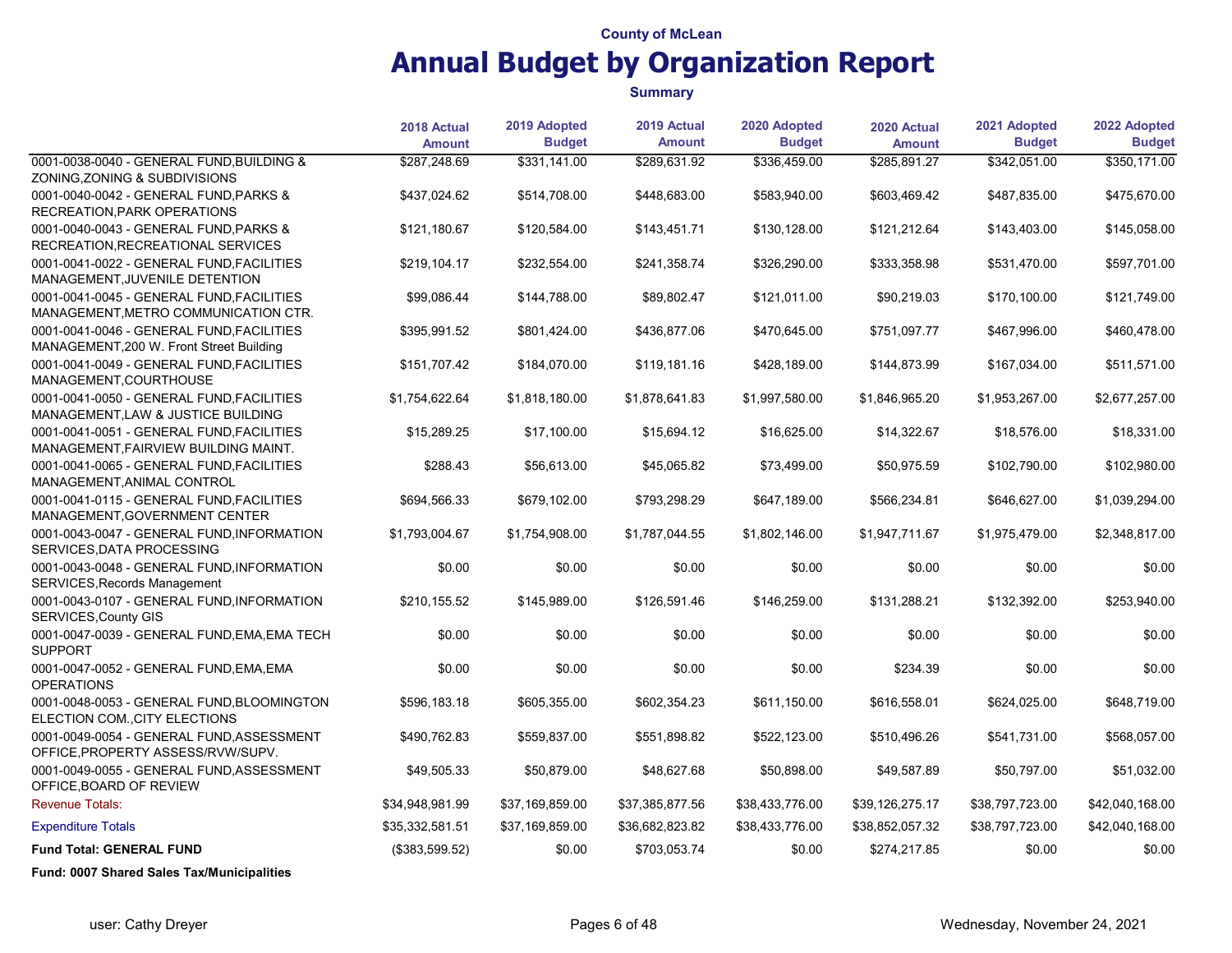|                                                                                                | 2018 Actual<br><b>Amount</b> | 2019 Adopted<br><b>Budget</b> | 2019 Actual<br><b>Amount</b> | 2020 Adopted<br><b>Budget</b> | 2020 Actual<br><b>Amount</b> | 2021 Adopted<br><b>Budget</b> | 2022 Adopted<br><b>Budget</b> |
|------------------------------------------------------------------------------------------------|------------------------------|-------------------------------|------------------------------|-------------------------------|------------------------------|-------------------------------|-------------------------------|
| Revenue<br>0007-0001-0060 - Shared Sales<br>Tax/Municipalities, COUNTY BOARD, MENTAL HEALTH    | \$0.00                       | \$1,126,574.00                | \$1,130,655.01               | \$0.00                        | \$2,799.96                   | \$137,200.00                  | \$137,200.00                  |
| 0007-0099-0099 - Shared Sales Tax/Municipalities, NON-<br>DEPARTMENTAL, NON-DEPARTMENTAL       | \$3,818,141.01               | \$2,673,426.00                | \$2,668,806.64               | \$3,800,000.00                | \$3,486,554.53               | \$6,075,000.00                | \$7,547,648.00                |
| <b>Revenue Totals</b>                                                                          | \$3,818,141.01               | \$3,800,000.00                | \$3,799,461.65               | \$3,800,000.00                | \$3,489,354.49               | \$6,212,200.00                | \$7,684,848.00                |
| <b>Expenditures</b><br>0007 - Shared Sales Tax/Municipalities                                  | \$0.00                       | \$0.00                        | \$0.00                       | \$0.00                        | \$0.00                       | \$0.00                        | \$0.00                        |
| 0007-0001-0047 - Shared Sales<br>Tax/Municipalities, COUNTY BOARD, DATA<br><b>PROCESSING</b>   | \$0.00                       | \$0.00                        | \$0.00                       | \$0.00                        | \$0.00                       | \$0.00                        | \$300.00                      |
| 0007-0001-0060 - Shared Sales<br>Tax/Municipalities, COUNTY BOARD, MENTAL HEALTH               | \$0.00                       | \$1,126,574.00                | \$294,092.08                 | \$1,730,929.00                | \$805,948.36                 | \$1,489,233.00                | \$1,513,998.00                |
| 0007-0099-0099 - Shared Sales Tax/Municipalities, NON-<br>DEPARTMENTAL, NON-DEPARTMENTAL       | \$1,407,080.00               | \$2,673,426.00                | \$1,455,967.00               | \$2,069,071.00                | \$1,678,792.00               | \$4,722,967.00                | \$6,170,550.00                |
| <b>Revenue Totals:</b>                                                                         | \$3,818,141.01               | \$3,800,000.00                | \$3,799,461.65               | \$3,800,000.00                | \$3,489,354.49               | \$6,212,200.00                | \$7,684,848.00                |
| <b>Expenditure Totals</b>                                                                      | \$1,407,080.00               | \$3,800,000.00                | \$1,750,059.08               | \$3,800,000.00                | \$2,484,740.36               | \$6,212,200.00                | \$7,684,848.00                |
| Fund Total: Shared Sales Tax/Municipalities                                                    | \$2,411,061.01               | \$0.00                        | \$2,049,402.57               | \$0.00                        | \$1,004,614.13               | \$0.00                        | \$0.00                        |
| Fund: 0010 Regional Planning<br>Revenue                                                        |                              |                               |                              |                               |                              |                               |                               |
| 0010-0010-0120 - Regional Planning, Regional<br>Planning, General Admin                        | \$658,976.53                 | \$851,912.00                  | \$681,672.02                 | \$920,977.00                  | \$803,521.11                 | \$1,008,181.00                | \$944,423.00                  |
| <b>Revenue Totals</b>                                                                          | \$658,976.53                 | \$851,912.00                  | \$681,672.02                 | \$920,977.00                  | \$803,521.11                 | \$1,008,181.00                | \$944,423.00                  |
| <b>Expenditures</b><br>0010-0010-0120 - Regional Planning, Regional<br>Planning, General Admin | \$161,949.98                 | \$175,593.00                  | \$120,329.84                 | \$77,033.00                   | \$197,679.04                 | \$73,092.00                   | \$157,541.00                  |
| 0010-0010-0121 - Regional Planning, Regional<br>Planning, Local & Tech                         | \$34,596.04                  | \$79,900.00                   | \$16,804.78                  | \$34,591.00                   | \$101,869.60                 | \$39,610.00                   | \$25,000.00                   |
| 0010-0010-0122 - Regional Planning, Regional<br>Planning, Comp Plan                            | \$46,048.34                  | \$174,880.00                  | \$33,719.48                  | \$173,128.00                  | \$75,588.43                  | \$190,709.00                  | \$211,204.00                  |
| 0010-0010-0123 - Regional Planning, Regional<br>Planning, Transportation (TIP)                 | \$271,017.15                 | \$141,720.00                  | \$162,330.06                 | \$223,911.00                  | \$135,911.23                 | \$317,860.00                  | \$123,470.00                  |
| 0010-0010-0124 - Regional Planning, Regional<br>Planning, Ed & Outreach                        | \$81,132.00                  | \$67,250.00                   | \$28,315.26                  | \$44,603.00                   | \$9,384.27                   | \$41,983.00                   | \$31,507.00                   |
| 0010-0010-0125 - Regional Planning, Regional<br>Planning, HSTP                                 | \$20,330.17                  | \$65,173.00                   | \$13,767.72                  | \$73,443.00                   | \$18,494.05                  | \$67,796.00                   | \$68,039.00                   |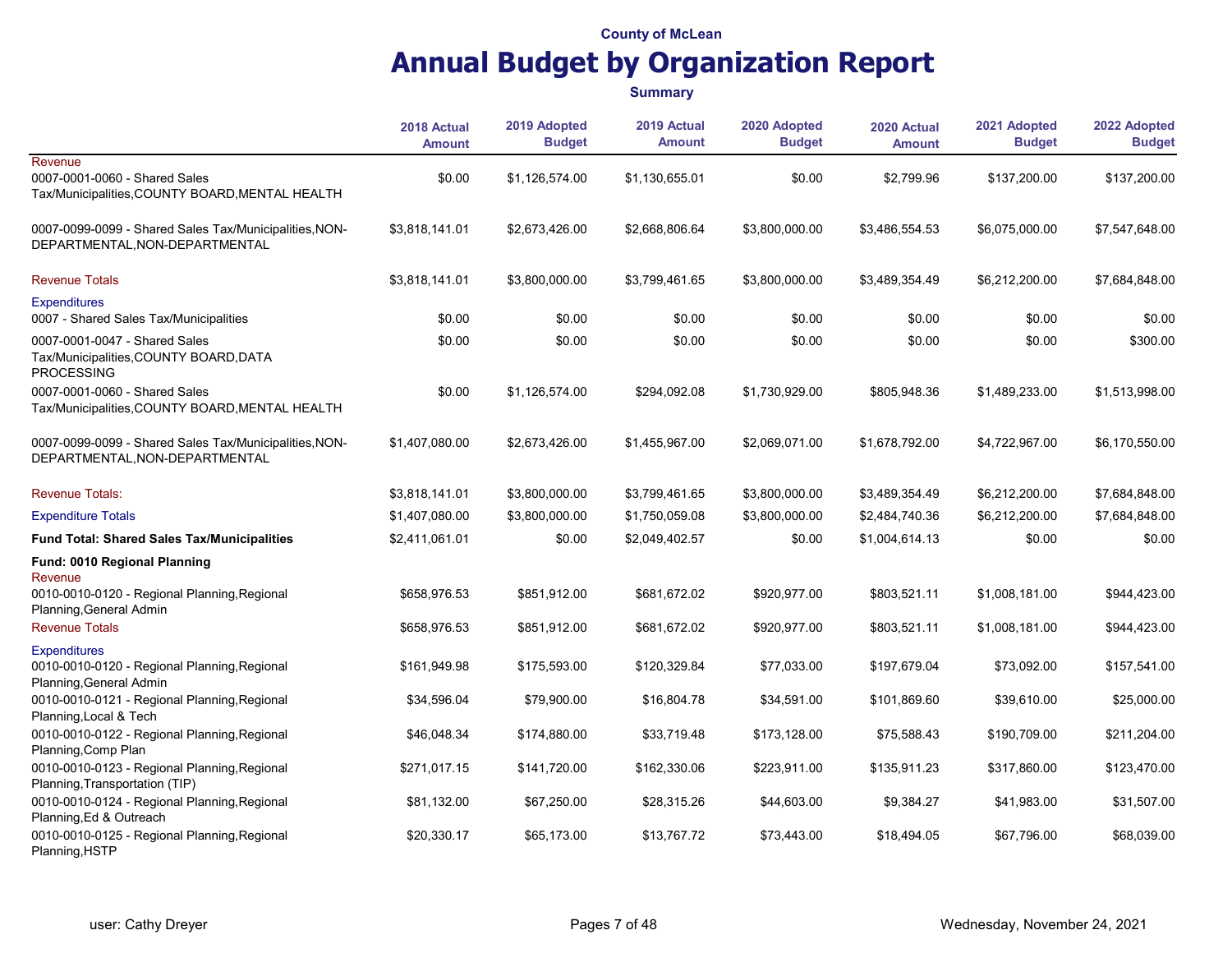|                                                                                                              | 2018 Actual<br><b>Amount</b> | 2019 Adopted<br><b>Budget</b> | 2019 Actual<br><b>Amount</b> | 2020 Adopted<br><b>Budget</b> | 2020 Actual<br><b>Amount</b> | 2021 Adopted<br><b>Budget</b> | 2022 Adopted<br><b>Budget</b> |
|--------------------------------------------------------------------------------------------------------------|------------------------------|-------------------------------|------------------------------|-------------------------------|------------------------------|-------------------------------|-------------------------------|
| 0010-0010-0126 - Regional Planning, Regional<br>Planning, Data Gathering                                     | \$87,432.55                  | \$103,675.00                  | \$110,063.02                 | \$164,115.00                  | \$97,311.96                  | \$156,680.00                  | \$102,662.00                  |
| 0010-0010-0127 - Regional Planning, Regional<br>Planning, Housing                                            | \$44,944.23                  | \$43,721.00                   | \$87,229.70                  | \$90,153.00                   | \$80,397.29                  | \$80,451.00                   | \$100,000.00                  |
| 0010-0010-0128 - Regional Planning, Regional<br>Planning, Rural Planning                                     | \$0.00                       | \$0.00                        | \$0.00                       | \$40,000.00                   | \$5,365.25                   | \$40,000.00                   | \$125,000.00                  |
| <b>Revenue Totals:</b>                                                                                       | \$658,976.53                 | \$851,912.00                  | \$681,672.02                 | \$920,977.00                  | \$803,521.11                 | \$1,008,181.00                | \$944,423.00                  |
| <b>Expenditure Totals</b>                                                                                    | \$747,450.46                 | \$851,912.00                  | \$572,559.86                 | \$920,977.00                  | \$722,001.12                 | \$1,008,181.00                | \$944,423.00                  |
| <b>Fund Total: Regional Planning</b>                                                                         | (\$88,473.93)                | \$0.00                        | \$109,112.16                 | \$0.00                        | \$81,519.99                  | \$0.00                        | \$0.00                        |
| Fund: 0102 DENTAL SEALANT GRANT<br>Revenue                                                                   |                              |                               |                              |                               |                              |                               |                               |
| 0102-0061-0062 - DENTAL SEALANT GRANT, HEALTH<br>DEPARTMENT, PERSONAL HEALTH SERVICES                        | \$446,863.64                 | \$547,760.00                  | \$400,300.96                 | \$469,863.00                  | \$378,458.13                 | \$486,417.00                  | \$466,767.00                  |
| <b>Revenue Totals</b>                                                                                        | \$446,863.64                 | \$547,760.00                  | \$400,300.96                 | \$469,863.00                  | \$378,458.13                 | \$486,417.00                  | \$466,767.00                  |
| <b>Expenditures</b><br>0102-0061-0062 - DENTAL SEALANT GRANT, HEALTH<br>DEPARTMENT, PERSONAL HEALTH SERVICES | \$464,912.06                 | \$547,760.00                  | \$406,660.48                 | \$469,863.00                  | \$381,087.97                 | \$486,417.00                  | \$466,767.00                  |
| <b>Revenue Totals:</b>                                                                                       | \$446,863.64                 | \$547,760.00                  | \$400,300.96                 | \$469,863.00                  | \$378,458.13                 | \$486,417.00                  | \$466,767.00                  |
| <b>Expenditure Totals</b>                                                                                    | \$464,912.06                 | \$547,760.00                  | \$406,660.48                 | \$469,863.00                  | \$381.087.97                 | \$486,417.00                  | \$466,767.00                  |
| <b>Fund Total: DENTAL SEALANT GRANT</b>                                                                      | (\$18,048.42)                | \$0.00                        | (\$6,359.52)                 | \$0.00                        | (\$2,629.84)                 | \$0.00                        | \$0.00                        |
| Fund: 0103 HEALTH DEPT. - WIC<br>Revenue                                                                     |                              |                               |                              |                               |                              |                               |                               |
| 0103-0061-0062 - HEALTH DEPT. - WIC, HEALTH<br>DEPARTMENT, PERSONAL HEALTH SERVICES                          | \$435,432.19                 | \$569,154.00                  | \$462,489.88                 | \$506,246.00                  | \$496,169.38                 | \$520,105.00                  | \$548,868.00                  |
| 0103-0061-0064 - HEALTH DEPT. - WIC, HEALTH<br>DEPARTMENT, IMMUNIZATION PROGRAM                              | \$0.00                       | \$0.00                        | \$0.00                       | \$0.00                        | \$0.00                       | \$0.00                        | \$0.00                        |
| <b>Revenue Totals</b>                                                                                        | \$435,432.19                 | \$569,154.00                  | \$462,489.88                 | \$506,246.00                  | \$496,169.38                 | \$520,105.00                  | \$548,868.00                  |
| <b>Expenditures</b><br>0103-0061-0062 - HEALTH DEPT. - WIC, HEALTH<br>DEPARTMENT, PERSONAL HEALTH SERVICES   | \$435,313.17                 | \$569,154.00                  | \$456,990.14                 | \$506,246.00                  | \$493,449.51                 | \$520,105.00                  | \$548,868.00                  |
| 0103-0061-0064 - HEALTH DEPT. - WIC, HEALTH<br>DEPARTMENT, IMMUNIZATION PROGRAM                              | \$0.00                       | \$0.00                        | \$0.00                       | \$0.00                        | \$0.00                       | \$0.00                        | \$0.00                        |
| <b>Revenue Totals:</b>                                                                                       | \$435,432.19                 | \$569,154.00                  | \$462,489.88                 | \$506,246.00                  | \$496,169.38                 | \$520,105.00                  | \$548,868.00                  |
| <b>Expenditure Totals</b>                                                                                    | \$435,313.17                 | \$569,154.00                  | \$456,990.14                 | \$506,246.00                  | \$493,449.51                 | \$520,105.00                  | \$548,868.00                  |
| Fund Total: HEALTH DEPT. - WIC                                                                               | \$119.02                     | \$0.00                        | \$5,499.74                   | \$0.00                        | \$2,719.87                   | \$0.00                        | \$0.00                        |
| Fund: 0105 PREVENTIVE HEALTH PROGRAM<br>Revenue                                                              |                              |                               |                              |                               |                              |                               |                               |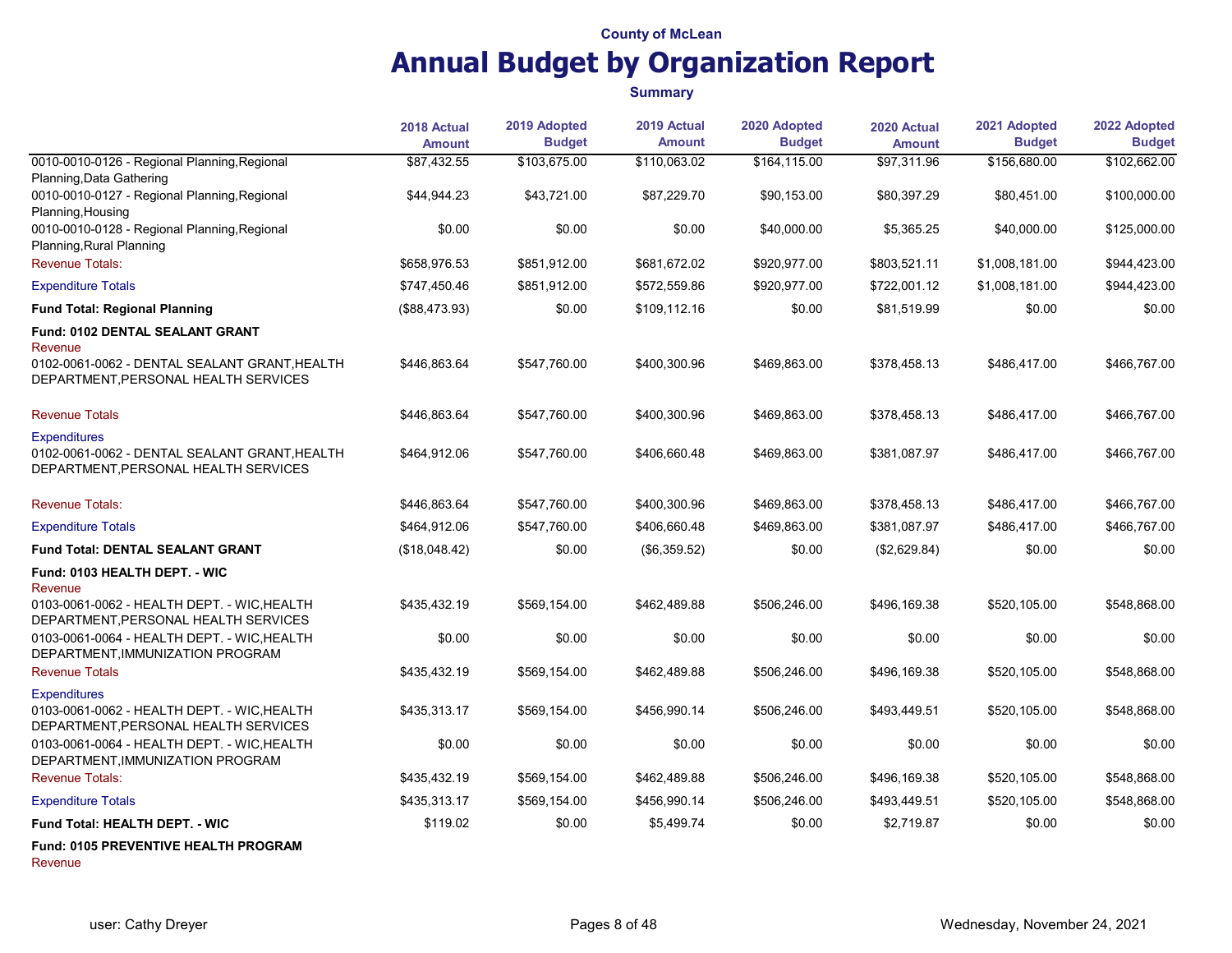|                                                                                                                                                          | 2018 Actual    | 2019 Adopted   | 2019 Actual    | 2020 Adopted   | 2020 Actual     | 2021 Adopted   | 2022 Adopted<br><b>Budget</b> |
|----------------------------------------------------------------------------------------------------------------------------------------------------------|----------------|----------------|----------------|----------------|-----------------|----------------|-------------------------------|
|                                                                                                                                                          | <b>Amount</b>  | <b>Budget</b>  | <b>Amount</b>  | <b>Budget</b>  | <b>Amount</b>   | <b>Budget</b>  |                               |
| 0105-0061-0062 - PREVENTIVE HEALTH<br>PROGRAM, HEALTH DEPARTMENT, PERSONAL<br><b>HEALTH SERVICES</b>                                                     | \$9,055.99     | \$0.00         | (\$105.00)     | \$0.00         | \$0.00          | \$0.00         | \$0.00                        |
| 0105-0061-0067 - PREVENTIVE HEALTH<br>PROGRAM, HEALTH DEPARTMENT, HEALTH<br><b>PROMOTION</b>                                                             | \$92,356.65    | \$56,380.00    | \$35,055.24    | \$46,380.00    | \$30,959.48     | \$45,518.00    | \$45,518.00                   |
| <b>Revenue Totals</b>                                                                                                                                    | \$101,412.64   | \$56,380.00    | \$34,950.24    | \$46,380.00    | \$30,959.48     | \$45,518.00    | \$45,518.00                   |
| <b>Expenditures</b><br>0105-0061-0062 - PREVENTIVE HEALTH<br>PROGRAM, HEALTH DEPARTMENT, PERSONAL<br><b>HEALTH SERVICES</b>                              | \$2,474.57     | \$0.00         | \$6.93         | \$0.00         | \$63.72         | \$0.00         | \$0.00                        |
| 0105-0061-0067 - PREVENTIVE HEALTH<br>PROGRAM, HEALTH DEPARTMENT, HEALTH<br><b>PROMOTION</b>                                                             | \$66,220.92    | \$56,380.00    | \$41,650.19    | \$46,380.00    | \$38,147.24     | \$45,518.00    | \$45,518.00                   |
| <b>Revenue Totals:</b>                                                                                                                                   | \$101,412.64   | \$56,380.00    | \$34,950.24    | \$46,380.00    | \$30,959.48     | \$45,518.00    | \$45,518.00                   |
| <b>Expenditure Totals</b>                                                                                                                                | \$68,695.49    | \$56,380.00    | \$41,657.12    | \$46,380.00    | \$38,210.96     | \$45,518.00    | \$45,518.00                   |
| <b>Fund Total: PREVENTIVE HEALTH PROGRAM</b>                                                                                                             | \$32,717.15    | \$0.00         | (\$6,706.88)   | \$0.00         | (\$7,251.48)    | \$0.00         | \$0.00                        |
| <b>Fund: 0106 FAMILY CASE MANAGEMENT</b><br>Revenue<br>0106-0061-0062 - FAMILY CASE<br>MANAGEMENT, HEALTH DEPARTMENT, PERSONAL<br><b>HEALTH SERVICES</b> | \$930,523.44   | \$1,402,304.00 | \$1,215,342.39 | \$1,366,792.00 | \$994,403.85    | \$1,417,514.00 | \$1,455,471.00                |
| 0106-0061-0064 - FAMILY CASE<br>MANAGEMENT, HEALTH<br>DEPARTMENT, IMMUNIZATION PROGRAM                                                                   | \$0.00         | \$0.00         | \$0.00         | \$0.00         | \$0.00          | \$0.00         | \$0.00                        |
| <b>Revenue Totals</b>                                                                                                                                    | \$930,523.44   | \$1,402,304.00 | \$1,215,342.39 | \$1,366,792.00 | \$994,403.85    | \$1,417,514.00 | \$1,455,471.00                |
| <b>Expenditures</b><br>0106-0061-0062 - FAMILY CASE<br>MANAGEMENT, HEALTH DEPARTMENT, PERSONAL<br><b>HEALTH SERVICES</b>                                 | \$1,203,158.44 | \$1,402,304.00 | \$1,257,390.82 | \$1,366,792.00 | \$1,185,976.44  | \$1,417,514.00 | \$1,455,471.00                |
| 0106-0061-0064 - FAMILY CASE<br>MANAGEMENT, HEALTH<br>DEPARTMENT, IMMUNIZATION PROGRAM                                                                   | \$23.42        | \$0.00         | \$14.65        | \$0.00         | \$716.90        | \$0.00         | \$0.00                        |
| <b>Revenue Totals:</b>                                                                                                                                   | \$930,523.44   | \$1,402,304.00 | \$1,215,342.39 | \$1,366,792.00 | \$994,403.85    | \$1,417,514.00 | \$1,455,471.00                |
| <b>Expenditure Totals</b>                                                                                                                                | \$1,203,181.86 | \$1,402,304.00 | \$1,257,405.47 | \$1,366,792.00 | \$1,186,693.34  | \$1,417,514.00 | \$1,455,471.00                |
| <b>Fund Total: FAMILY CASE MANAGEMENT</b>                                                                                                                | (\$272,658.42) | \$0.00         | (\$42,063.08)  | \$0.00         | (\$192, 289.49) | \$0.00         | \$0.00                        |
| Fund: 0107 AIDS/COMM.DISEASE CONTROL<br>Revenue<br>0107-0061-0061 - AIDS/COMM.DISEASE                                                                    | \$15,462.13    | \$32,414.00    | \$34,422.80    | \$27,317.00    | \$29,357.47     | \$27,317.00    | \$19,718.00                   |
| CONTROL, HEALTH DEPARTMENT, ENVIRONMENTAL<br><b>HEALTH</b>                                                                                               |                |                |                |                |                 |                |                               |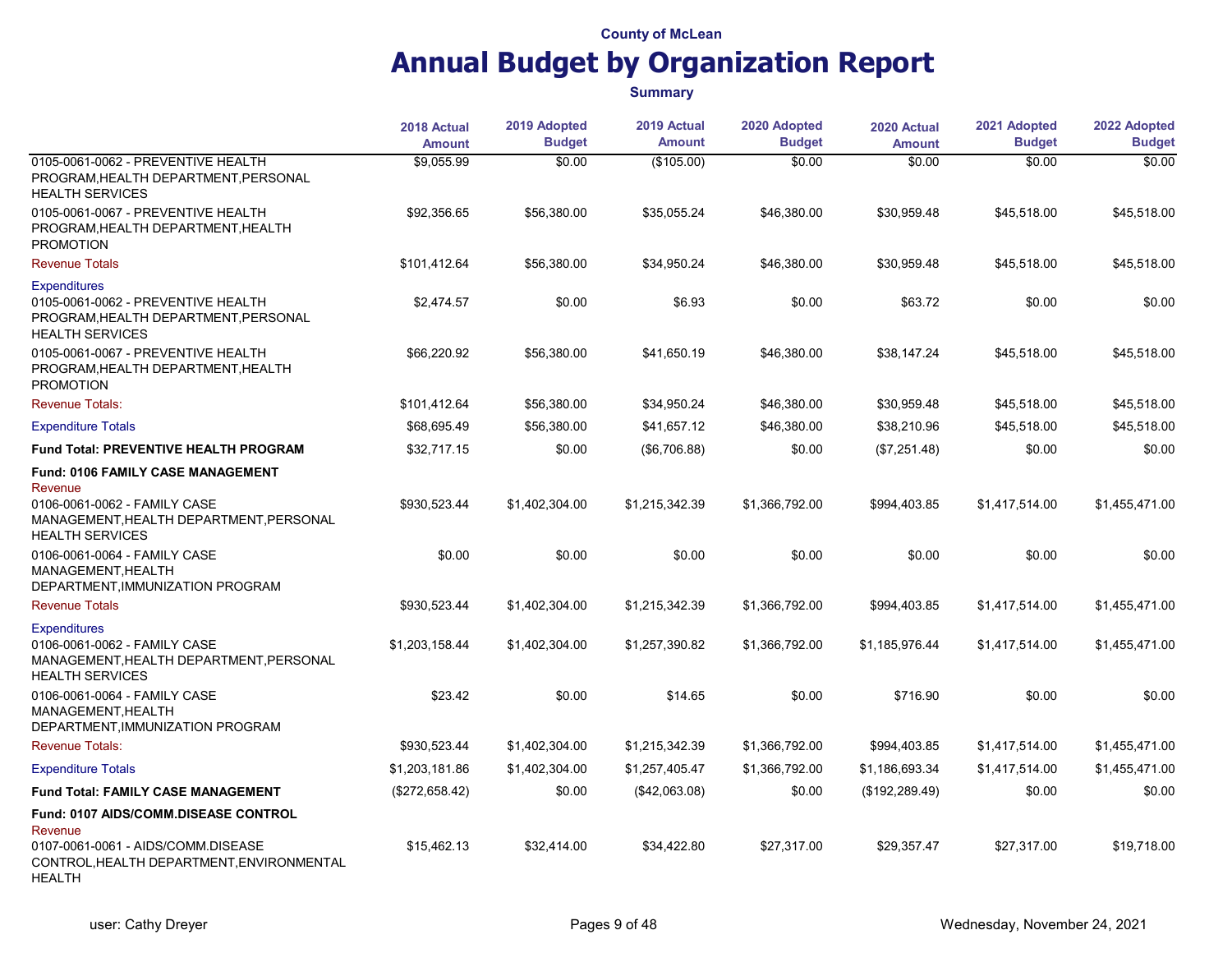|                                                                                                                            | 2018 Actual   | 2019 Adopted  | 2019 Actual   | 2020 Adopted  | 2020 Actual    | 2021 Adopted   | 2022 Adopted<br><b>Budget</b> |
|----------------------------------------------------------------------------------------------------------------------------|---------------|---------------|---------------|---------------|----------------|----------------|-------------------------------|
|                                                                                                                            | <b>Amount</b> | <b>Budget</b> | <b>Amount</b> | <b>Budget</b> | <b>Amount</b>  | <b>Budget</b>  |                               |
| 0107-0061-0062 - AIDS/COMM.DISEASE<br>CONTROL, HEALTH DEPARTMENT, PERSONAL<br><b>HEALTH SERVICES</b>                       | \$214.729.39  | \$227.704.00  | \$269.129.97  | \$232.245.00  | \$991.006.90   | \$1.677.671.00 | \$225.508.00                  |
| 0107-0061-0064 - AIDS/COMM.DISEASE<br>CONTROL, HEALTH DEPARTMENT, IMMUNIZATION<br><b>PROGRAM</b>                           | \$0.00        | \$0.00        | \$0.00        | \$0.00        | \$0.00         | \$0.00         | \$0.00                        |
| <b>Revenue Totals</b>                                                                                                      | \$230,191.52  | \$260,118.00  | \$303,552.77  | \$259,562.00  | \$1,020,364.37 | \$1,704,988.00 | \$245,226.00                  |
| <b>Expenditures</b><br>0107-0061-0061 - AIDS/COMM.DISEASE<br>CONTROL, HEALTH DEPARTMENT, ENVIRONMENTAL<br><b>HEALTH</b>    | \$25,050.88   | \$32,414.00   | \$23,932.84   | \$27,317.00   | \$29,474.81    | \$27,317.00    | \$19,718.00                   |
| 0107-0061-0062 - AIDS/COMM.DISEASE<br>CONTROL, HEALTH DEPARTMENT, PERSONAL<br><b>HEALTH SERVICES</b>                       | \$195,550.43  | \$227,704.00  | \$220,260.49  | \$232,245.00  | \$1,081,161.72 | \$1,677,671.00 | \$225,508.00                  |
| 0107-0061-0064 - AIDS/COMM.DISEASE<br>CONTROL, HEALTH DEPARTMENT, IMMUNIZATION<br><b>PROGRAM</b>                           | \$0.00        | \$0.00        | \$0.00        | \$0.00        | \$0.00         | \$0.00         | \$0.00                        |
| <b>Revenue Totals:</b>                                                                                                     | \$230,191.52  | \$260,118.00  | \$303,552.77  | \$259,562.00  | \$1,020,364.37 | \$1,704,988.00 | \$245,226.00                  |
| <b>Expenditure Totals</b>                                                                                                  | \$220,601.31  | \$260,118.00  | \$244,193.33  | \$259,562.00  | \$1,110,636.53 | \$1,704,988.00 | \$245,226.00                  |
| <b>Fund Total: AIDS/COMM.DISEASE CONTROL</b>                                                                               | \$9,590.21    | \$0.00        | \$59,359.44   | \$0.00        | (\$90,272.16)  | \$0.00         | \$0.00                        |
| Fund: 0109 FED.FINANCIAL PART.PROG.<br>Revenue                                                                             |               |               |               |               |                |                |                               |
| 0109-0061-0062 - FED.FINANCIAL<br>PART.PROG., HEALTH DEPARTMENT, PERSONAL<br><b>HEALTH SERVICES</b>                        | \$202,423.50  | \$406,037.00  | \$154,929.10  | \$60,000.00   | \$41,843.10    | \$0.00         | \$0.00                        |
| 0109-0061-0064 - FED.FINANCIAL<br>PART.PROG., HEALTH DEPARTMENT, IMMUNIZATION<br><b>PROGRAM</b>                            | \$0.00        | \$0.00        | \$0.00        | \$0.00        | \$0.00         | \$0.00         | \$0.00                        |
| <b>Revenue Totals</b>                                                                                                      | \$202,423.50  | \$406,037.00  | \$154,929.10  | \$60,000.00   | \$41,843.10    | \$0.00         | \$0.00                        |
| <b>Expenditures</b><br>0109-0061-0062 - FED.FINANCIAL<br>PART.PROG., HEALTH DEPARTMENT, PERSONAL<br><b>HEALTH SERVICES</b> | \$280,033.88  | \$406,037.00  | \$50,000.00   | \$60,000.00   | \$0.00         | \$0.00         | \$0.00                        |
| 0109-0061-0064 - FED.FINANCIAL<br>PART.PROG., HEALTH DEPARTMENT, IMMUNIZATION<br><b>PROGRAM</b>                            | \$0.00        | \$0.00        | \$0.00        | \$0.00        | \$0.00         | \$0.00         | \$0.00                        |
| <b>Revenue Totals:</b>                                                                                                     | \$202,423.50  | \$406,037.00  | \$154,929.10  | \$60,000.00   | \$41,843.10    | \$0.00         | \$0.00                        |
| <b>Expenditure Totals</b>                                                                                                  | \$280,033.88  | \$406,037.00  | \$50,000.00   | \$60,000.00   | \$0.00         | \$0.00         | \$0.00                        |
| Fund Total: FED.FINANCIAL PART.PROG.                                                                                       | (\$77,610.38) | \$0.00        | \$104,929.10  | \$0.00        | \$41,843.10    | \$0.00         | \$0.00                        |
| Fund: 0110 PERSONS/DEV.DISABILITY<br>Revenue                                                                               |               |               |               |               |                |                |                               |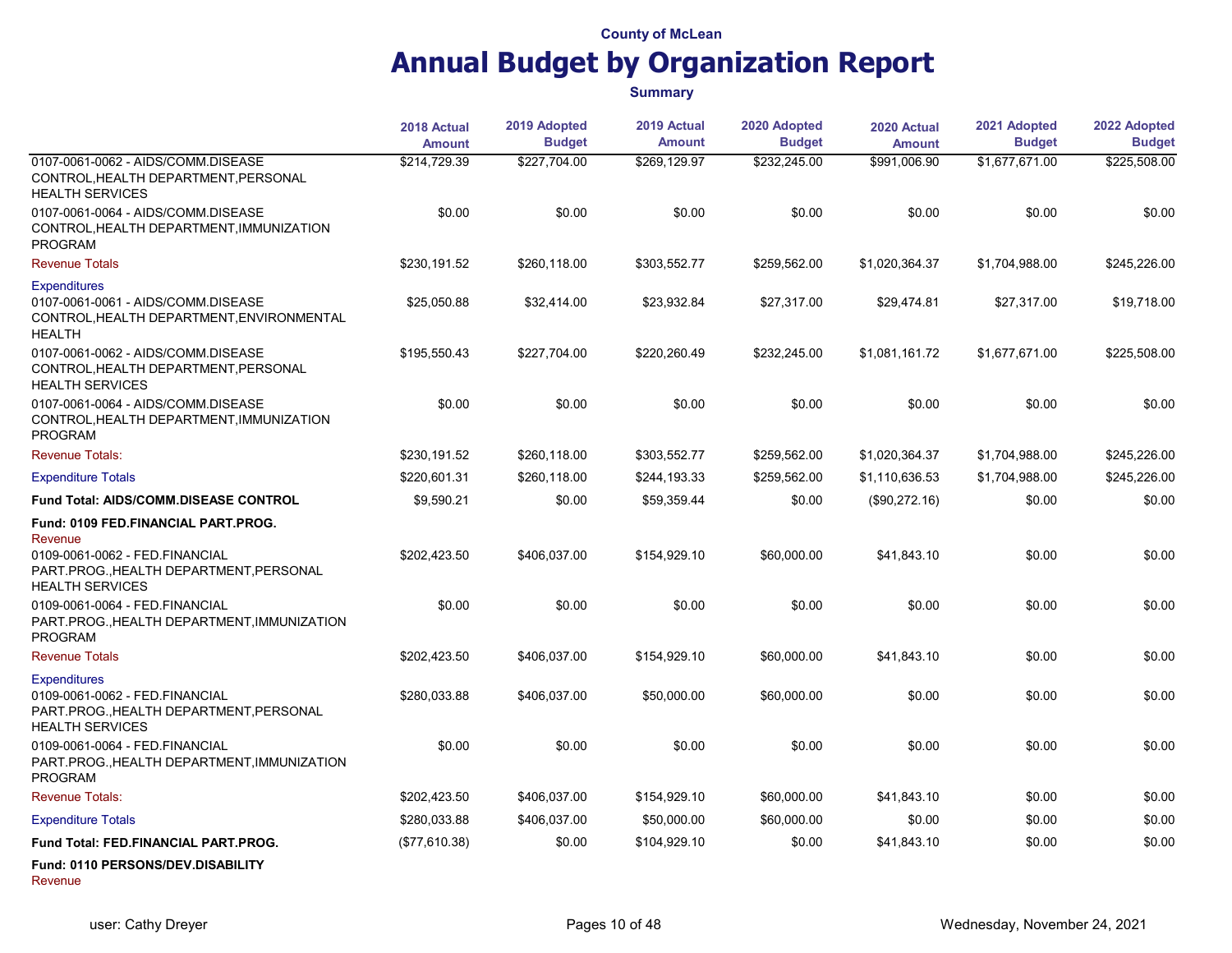|                                                                                                     | 2018 Actual    | 2019 Adopted   | 2019 Actual    | 2020 Adopted   | 2020 Actual<br><b>Amount</b> | 2021 Adopted<br><b>Budget</b> | 2022 Adopted<br><b>Budget</b> |
|-----------------------------------------------------------------------------------------------------|----------------|----------------|----------------|----------------|------------------------------|-------------------------------|-------------------------------|
|                                                                                                     | <b>Amount</b>  | <b>Budget</b>  | <b>Amount</b>  | <b>Budget</b>  |                              |                               |                               |
| 0110-0061-0060 - PERSONS/DEV.DISABILITY, HEALTH<br>DEPARTMENT, MENTAL HEALTH                        | \$725,332.70   | \$737,690.00   | \$736,621.46   | \$745,234.00   | \$743,845.86                 | \$756,605.00                  | \$783,738.00                  |
| 0110-0061-0062 - PERSONS/DEV.DISABILITY, HEALTH<br>DEPARTMENT, PERSONAL HEALTH SERVICES             | \$0.00         | \$0.00         | \$0.00         | \$0.00         | \$0.00                       | \$0.00                        | \$0.00                        |
| <b>Revenue Totals</b>                                                                               | \$725,332.70   | \$737,690.00   | \$736,621.46   | \$745,234.00   | \$743,845.86                 | \$756,605.00                  | \$783,738.00                  |
| <b>Expenditures</b><br>0110-0061-0060 - PERSONS/DEV.DISABILITY, HEALTH<br>DEPARTMENT, MENTAL HEALTH | \$738,109.96   | \$737,690.00   | \$728,813.65   | \$745,234.00   | \$596,115.11                 | \$756,605.00                  | \$783,738.00                  |
| 0110-0061-0062 - PERSONS/DEV.DISABILITY, HEALTH<br>DEPARTMENT, PERSONAL HEALTH SERVICES             | \$0.00         | \$0.00         | \$0.00         | \$0.00         | \$0.00                       | \$0.00                        | \$0.00                        |
| <b>Revenue Totals:</b>                                                                              | \$725,332.70   | \$737,690.00   | \$736,621.46   | \$745,234.00   | \$743,845.86                 | \$756,605.00                  | \$783,738.00                  |
| <b>Expenditure Totals</b>                                                                           | \$738,109.96   | \$737,690.00   | \$728,813.65   | \$745,234.00   | \$596,115.11                 | \$756,605.00                  | \$783,738.00                  |
| <b>Fund Total: PERSONS/DEV.DISABILITY</b>                                                           | (\$12,777.26)  | \$0.00         | \$7,807.81     | \$0.00         | \$147,730.75                 | \$0.00                        | \$0.00                        |
| Fund: 0112 HEALTH DEPARTMENT<br>Revenue                                                             |                |                |                |                |                              |                               |                               |
| 0112-0061-0060 - HEALTH DEPARTMENT, HEALTH<br>DEPARTMENT, MENTAL HEALTH                             | \$1,413,673.12 | \$1,403,348.00 | \$1,316,855.34 | \$1,358,817.00 | \$1,296,458.70               | \$1,418,635.00                | \$1,487,226.00                |
| 0112-0061-0061 - HEALTH DEPARTMENT, HEALTH<br>DEPARTMENT, ENVIRONMENTAL HEALTH                      | \$833,798.46   | \$948,432.00   | \$921,751.55   | \$950,812.00   | \$1,049,741.29               | \$952,544.00                  | \$979,696.00                  |
| 0112-0061-0062 - HEALTH DEPARTMENT, HEALTH<br>DEPARTMENT, PERSONAL HEALTH SERVICES                  | \$916,182.17   | \$651,509.00   | \$669,435.40   | \$490,187.00   | \$495,325.18                 | \$498,516.00                  | \$544,295.00                  |
| 0112-0061-0063 - HEALTH DEPARTMENT HEALTH<br>DEPARTMENT, ADMINISTRATIVE SUPPORT                     | \$567,572.45   | \$618,874.00   | \$523,290.80   | \$599,929.00   | \$503,981.06                 | \$565,006.00                  | \$606,605.00                  |
| 0112-0061-0064 - HEALTH DEPARTMENT, HEALTH<br>DEPARTMENT, IMMUNIZATION PROGRAM                      | \$338,183.38   | \$627,444.00   | \$537,621.33   | \$601,155.00   | \$551,336.19                 | \$598,463.00                  | \$603,296.00                  |
| 0112-0061-0065 - HEALTH DEPARTMENT, HEALTH<br>DEPARTMENT, ANIMAL CONTROL                            | \$0.00         | \$0.00         | \$0.00         | \$0.00         | \$0.00                       | \$0.00                        | \$0.00                        |
| 0112-0061-0066 - HEALTH DEPARTMENT, HEALTH<br>DEPARTMENT, MUNICIPAL WARDEN/AN.CONTR                 | \$0.00         | \$0.00         | \$0.00         | \$0.00         | \$0.00                       | \$0.00                        | \$0.00                        |
| 0112-0061-0067 - HEALTH DEPARTMENT, HEALTH<br>DEPARTMENT, HEALTH PROMOTION                          | \$143,734.25   | \$292,643.00   | \$254,588.04   | \$351,206.00   | \$294,992.40                 | \$343,419.00                  | \$334,177.00                  |
| 0112-0061-0069 - HEALTH DEPARTMENT.HEALTH                                                           | \$207,453.29   | \$209,200.00   | \$208,953.79   | \$209,200.00   | \$208,820.14                 | \$209,200.00                  | \$209,200.00                  |
| 0112-0061-0096 - HEALTH DEPARTMENT, HEALTH<br>DEPARTMENT, Community Outreach                        | \$141,443.45   | \$181,614.00   | \$148,555.87   | \$192,319.00   | \$56,879.42                  | \$182,178.00                  | \$104,500.00                  |
| 0112-0061-0111 - HEALTH DEPARTMENT, HEALTH<br>DEPARTMENT, TB Care & Treatment Program               | \$280,363.57   | \$283,712.00   | \$288,758.18   | \$269,876.00   | \$259,951.80                 | \$273,750.00                  | \$294,643.00                  |
| <b>Revenue Totals</b>                                                                               | \$4,842,404.14 | \$5,216,776.00 | \$4,869,810.30 | \$5,023,501.00 | \$4,717,486.18               | \$5,041,711.00                | \$5,163,638.00                |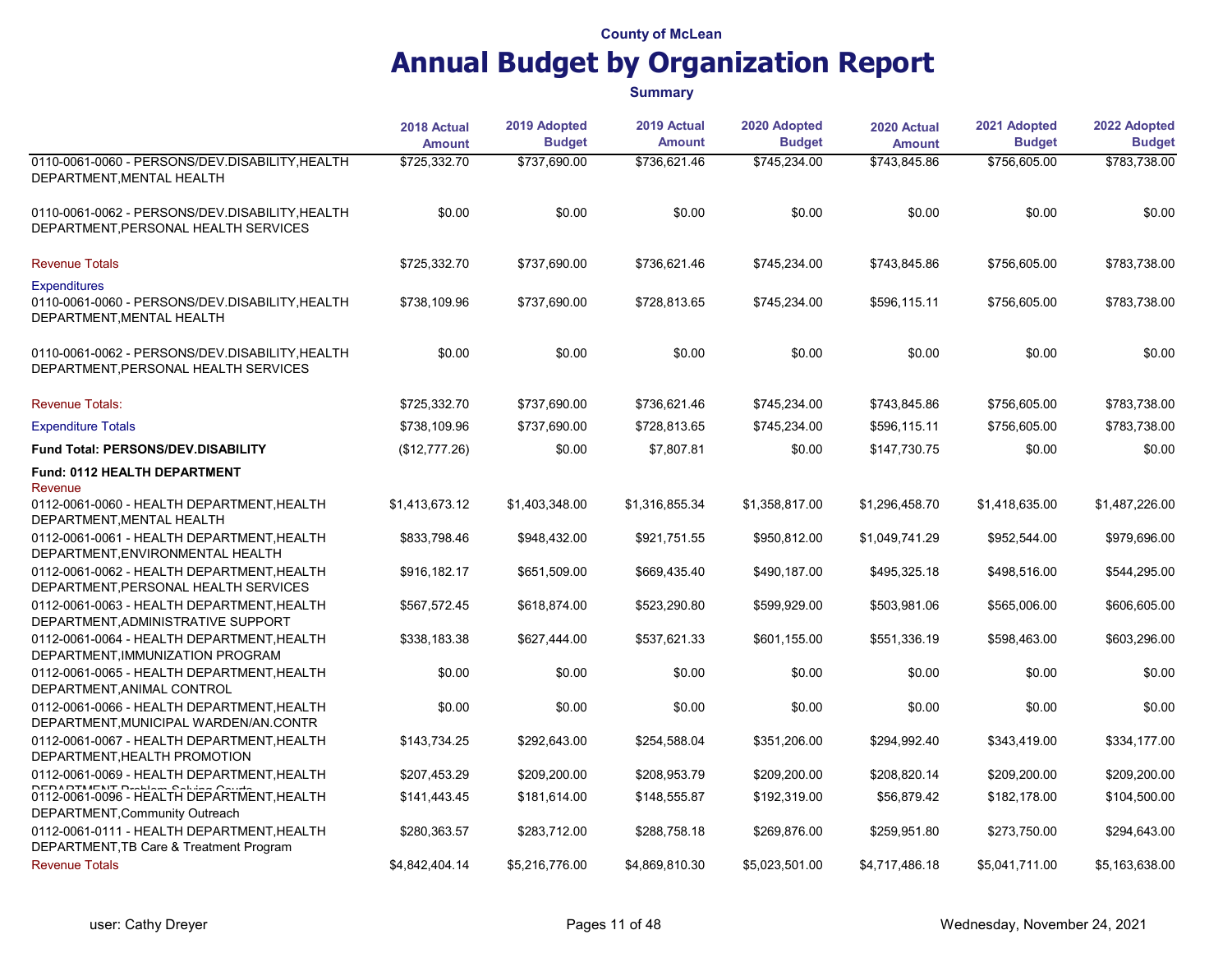|                                                                                       | 2018 Actual<br>Amount | 2019 Adopted<br><b>Budget</b> | 2019 Actual<br><b>Amount</b> | 2020 Adopted<br><b>Budget</b> | 2020 Actual<br><b>Amount</b> | 2021 Adopted<br><b>Budget</b> | 2022 Adopted<br><b>Budget</b> |
|---------------------------------------------------------------------------------------|-----------------------|-------------------------------|------------------------------|-------------------------------|------------------------------|-------------------------------|-------------------------------|
| <b>Expenditures</b>                                                                   |                       |                               |                              |                               |                              |                               |                               |
| 0112-0061-0060 - HEALTH DEPARTMENT, HEALTH<br>DEPARTMENT, MENTAL HEALTH               | \$1,378,585.94        | \$1,403,348.00                | \$1,235,965.13               | \$1,358,817.00                | \$1,239,476.47               | \$1,418,635.00                | \$1,487,226.00                |
| 0112-0061-0061 - HEALTH DEPARTMENT HEALTH<br>DEPARTMENT, ENVIRONMENTAL HEALTH         | \$869,970.02          | \$948,432.00                  | \$920,085.94                 | \$950,812.00                  | \$875,939.30                 | \$952,544.00                  | \$979,696.00                  |
| 0112-0061-0062 - HEALTH DEPARTMENT, HEALTH<br>DEPARTMENT, PERSONAL HEALTH SERVICES    | \$816,307.04          | \$651,509.00                  | \$470,175.82                 | \$490,187.00                  | \$372,125.80                 | \$498,516.00                  | \$544,295.00                  |
| 0112-0061-0063 - HEALTH DEPARTMENT, HEALTH<br>DEPARTMENT, ADMINISTRATIVE SUPPORT      | \$604,927.75          | \$618,874.00                  | \$647,138.21                 | \$599,929.00                  | \$558,235.07                 | \$565,006.00                  | \$606,605.00                  |
| 0112-0061-0064 - HEALTH DEPARTMENT, HEALTH<br>DEPARTMENT, IMMUNIZATION PROGRAM        | \$466,133.51          | \$627,444.00                  | \$542,368.17                 | \$601,155.00                  | \$513,864.10                 | \$598,463.00                  | \$603,296.00                  |
| 0112-0061-0065 - HEALTH DEPARTMENT, HEALTH<br>DEPARTMENT, ANIMAL CONTROL              | \$0.00                | \$0.00                        | \$0.00                       | \$0.00                        | \$0.00                       | \$0.00                        | \$0.00                        |
| 0112-0061-0066 - HEALTH DEPARTMENT, HEALTH<br>DEPARTMENT, MUNICIPAL WARDEN/AN.CONTR   | \$0.00                | \$0.00                        | \$0.00                       | \$0.00                        | \$0.00                       | \$0.00                        | \$0.00                        |
| 0112-0061-0067 - HEALTH DEPARTMENT, HEALTH<br>DEPARTMENT, HEALTH PROMOTION            | \$127,055.15          | \$292,643.00                  | \$224,895.20                 | \$351,206.00                  | \$266,873.35                 | \$343,419.00                  | \$334,177.00                  |
| 0112-0061-0069 - HEALTH DEPARTMENT, HEALTH<br>DEPARTMENT, Problem Solving Courts      | \$208,000.00          | \$209,200.00                  | \$188,080.00                 | \$209,200.00                  | \$206,044.80                 | \$209,200.00                  | \$209,200.00                  |
| 0112-0061-0096 - HEALTH DEPARTMENT, HEALTH<br>DEPARTMENT, Community Outreach          | \$116,812.37          | \$181,614.00                  | \$147,996.35                 | \$192,319.00                  | \$91,159.39                  | \$182,178.00                  | \$104,500.00                  |
| 0112-0061-0111 - HEALTH DEPARTMENT, HEALTH<br>DEPARTMENT, TB Care & Treatment Program | \$202,838.53          | \$283,712.00                  | \$197,484.67                 | \$269,876.00                  | \$235,262.83                 | \$273,750.00                  | \$294,643.00                  |
| <b>Revenue Totals:</b>                                                                | \$4,842,404.14        | \$5,216,776.00                | \$4,869,810.30               | \$5,023,501.00                | \$4,717,486.18               | \$5,041,711.00                | \$5,163,638.00                |
| <b>Expenditure Totals</b>                                                             | \$4,790,630.31        | \$5,216,776.00                | \$4,574,189.49               | \$5,023,501.00                | \$4,358,981.11               | \$5,041,711.00                | \$5,163,638.00                |
| Fund Total: HEALTH DEPARTMENT                                                         | \$51,773.83           | \$0.00                        | \$295,620.81                 | \$0.00                        | \$358,505.07                 | \$0.00                        | \$0.00                        |
| Fund: 0120 HIGHWAY<br>Revenue                                                         |                       |                               |                              |                               |                              |                               |                               |
| 0120-0055-0056 - HIGHWAY, COUNTY<br>HIGHWAY, ROAD & BRIDGE CONSTRUCT'N                | \$4,356,068.61        | \$3,888,032.00                | \$7,539,615.53               | \$6,760,321.00                | \$5,181,823.78               | \$4,630,755.00                | \$9,513,589.00                |
| <b>Revenue Totals</b>                                                                 | \$4,356,068.61        | \$3,888,032.00                | \$7,539,615.53               | \$6,760,321.00                | \$5,181,823.78               | \$4,630,755.00                | \$9,513,589.00                |
| <b>Expenditures</b>                                                                   |                       |                               |                              |                               |                              |                               |                               |
| 0120-0055-0056 - HIGHWAY, COUNTY<br>HIGHWAY, ROAD & BRIDGE CONSTRUCT'N                | \$4,111,851.92        | \$3,888,032.00                | \$3,851,445.74               | \$6,760,321.00                | \$6,722,050.55               | \$4,630,755.00                | \$9,513,589.00                |
| <b>Revenue Totals:</b>                                                                | \$4,356,068.61        | \$3,888,032.00                | \$7,539,615.53               | \$6,760,321.00                | \$5,181,823.78               | \$4,630,755.00                | \$9,513,589.00                |
| <b>Expenditure Totals</b>                                                             | \$4,111,851.92        | \$3,888,032.00                | \$3,851,445.74               | \$6,760,321.00                | \$6,722,050.55               | \$4,630,755.00                | \$9,513,589.00                |
| <b>Fund Total: HIGHWAY</b>                                                            | \$244,216.69          | \$0.00                        | \$3,688,169.79               | \$0.00                        | (\$1,540,226.77)             | \$0.00                        | \$0.00                        |
| Fund: 0121 BRIDGE MATCHING FUND                                                       |                       |                               |                              |                               |                              |                               |                               |
| Revenue<br>0121 - BRIDGE MATCHING FUND                                                | \$0.00                | \$0.00                        | \$0.00                       | \$0.00                        | \$0.00                       | \$0.00                        | \$0.00                        |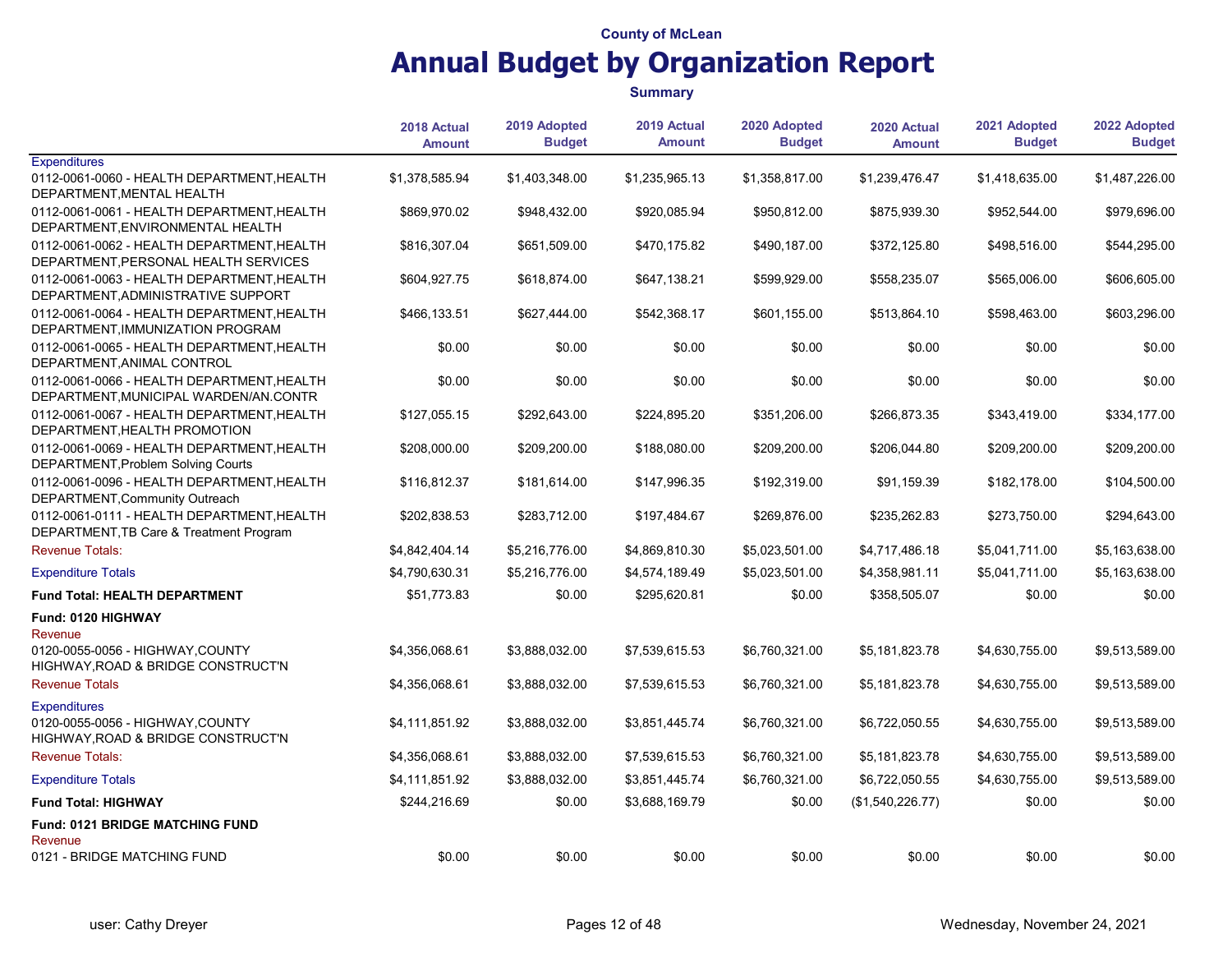|                                                                                                                                                        | 2018 Actual<br><b>Amount</b> | 2019 Adopted<br><b>Budget</b> | 2019 Actual<br><b>Amount</b> | 2020 Adopted<br><b>Budget</b> | 2020 Actual<br><b>Amount</b> | 2021 Adopted<br><b>Budget</b> | 2022 Adopted<br><b>Budget</b> |
|--------------------------------------------------------------------------------------------------------------------------------------------------------|------------------------------|-------------------------------|------------------------------|-------------------------------|------------------------------|-------------------------------|-------------------------------|
| 0121-0055-0056 - BRIDGE MATCHING FUND, COUNTY<br>HIGHWAY, ROAD & BRIDGE CONSTRUCT'N                                                                    | \$1.933.484.44               | \$2,319,069.00                | \$1,953,638.88               | \$2,667,661.00                | \$1,789,590.85               | \$2,772,531.00                | \$2,916,948.00                |
| <b>Revenue Totals</b>                                                                                                                                  | \$1,933,484.44               | \$2,319,069.00                | \$1,953,638.88               | \$2,667,661.00                | \$1,789,590.85               | \$2,772,531.00                | \$2,916,948.00                |
| <b>Expenditures</b><br>0121-0055-0056 - BRIDGE MATCHING FUND, COUNTY<br>HIGHWAY, ROAD & BRIDGE CONSTRUCT'N                                             | \$1,960,106.46               | \$2,319,069.00                | \$2,676,243.21               | \$2,667,661.00                | \$2,249,141.68               | \$2,772,531.00                | \$2,916,948.00                |
| <b>Revenue Totals:</b>                                                                                                                                 | \$1,933,484.44               | \$2,319,069.00                | \$1,953,638.88               | \$2,667,661.00                | \$1,789,590.85               | \$2,772,531.00                | \$2,916,948.00                |
| <b>Expenditure Totals</b>                                                                                                                              | \$1,960,106.46               | \$2,319,069.00                | \$2,676,243.21               | \$2,667,661.00                | \$2,249,141.68               | \$2,772,531.00                | \$2,916,948.00                |
| <b>Fund Total: BRIDGE MATCHING FUND</b>                                                                                                                | (\$26,622.02)                | \$0.00                        | (\$722,604.33)               | \$0.00                        | (\$459,550.83)               | \$0.00                        | \$0.00                        |
| <b>Fund: 0122 MCLEAN COUNTY MATCHING</b><br>Revenue<br>0122-0055-0056 - MCLEAN COUNTY<br>MATCHING, COUNTY HIGHWAY, ROAD & BRIDGE<br><b>CONSTRUCT'N</b> | \$1,446,372.92               | \$2,022,065.00                | \$1,975,355.31               | \$2,522,250.00                | \$1,487,691.68               | \$1,796,850.00                | \$1,922,434.00                |
| <b>Revenue Totals</b>                                                                                                                                  | \$1,446,372.92               | \$2,022,065.00                | \$1,975,355.31               | \$2,522,250.00                | \$1,487,691.68               | \$1,796,850.00                | \$1,922,434.00                |
| <b>Expenditures</b><br>0122-0055-0056 - MCLEAN COUNTY<br>MATCHING, COUNTY HIGHWAY, ROAD & BRIDGE<br><b>CONSTRUCT'N</b>                                 | \$11,800.00                  | \$2,022,065.00                | \$2,013,025.00               | \$2,522,250.00                | \$2,421,907.75               | \$1,796,850.00                | \$1,922,434.00                |
| <b>Revenue Totals:</b>                                                                                                                                 | \$1,446,372.92               | \$2,022,065.00                | \$1,975,355.31               | \$2,522,250.00                | \$1,487,691.68               | \$1,796,850.00                | \$1,922,434.00                |
| <b>Expenditure Totals</b>                                                                                                                              | \$11,800.00                  | \$2,022,065.00                | \$2,013,025.00               | \$2,522,250.00                | \$2,421,907.75               | \$1,796,850.00                | \$1,922,434.00                |
| <b>Fund Total: MCLEAN COUNTY MATCHING</b>                                                                                                              | \$1,434,572.92               | \$0.00                        | (\$37,669.69)                | \$0.00                        | (\$934, 216.07)              | \$0.00                        | \$0.00                        |
| <b>Fund: 0123 MOTOR FUEL TAX</b>                                                                                                                       |                              |                               |                              |                               |                              |                               |                               |
| Revenue<br>0123-0055-0056 - MOTOR FUEL TAX, COUNTY<br>HIGHWAY, ROAD & BRIDGE CONSTRUCT'N                                                               | \$2,813,535.44               | \$4,587,082.00                | \$3,414,265.37               | \$5,837,619.00                | \$6,427,977.68               | \$5,378,468.00                | \$12,220,806.00               |
| <b>Revenue Totals</b>                                                                                                                                  | \$2,813,535.44               | \$4,587,082.00                | \$3,414,265.37               | \$5,837,619.00                | \$6,427,977.68               | \$5,378,468.00                | \$12,220,806.00               |
| <b>Expenditures</b><br>0123-0055-0056 - MOTOR FUEL TAX, COUNTY<br>HIGHWAY, ROAD & BRIDGE CONSTRUCT'N                                                   | \$2,827,992.21               | \$4,587,082.00                | \$3,451,983.12               | \$5,837,619.00                | \$3,859,292.50               | \$5,378,468.00                | \$12,220,806.00               |
| <b>Revenue Totals:</b>                                                                                                                                 | \$2,813,535.44               | \$4,587,082.00                | \$3,414,265.37               | \$5,837,619.00                | \$6,427,977.68               | \$5,378,468.00                | \$12,220,806.00               |
| <b>Expenditure Totals</b>                                                                                                                              | \$2,827,992.21               | \$4,587,082.00                | \$3,451,983.12               | \$5,837,619.00                | \$3,859,292.50               | \$5,378,468.00                | \$12,220,806.00               |
| <b>Fund Total: MOTOR FUEL TAX</b>                                                                                                                      | (\$14,456.77)                | \$0.00                        | (\$37,717.75)                | \$0.00                        | \$2,568,685.18               | \$0.00                        | \$0.00                        |
| <b>Fund: 0129 CHILDREN'S ADVOCACY CNTR</b><br>Revenue                                                                                                  |                              |                               |                              |                               |                              |                               |                               |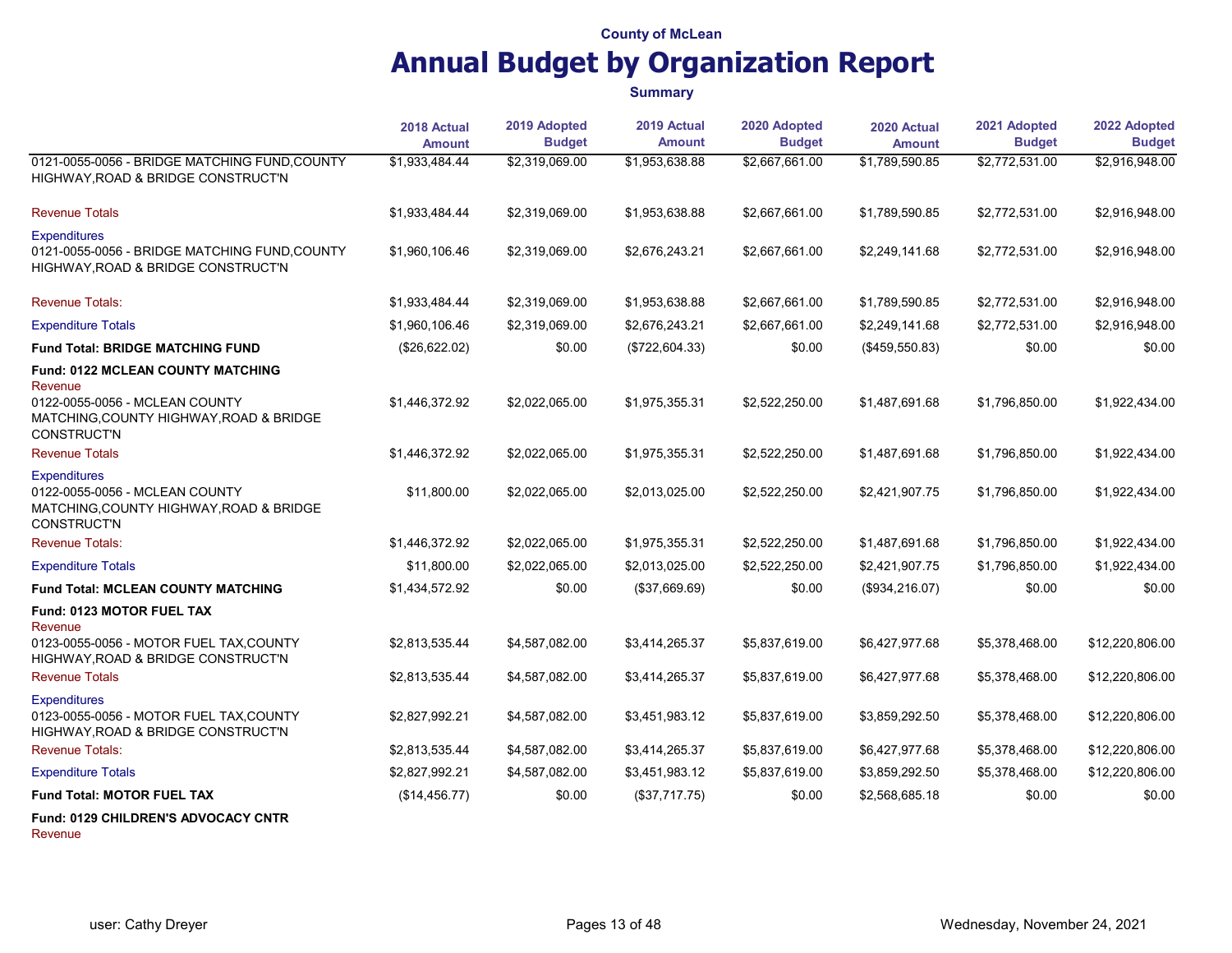|                                                                                                                              | 2018 Actual    | 2019 Adopted   | 2019 Actual    | 2020 Adopted   | 2020 Actual    | 2021 Adopted   | 2022 Adopted<br><b>Budget</b> |
|------------------------------------------------------------------------------------------------------------------------------|----------------|----------------|----------------|----------------|----------------|----------------|-------------------------------|
|                                                                                                                              | <b>Amount</b>  | <b>Budget</b>  | <b>Amount</b>  | <b>Budget</b>  | <b>Amount</b>  | <b>Budget</b>  |                               |
| 0129-0062-0021 - CHILDREN'S ADVOCACY<br>CNTR, CHILDREN'S ADVOCACY CNTR., CHILDREN'S<br>ADVOCACY PROG.                        | \$497,926.72   | \$440.468.00   | \$538,277.58   | \$431,851.00   | \$522,577.96   | \$438,067.00   | \$432.780.00                  |
| 0129-0062-0097 - CHILDREN'S ADVOCACY<br>CNTR, CHILDREN'S ADVOCACY CNTR., CASA                                                | \$215,745.57   | \$209,383.00   | \$222,212.27   | \$241,235.00   | \$292,180.56   | \$246,577.00   | \$276,346.00                  |
| 0129-0062-0101 - CHILDREN'S ADVOCACY<br>CNTR, CHILDREN'S ADVOCACY CNTR., Multi-County<br>Services                            | \$77,660.74    | \$154,128.00   | \$65,546.95    | \$157,796.00   | \$52,158.76    | \$153,788.00   | \$151,288.00                  |
| <b>Revenue Totals</b>                                                                                                        | \$791,333.03   | \$803,979.00   | \$826,036.80   | \$830,882.00   | \$866,917.28   | \$838,432.00   | \$860,414.00                  |
| <b>Expenditures</b><br>0129-0062-0021 - CHILDREN'S ADVOCACY<br>CNTR, CHILDREN'S ADVOCACY CNTR., CHILDREN'S<br>ADVOCACY PROG. | \$420,961.56   | \$452.161.00   | \$428,305.74   | \$448,319.00   | \$449,210.72   | \$444,791.00   | \$454,805.00                  |
| 0129-0062-0097 - CHILDREN'S ADVOCACY<br>CNTR, CHILDREN'S ADVOCACY CNTR., CASA                                                | \$207,939.88   | \$208,477.00   | \$213,103.90   | \$240,246.00   | \$276,165.32   | \$260,554.00   | \$268,075.00                  |
| 0129-0062-0101 - CHILDREN'S ADVOCACY<br>CNTR, CHILDREN'S ADVOCACY CNTR., Multi-County<br>Services                            | \$137,766.46   | \$143,341.00   | \$129,373.70   | \$142,317.00   | \$130,551.86   | \$133,087.00   | \$137,534.00                  |
| <b>Revenue Totals:</b>                                                                                                       | \$791,333.03   | \$803,979.00   | \$826,036.80   | \$830,882.00   | \$866,917.28   | \$838,432.00   | \$860,414.00                  |
| <b>Expenditure Totals</b>                                                                                                    | \$766,667.90   | \$803,979.00   | \$770,783.34   | \$830,882.00   | \$855,927.90   | \$838,432.00   | \$860,414.00                  |
| <b>Fund Total: CHILDREN'S ADVOCACY CNTR</b>                                                                                  | \$24,665.13    | \$0.00         | \$55,253.46    | \$0.00         | \$10,989.38    | \$0.00         | \$0.00                        |
| <b>Fund: 0130 SOCIAL SECURITY EXPENSE</b><br>Revenue                                                                         |                |                |                |                |                |                |                               |
| 0130-0069-0070 - SOCIAL SECURITY<br>EXPENSE, SOCIAL SECURITY/IMRF, SOCIAL<br><b>SECURITY</b>                                 | \$2,399,702.46 | \$2,664,682.00 | \$2,661,571.30 | \$2,715,636.00 | \$2,710,735.43 | \$2,768,805.00 | \$2,863,720.00                |
| <b>Revenue Totals</b>                                                                                                        | \$2,399,702.46 | \$2,664,682.00 | \$2,661,571.30 | \$2,715,636.00 | \$2,710,735.43 | \$2,768,805.00 | \$2,863,720.00                |
| <b>Expenditures</b><br>0130-0069-0070 - SOCIAL SECURITY<br>EXPENSE, SOCIAL SECURITY/IMRF, SOCIAL<br><b>SECURITY</b>          | \$2,384,886.01 | \$2,664,682.00 | \$2,441,252.71 | \$2,715,636.00 | \$2,521,071.01 | \$2,768,805.00 | \$2,863,720.00                |
| <b>Revenue Totals:</b>                                                                                                       | \$2,399,702.46 | \$2,664,682.00 | \$2,661,571.30 | \$2,715,636.00 | \$2,710,735.43 | \$2,768,805.00 | \$2,863,720.00                |
| <b>Expenditure Totals</b>                                                                                                    | \$2,384,886.01 | \$2,664,682.00 | \$2,441,252.71 | \$2,715,636.00 | \$2,521,071.01 | \$2,768,805.00 | \$2,863,720.00                |
| <b>Fund Total: SOCIAL SECURITY EXPENSE</b>                                                                                   | \$14,816.45    | \$0.00         | \$220,318.59   | \$0.00         | \$189,664.42   | \$0.00         | \$0.00                        |
| Fund: 0131 I.M.R.F. FUND<br>Revenue                                                                                          |                |                |                |                |                |                |                               |
| 0131-0069-0071 - I.M.R.F. FUND, SOCIAL<br>SECURITY/IMRF, IMRF                                                                | \$4,315,811.12 | \$4,313,100.00 | \$4,295,722.45 | \$3,804,586.00 | \$3,807,953.59 | \$3,629,923.00 | \$2,868,628.00                |
| <b>Revenue Totals</b>                                                                                                        | \$4,315,811.12 | \$4,313,100.00 | \$4,295,722.45 | \$3,804,586.00 | \$3,807,953.59 | \$3,629,923.00 | \$2,868,628.00                |
| <b>Expenditures</b>                                                                                                          |                |                |                |                |                |                |                               |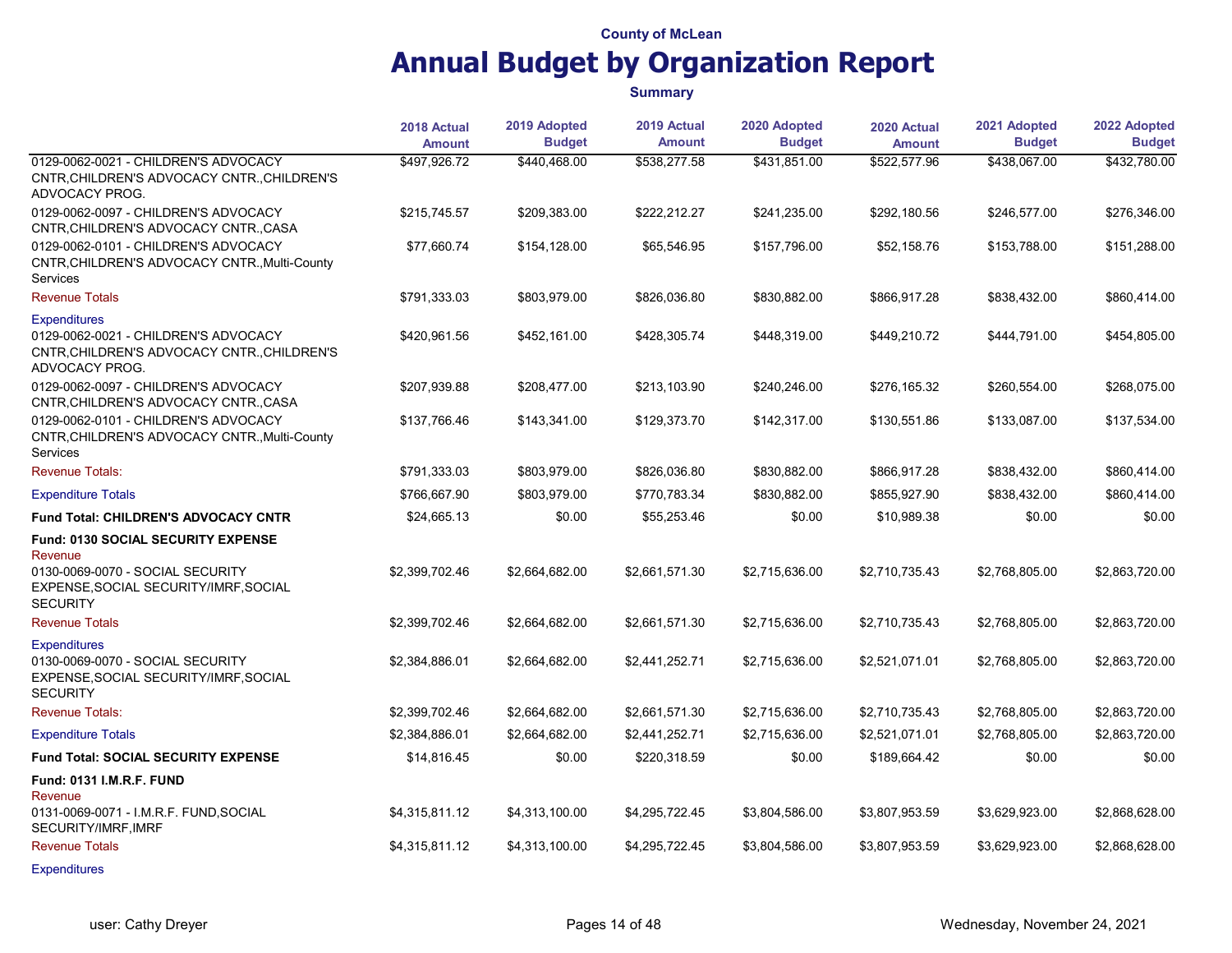|                                                                                                                                                              | 2018 Actual<br><b>Amount</b> | 2019 Adopted<br><b>Budget</b> | 2019 Actual<br><b>Amount</b> | 2020 Adopted<br><b>Budget</b> | 2020 Actual<br><b>Amount</b> | 2021 Adopted<br><b>Budget</b> | 2022 Adopted<br><b>Budget</b> |
|--------------------------------------------------------------------------------------------------------------------------------------------------------------|------------------------------|-------------------------------|------------------------------|-------------------------------|------------------------------|-------------------------------|-------------------------------|
| 0131-0069-0071 - I.M.R.F. FUND, SOCIAL<br>SECURITY/IMRF, IMRF                                                                                                | \$4,031,985.47               | \$4,313,100.00                | \$3,601,325.81               | \$3,804,586.00                | \$3,499,292.09               | \$3,629,923.00                | \$2,868,628.00                |
| <b>Revenue Totals:</b>                                                                                                                                       | \$4,315,811.12               | \$4,313,100.00                | \$4,295,722.45               | \$3,804,586.00                | \$3,807,953.59               | \$3,629,923.00                | \$2,868,628.00                |
| <b>Expenditure Totals</b>                                                                                                                                    | \$4,031,985.47               | \$4,313,100.00                | \$3,601,325.81               | \$3,804,586.00                | \$3,499,292.09               | \$3,629,923.00                | \$2,868,628.00                |
| <b>Fund Total: I.M.R.F. FUND</b>                                                                                                                             | \$283,825.65                 | \$0.00                        | \$694,396.64                 | \$0.00                        | \$308,661.50                 | \$0.00                        | \$0.00                        |
| Fund: 0133 CO-OPERATIVE EXTENSION<br>Revenue<br>0133-0088-0088 - CO-OPERATIVE EXTENSION.CO-<br>OPERATIVE EXTENSION, CO-OPERATIVE<br><b>EXTENSION</b>         | \$501,980.19                 | \$503,370.00                  | \$502,686.35                 | \$375,000.00                  | \$374,500.43                 | \$300,000.00                  | \$300,000.00                  |
| <b>Revenue Totals</b>                                                                                                                                        | \$501,980.19                 | \$503,370.00                  | \$502,686.35                 | \$375,000.00                  | \$374,500.43                 | \$300,000.00                  | \$300,000.00                  |
| <b>Expenditures</b><br>0133-0088-0088 - CO-OPERATIVE EXTENSION, CO-<br>OPERATIVE EXTENSION.CO-OPERATIVE<br><b>EXTENSION</b>                                  | \$501,980.19                 | \$503,370.00                  | \$502,686.35                 | \$375,000.00                  | \$374,500.43                 | \$300,000.00                  | \$300,000.00                  |
| <b>Revenue Totals:</b>                                                                                                                                       | \$501,980.19                 | \$503,370.00                  | \$502,686.35                 | \$375,000.00                  | \$374,500.43                 | \$300,000.00                  | \$300,000.00                  |
| <b>Expenditure Totals</b>                                                                                                                                    | \$501,980.19                 | \$503,370.00                  | \$502,686.35                 | \$375,000.00                  | \$374,500.43                 | \$300,000.00                  | \$300,000.00                  |
| <b>Fund Total: CO-OPERATIVE EXTENSION</b>                                                                                                                    | \$0.00                       | \$0.00                        | \$0.00                       | \$0.00                        | \$0.00                       | \$0.00                        | \$0.00                        |
| <b>Fund: 0134 HISTORICAL MUSEUM</b><br>Revenue<br>0134-0072-0072 - HISTORICAL MUSEUM, HISTORICAL<br>MUSEUM, HISTORICAL MUSEUM MAINT.                         | \$61,432.50                  | \$61,766.00                   | \$61,514.43                  | \$61,766.00                   | \$61,497.07                  | \$61,766.00                   | \$61,766.00                   |
| <b>Revenue Totals</b>                                                                                                                                        | \$61,432.50                  | \$61,766.00                   | \$61,514.43                  | \$61,766.00                   | \$61,497.07                  | \$61,766.00                   | \$61,766.00                   |
| <b>Expenditures</b><br>0134-0072-0072 - HISTORICAL MUSEUM HISTORICAL<br>MUSEUM, HISTORICAL MUSEUM MAINT.                                                     | \$61.573.03                  | \$61.766.00                   | \$61.514.43                  | \$61.766.00                   | \$61,497.07                  | \$61.766.00                   | \$61,766.00                   |
| <b>Revenue Totals:</b>                                                                                                                                       | \$61,432.50                  | \$61,766.00                   | \$61.514.43                  | \$61,766.00                   | \$61,497.07                  | \$61.766.00                   | \$61,766.00                   |
| <b>Expenditure Totals</b>                                                                                                                                    | \$61,573.03                  | \$61,766.00                   | \$61,514.43                  | \$61,766.00                   | \$61,497.07                  | \$61,766.00                   | \$61,766.00                   |
| Fund Total: HISTORICAL MUSEUM                                                                                                                                | (\$140.53)                   | \$0.00                        | \$0.00                       | \$0.00                        | \$0.00                       | \$0.00                        | \$0.00                        |
| <b>Fund: 0135 TORT JUDGEMENT</b><br>Revenue<br>0135-0077-0022 - TORT JUDGEMENT, TORT<br>JUDGMENT, JUVENILE DETENTION<br>0135-0077-0073 - TORT JUDGEMENT.TORT | \$2,561.44<br>\$3,200,499.04 | \$3,500.00<br>\$3,365,929.00  | \$1,725.42<br>\$3,347,911.15 | \$3,500.00<br>\$3,501,964.00  | \$1,662.65<br>\$3,486,624.58 | \$3,500.00<br>\$3,685,211.00  | \$3,500.00<br>\$4,282,082.00  |
| JUDGMENT, RISK MANAGEMENT/JAIL<br>0135-0077-0077 - TORT JUDGEMENT.TORT<br>JUDGMENT, RISK MANAGEMENT/INSURANCE                                                | \$6,101.00                   | \$0.00                        | \$2,590.84                   | \$0.00                        | \$29,558.65                  | \$0.00                        | \$0.00                        |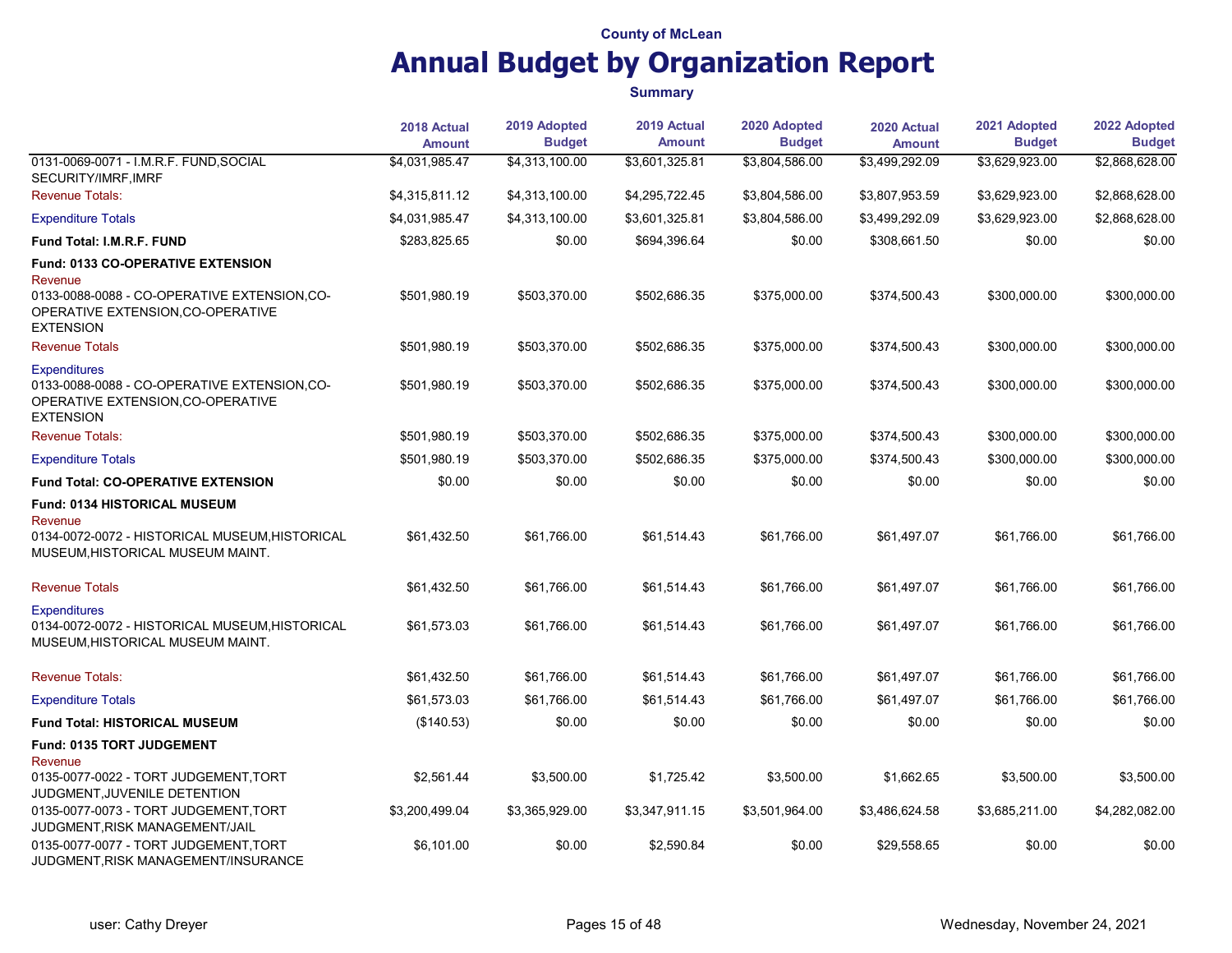|                                                                                                                            | 2018 Actual<br><b>Amount</b> | 2019 Adopted<br><b>Budget</b> | 2019 Actual<br><b>Amount</b> | 2020 Adopted<br><b>Budget</b> | 2020 Actual<br><b>Amount</b> | 2021 Adopted<br><b>Budget</b> | 2022 Adopted<br><b>Budget</b> |
|----------------------------------------------------------------------------------------------------------------------------|------------------------------|-------------------------------|------------------------------|-------------------------------|------------------------------|-------------------------------|-------------------------------|
| 0135-0077-0078 - TORT JUDGEMENT, TORT<br>JUDGMENT, RISK MANAGEMENT/CIVIL                                                   | \$200.00                     | \$0.00                        | \$0.00                       | \$0.00                        | \$0.00                       | \$0.00                        | \$0.00                        |
| <b>Revenue Totals</b>                                                                                                      | \$3,209,361.48               | \$3,369,429.00                | \$3,352,227.41               | \$3,505,464.00                | \$3,517,845.88               | \$3,688,711.00                | \$4,285,582.00                |
| <b>Expenditures</b><br>0135-0077-0022 - TORT JUDGEMENT, TORT<br>JUDGMENT, JUVENILE DETENTION                               | \$84,727.00                  | \$118,945.00                  | \$46,957.67                  | \$121,361.00                  | \$57,213.99                  | \$120,533.00                  | \$120,818.00                  |
| 0135-0077-0073 - TORT JUDGEMENT.TORT<br>JUDGMENT, RISK MANAGEMENT/JAIL                                                     | \$1,303,139.75               | \$1,138,868.00                | \$1,008,575.11               | \$1,176,097.00                | \$1,192,011.45               | \$1,161,274.00                | \$1,331,421.00                |
| 0135-0077-0077 - TORT JUDGEMENT.TORT<br>JUDGMENT, RISK MANAGEMENT/INSURANCE                                                | \$1,398,753.29               | \$1,872,234.00                | \$1,483,309.95               | \$1,967,671.00                | \$1,873,443.79               | \$2,128,633.00                | \$2,557,175.00                |
| 0135-0077-0078 - TORT JUDGEMENT.TORT<br>JUDGMENT RISK MANAGEMENT/CIVIL                                                     | \$188,602.73                 | \$239,382.00                  | \$181,000.44                 | \$240,335.00                  | \$191,472.03                 | \$278,271.00                  | \$276,168.00                  |
| <b>Revenue Totals:</b>                                                                                                     | \$3,209,361.48               | \$3,369,429.00                | \$3,352,227.41               | \$3,505,464.00                | \$3,517,845.88               | \$3,688,711.00                | \$4,285,582.00                |
| <b>Expenditure Totals</b>                                                                                                  | \$2,975,222.77               | \$3,369,429.00                | \$2,719,843.17               | \$3,505,464.00                | \$3,314,141.26               | \$3,688,711.00                | \$4,285,582.00                |
| <b>Fund Total: TORT JUDGEMENT</b>                                                                                          | \$234,138.71                 | \$0.00                        | \$632,384.24                 | \$0.00                        | \$203,704.62                 | \$0.00                        | \$0.00                        |
| Fund: 0136 VETERANS ASSISTANCE COMM.<br>Revenue                                                                            |                              |                               |                              |                               |                              |                               |                               |
| 0136-0065-0074 - VETERANS ASSISTANCE<br>COMM., VETERAN'S ASSISTANCE, VETERAN'S<br><b>ASSISTANCE</b>                        | \$172,334.65                 | \$195,859.00                  | \$172,781.52                 | \$192,446.00                  | \$175,342.85                 | \$193,418.00                  | \$195,894.00                  |
| <b>Revenue Totals</b>                                                                                                      | \$172,334.65                 | \$195,859.00                  | \$172,781.52                 | \$192,446.00                  | \$175,342.85                 | \$193.418.00                  | \$195,894.00                  |
| <b>Expenditures</b><br>0136-0065-0074 - VETERANS ASSISTANCE<br>COMM., VETERAN'S ASSISTANCE, VETERAN'S<br><b>ASSISTANCE</b> | \$175,065.18                 | \$195,859.00                  | \$174,714.23                 | \$192,446.00                  | \$163,148.68                 | \$193,418.00                  | \$195,894.00                  |
| <b>Revenue Totals:</b>                                                                                                     | \$172,334.65                 | \$195,859.00                  | \$172,781.52                 | \$192,446.00                  | \$175,342.85                 | \$193,418.00                  | \$195,894.00                  |
| <b>Expenditure Totals</b>                                                                                                  | \$175,065.18                 | \$195,859.00                  | \$174,714.23                 | \$192,446.00                  | \$163,148.68                 | \$193,418.00                  | \$195,894.00                  |
| <b>Fund Total: VETERANS ASSISTANCE COMM.</b>                                                                               | (\$2,730.53)                 | \$0.00                        | (\$1,932.71)                 | \$0.00                        | \$12,194.17                  | \$0.00                        | \$0.00                        |
| <b>Fund: 0137 RECORDER DOCUMENT STORAGE</b><br>Revenue                                                                     |                              |                               |                              |                               |                              |                               |                               |
| 0137-0005-0008 - RECORDER DOCUMENT<br>STORAGE, COUNTY CLERK, LEGAL RECORDS<br><b>DOCUMENT'N</b>                            | \$83,072.50                  | \$110,254.00                  | \$96,706.50                  | \$94,640.00                   | \$128,396.50                 | \$115,900.00                  | \$177,365.00                  |
| 0137-0006-0008 - RECORDER DOCUMENT<br>STORAGE, COUNTY RECORDER, LEGAL RECORDS<br><b>DOCUMENT'N</b>                         | \$0.00                       | \$0.00                        | \$0.00                       | \$0.00                        | \$0.00                       | \$0.00                        | \$0.00                        |
| <b>Revenue Totals</b>                                                                                                      | \$83,072.50                  | \$110,254.00                  | \$96,706.50                  | \$94,640.00                   | \$128,396.50                 | \$115,900.00                  | \$177,365.00                  |
| <b>Expenditures</b>                                                                                                        |                              |                               |                              |                               |                              |                               |                               |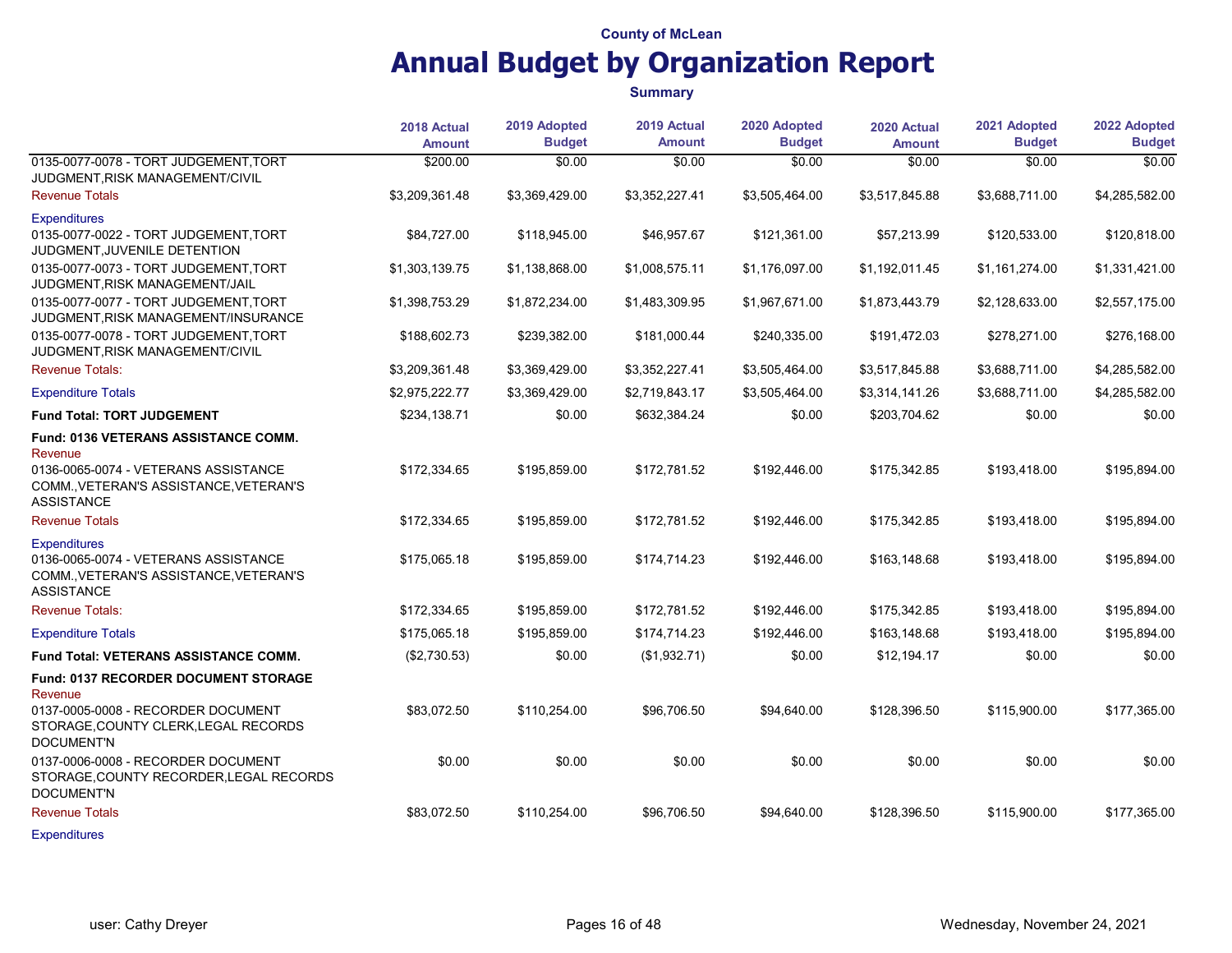|                                                                                                             | 2018 Actual   | 2019 Adopted  | 2019 Actual   | 2020 Adopted  | 2020 Actual   | 2021 Adopted  | 2022 Adopted  |
|-------------------------------------------------------------------------------------------------------------|---------------|---------------|---------------|---------------|---------------|---------------|---------------|
|                                                                                                             | <b>Amount</b> | <b>Budget</b> | <b>Amount</b> | <b>Budget</b> | <b>Amount</b> | <b>Budget</b> | <b>Budget</b> |
| 0137-0005-0008 - RECORDER DOCUMENT<br>STORAGE, COUNTY CLERK, LEGAL RECORDS<br><b>DOCUMENT'N</b>             | \$100,851.80  | \$110,254.00  | \$103,471.80  | \$94,640.00   | \$89,141.85   | \$115,900.00  | \$177,365.00  |
| 0137-0006-0008 - RECORDER DOCUMENT<br>STORAGE, COUNTY RECORDER, LEGAL RECORDS<br><b>DOCUMENT'N</b>          | \$0.00        | \$0.00        | \$0.00        | \$0.00        | \$0.00        | \$0.00        | \$0.00        |
| <b>Revenue Totals:</b>                                                                                      | \$83.072.50   | \$110,254.00  | \$96,706.50   | \$94,640.00   | \$128,396.50  | \$115,900.00  | \$177,365.00  |
| <b>Expenditure Totals</b>                                                                                   | \$100,851.80  | \$110,254.00  | \$103,471.80  | \$94,640.00   | \$89,141.85   | \$115,900.00  | \$177,365.00  |
| Fund Total: RECORDER DOCUMENT STORAGE                                                                       | (\$17,779.30) | \$0.00        | (\$6,765.30)  | \$0.00        | \$39,254.65   | \$0.00        | \$0.00        |
| Fund: 0138 CIRCUIT CLK/OPER & ADMIN<br>Revenue                                                              |               |               |               |               |               |               |               |
| 0138-0015-0011 - CIRCUIT CLK/OPER &<br>ADMIN, CIRCUIT CLERK, ADMINISTRATIVE SERVICES                        | \$32,840.71   | \$44,386.00   | \$63,787.50   | \$97,350.00   | \$93,676.71   | \$97,350.00   | \$102,100.00  |
| <b>Revenue Totals</b>                                                                                       | \$32,840.71   | \$44,386.00   | \$63,787.50   | \$97,350.00   | \$93,676.71   | \$97,350.00   | \$102,100.00  |
| <b>Expenditures</b><br>0138-0015-0011 - CIRCUIT CLK/OPER &<br>ADMIN, CIRCUIT CLERK, ADMINISTRATIVE SERVICES | \$40,859.78   | \$44,386.00   | \$36,279.92   | \$97,350.00   | \$23,856.83   | \$97,350.00   | \$102,100.00  |
| <b>Revenue Totals:</b>                                                                                      | \$32,840.71   | \$44,386.00   | \$63,787.50   | \$97,350.00   | \$93,676.71   | \$97,350.00   | \$102,100.00  |
| <b>Expenditure Totals</b>                                                                                   | \$40,859.78   | \$44,386.00   | \$36,279.92   | \$97,350.00   | \$23,856.83   | \$97,350.00   | \$102,100.00  |
| Fund Total: CIRCUIT CLK/OPER & ADMIN                                                                        | (\$8,019.07)  | \$0.00        | \$27,507.58   | \$0.00        | \$69,819.88   | \$0.00        | \$0.00        |
| <b>Fund: 0140 CIRCUIT CLERK AUTOMATION</b><br>Revenue                                                       |               |               |               |               |               |               |               |
| 0140-0015-0014 - CIRCUIT CLERK<br>AUTOMATION, CIRCUIT CLERK, AUTOMATION                                     | \$481,517.19  | \$486,000.00  | \$441,885.21  | \$486,000.00  | \$319,712.28  | \$450,000.00  | \$380,000.00  |
| <b>Revenue Totals</b>                                                                                       | \$481,517.19  | \$486,000.00  | \$441,885.21  | \$486,000.00  | \$319,712.28  | \$450,000.00  | \$380,000.00  |
| <b>Expenditures</b><br>0140-0015-0014 - CIRCUIT CLERK<br>AUTOMATION, CIRCUIT CLERK, AUTOMATION              | \$187,682.18  | \$486,000.00  | \$192,144.18  | \$486,000.00  | \$272,841.60  | \$450,000.00  | \$380,000.00  |
| <b>Revenue Totals:</b>                                                                                      | \$481,517.19  | \$486,000.00  | \$441,885.21  | \$486,000.00  | \$319,712.28  | \$450,000.00  | \$380,000.00  |
| <b>Expenditure Totals</b>                                                                                   | \$187,682.18  | \$486,000.00  | \$192,144.18  | \$486,000.00  | \$272,841.60  | \$450,000.00  | \$380,000.00  |
| <b>Fund Total: CIRCUIT CLERK AUTOMATION</b>                                                                 | \$293,835.01  | \$0.00        | \$249,741.03  | \$0.00        | \$46,870.68   | \$0.00        | \$0.00        |
| Fund: 0141 COURT SECURITY<br>Revenue                                                                        |               |               |               |               |               |               |               |
| 0141-0029-0035 - COURT SECURITY, SHERIFF, COURT<br><b>SECURITY</b>                                          | \$343,170.48  | \$569,465.00  | \$163,376.96  | \$453,552.00  | \$440,959.65  | \$652,010.00  | \$0.00        |
| <b>Revenue Totals</b>                                                                                       | \$343,170.48  | \$569,465.00  | \$163,376.96  | \$453,552.00  | \$440,959.65  | \$652,010.00  | \$0.00        |
| <b>Expenditures</b>                                                                                         |               |               |               |               |               |               |               |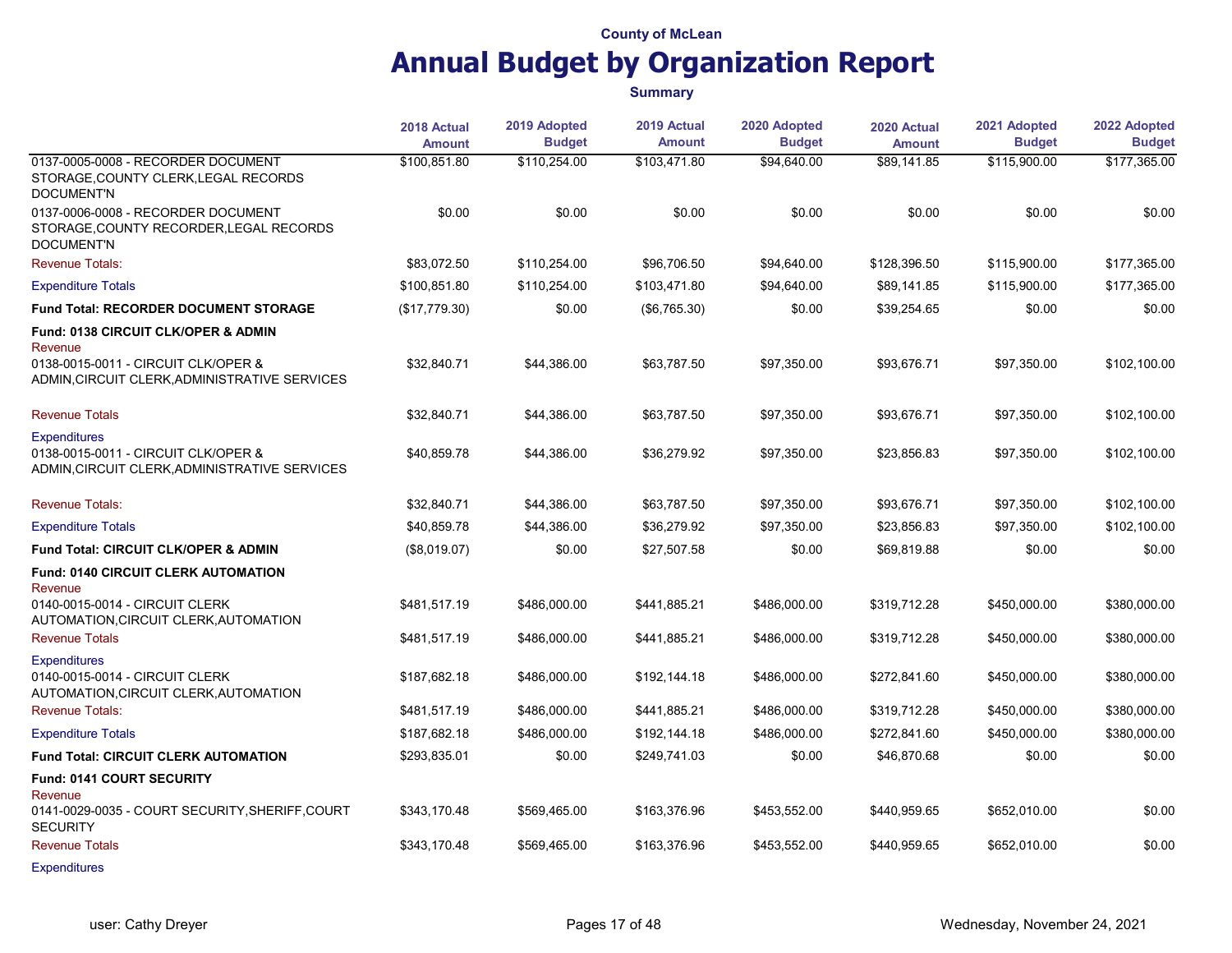|                                                                                                                      | 2018 Actual<br><b>Amount</b> | 2019 Adopted<br><b>Budget</b> | 2019 Actual<br><b>Amount</b> | 2020 Adopted<br><b>Budget</b> | 2020 Actual<br><b>Amount</b> | 2021 Adopted<br><b>Budget</b> | 2022 Adopted<br><b>Budget</b> |
|----------------------------------------------------------------------------------------------------------------------|------------------------------|-------------------------------|------------------------------|-------------------------------|------------------------------|-------------------------------|-------------------------------|
| 0141-0029-0035 - COURT SECURITY, SHERIFF, COURT<br><b>SECURITY</b>                                                   | \$427,068.56                 | \$569,465.00                  | \$572,582.68                 | \$453,552.00                  | \$440,959.69                 | \$652,010.00                  | \$0.00                        |
| <b>Revenue Totals:</b>                                                                                               | \$343.170.48                 | \$569,465.00                  | \$163,376.96                 | \$453,552.00                  | \$440,959.65                 | \$652,010.00                  | \$0.00                        |
| <b>Expenditure Totals</b>                                                                                            | \$427,068.56                 | \$569,465.00                  | \$572,582.68                 | \$453,552.00                  | \$440,959.69                 | \$652,010.00                  | \$0.00                        |
| <b>Fund Total: COURT SECURITY</b>                                                                                    | (\$83,898.08)                | \$0.00                        | (\$409, 205.72)              | \$0.00                        | (\$0.04)                     | \$0.00                        | \$0.00                        |
| <b>Fund: 0142 COURT DOCUMENT STORAGE</b><br>Revenue                                                                  |                              |                               |                              |                               |                              |                               |                               |
| 0142-0015-0011 - COURT DOCUMENT<br>STORAGE, CIRCUIT CLERK, ADMINISTRATIVE<br><b>SERVICES</b>                         | \$357,795.16                 | \$350,000.00                  | \$370,727.60                 | \$350,000.00                  | \$313,046.44                 | \$350,000.00                  | \$350,000.00                  |
| <b>Revenue Totals</b>                                                                                                | \$357,795.16                 | \$350,000.00                  | \$370,727.60                 | \$350,000.00                  | \$313,046.44                 | \$350,000.00                  | \$350,000.00                  |
| <b>Expenditures</b><br>0142-0015-0011 - COURT DOCUMENT<br>STORAGE, CIRCUIT CLERK, ADMINISTRATIVE<br><b>SERVICES</b>  | \$212,064.60                 | \$350,000.00                  | \$271,256.39                 | \$350,000.00                  | \$269,774.65                 | \$350,000.00                  | \$350,000.00                  |
| <b>Revenue Totals:</b>                                                                                               | \$357,795.16                 | \$350,000.00                  | \$370,727.60                 | \$350,000.00                  | \$313,046.44                 | \$350,000.00                  | \$350,000.00                  |
| <b>Expenditure Totals</b>                                                                                            | \$212,064.60                 | \$350,000.00                  | \$271,256.39                 | \$350,000.00                  | \$269,774.65                 | \$350,000.00                  | \$350,000.00                  |
| <b>Fund Total: COURT DOCUMENT STORAGE</b>                                                                            | \$145,730.56                 | \$0.00                        | \$99,471.21                  | \$0.00                        | \$43,271.79                  | \$0.00                        | \$0.00                        |
| Fund: 0143 CHILD SUPPORT COLLECTION<br>Revenue                                                                       |                              |                               |                              |                               |                              |                               |                               |
| 0143-0015-0013 - CHILD SUPPORT<br>COLLECTION, CIRCUIT CLERK, CIVIL CASES                                             | \$51.561.98                  | \$105,650.00                  | \$60,863.24                  | \$106,984.00                  | \$49,272.90                  | \$109,223.00                  | \$106,247.00                  |
| <b>Revenue Totals</b>                                                                                                | \$51,561.98                  | \$105,650.00                  | \$60,863.24                  | \$106,984.00                  | \$49,272.90                  | \$109,223.00                  | \$106,247.00                  |
| <b>Expenditures</b><br>0143-0015-0013 - CHILD SUPPORT<br>COLLECTION, CIRCUIT CLERK, CIVIL CASES                      | \$102,400.09                 | \$105,650.00                  | \$112,795.84                 | \$106,984.00                  | \$93,920.29                  | \$109,223.00                  | \$106,247.00                  |
| <b>Revenue Totals:</b>                                                                                               | \$51,561.98                  | \$105,650.00                  | \$60,863.24                  | \$106,984.00                  | \$49,272.90                  | \$109,223.00                  | \$106,247.00                  |
| <b>Expenditure Totals</b>                                                                                            | \$102,400.09                 | \$105,650.00                  | \$112,795.84                 | \$106,984.00                  | \$93,920.29                  | \$109,223.00                  | \$106,247.00                  |
| Fund Total: CHILD SUPPORT COLLECTION                                                                                 | (\$50,838.11)                | \$0.00                        | (\$51,932.60)                | \$0.00                        | (\$44,647.39)                | \$0.00                        | \$0.00                        |
| <b>Fund: 0146 ADULT PROBATION SERVICES</b><br>Revenue                                                                |                              |                               |                              |                               |                              |                               |                               |
| 0146-0022-0025 - ADULT PROBATION<br>SERVICES, COURT SERVICES, PROBATION<br><b>SUPERVISION</b>                        | \$313,231.65                 | \$596,682.00                  | \$306,298.93                 | \$366,285.00                  | \$269,042.41                 | \$350,768.00                  | \$302,373.00                  |
| <b>Revenue Totals</b>                                                                                                | \$313,231.65                 | \$596,682.00                  | \$306,298.93                 | \$366,285.00                  | \$269,042.41                 | \$350,768.00                  | \$302,373.00                  |
| <b>Expenditures</b><br>0146-0022-0025 - ADULT PROBATION<br>SERVICES, COURT SERVICES, PROBATION<br><b>SUPERVISION</b> | \$277,563.93                 | \$596,682.00                  | \$524,366.69                 | \$366,285.00                  | \$278,920.50                 | \$350,768.00                  | \$302,373.00                  |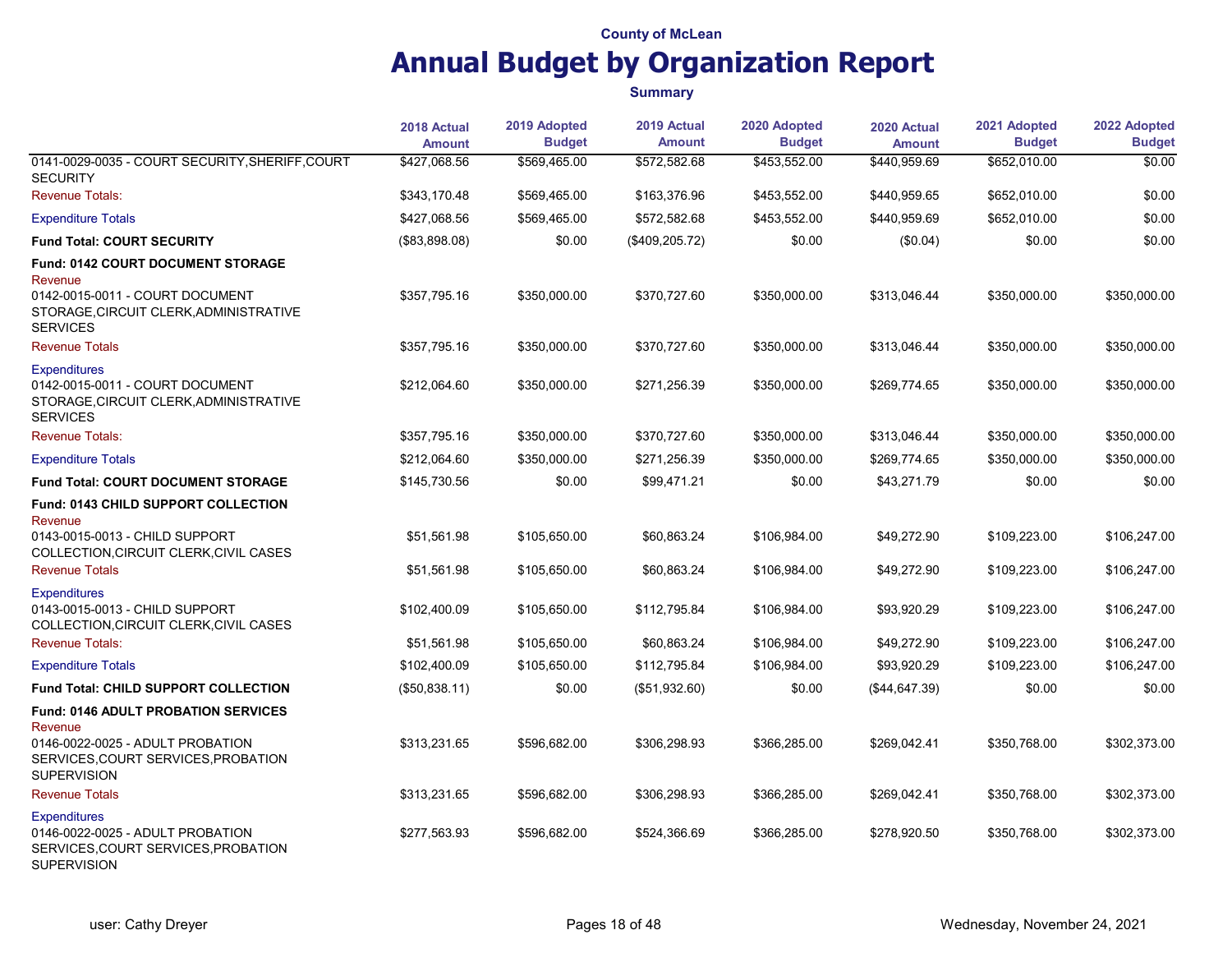|                                                                                                                  | 2018 Actual<br><b>Amount</b> | 2019 Adopted<br><b>Budget</b> | 2019 Actual<br><b>Amount</b> | 2020 Adopted<br><b>Budget</b> | 2020 Actual<br><b>Amount</b> | 2021 Adopted<br><b>Budget</b> | 2022 Adopted<br><b>Budget</b> |
|------------------------------------------------------------------------------------------------------------------|------------------------------|-------------------------------|------------------------------|-------------------------------|------------------------------|-------------------------------|-------------------------------|
| <b>Revenue Totals:</b>                                                                                           | \$313,231.65                 | \$596,682.00                  | \$306,298.93                 | \$366,285.00                  | \$269,042.41                 | \$350,768.00                  | \$302,373.00                  |
| <b>Expenditure Totals</b>                                                                                        | \$277,563.93                 | \$596,682.00                  | \$524,366.69                 | \$366,285.00                  | \$278,920.50                 | \$350,768.00                  | \$302,373.00                  |
| Fund Total: ADULT PROBATION SERVICES                                                                             | \$35,667.72                  | \$0.00                        | (\$218,067.76)               | \$0.00                        | (\$9,878.09)                 | \$0.00                        | \$0.00                        |
| Fund: 0156 IDPA IV-D PROJECT<br>Revenue                                                                          |                              |                               |                              |                               |                              |                               |                               |
| 0156-0015-0013 - IDPA IV-D PROJECT,CIRCUIT<br><b>CLERK, CIVIL CASES</b>                                          | \$11,970.00                  | \$21,633.00                   | \$14,448.00                  | \$11,987.00                   | \$9,177.00                   | \$12,291.00                   | \$11,633.00                   |
| 0156-0016-0018 - IDPA IV-D PROJECT, CIRCUIT<br>COURT, CHILD SUPPORT                                              | \$0.00                       | \$0.00                        | \$0.00                       | \$0.00                        | \$0.00                       | \$0.00                        | \$0.00                        |
| 0156-0020-0079 - IDPA IV-D PROJECT, STATE'S                                                                      | \$293,415.75                 | \$293,994.00                  | \$289,233.68                 | \$286,207.00                  | \$291,034.16                 | \$293,239.00                  | \$286,336.00                  |
| ATTODUEV OULD OUDDODT<br><b>Revenue Totals</b>                                                                   | \$305,385.75                 | \$315,627.00                  | \$303,681.68                 | \$298,194.00                  | \$300,211.16                 | \$305,530.00                  | \$297,969.00                  |
| <b>Expenditures</b><br>0156-0015-0013 - IDPA IV-D PROJECT, CIRCUIT<br>CLERK, CIVIL CASES                         | \$11,779.33                  | \$15,186.00                   | \$11,320.86                  | \$11,987.00                   | \$12,050.01                  | \$12,291.00                   | \$11,633.00                   |
| 0156-0016-0018 - IDPA IV-D PROJECT, CIRCUIT<br>COURT, CHILD SUPPORT                                              | \$0.00                       | \$0.00                        | \$0.00                       | \$0.00                        | \$0.00                       | \$0.00                        | \$0.00                        |
| 0156-0020-0079 - IDPA IV-D PROJECT, STATE'S<br>ATTORNEY, CHILD SUPPORT                                           | \$299,976.10                 | \$300,441.00                  | \$282,428.98                 | \$286,207.00                  | \$283,180.99                 | \$293,239.00                  | \$286,336.00                  |
| <b>Revenue Totals:</b>                                                                                           | \$305,385.75                 | \$315,627.00                  | \$303,681.68                 | \$298,194.00                  | \$300,211.16                 | \$305,530.00                  | \$297,969.00                  |
| <b>Expenditure Totals</b>                                                                                        | \$311,755.43                 | \$315,627.00                  | \$293,749.84                 | \$298,194.00                  | \$295,231.00                 | \$305,530.00                  | \$297,969.00                  |
| Fund Total: IDPA IV-D PROJECT                                                                                    | (\$6,369.68)                 | \$0.00                        | \$9,931.84                   | \$0.00                        | \$4,980.16                   | \$0.00                        | \$0.00                        |
| <b>Fund: 0159 WASTE MANAGEMENT FUND</b><br>Revenue                                                               |                              |                               |                              |                               |                              |                               |                               |
| 0159-0001-0059 - WASTE MANAGEMENT<br>FUND, COUNTY BOARD, SOLID WASTE<br><b>MANAGEMENT</b>                        | \$95,185.93                  | \$60,000.00                   | \$27,851.90                  | \$47,923.00                   | \$55,673.14                  | \$47,923.00                   | \$31,123.00                   |
| <b>Revenue Totals</b>                                                                                            | \$95,185.93                  | \$60,000.00                   | \$27,851.90                  | \$47,923.00                   | \$55,673.14                  | \$47,923.00                   | \$31,123.00                   |
| <b>Expenditures</b><br>0159-0001-0059 - WASTE MANAGEMENT<br>FUND, COUNTY BOARD, SOLID WASTE<br><b>MANAGEMENT</b> | \$153,408.42                 | \$60,000.00                   | \$59,458.36                  | \$47,923.00                   | \$58,900.89                  | \$47,923.00                   | \$31,123.00                   |
| <b>Revenue Totals:</b>                                                                                           | \$95,185.93                  | \$60,000.00                   | \$27,851.90                  | \$47,923.00                   | \$55,673.14                  | \$47,923.00                   | \$31,123.00                   |
| <b>Expenditure Totals</b>                                                                                        | \$153,408.42                 | \$60,000.00                   | \$59,458.36                  | \$47,923.00                   | \$58,900.89                  | \$47,923.00                   | \$31,123.00                   |
| <b>Fund Total: WASTE MANAGEMENT FUND</b>                                                                         | (\$58,222.49)                | \$0.00                        | (\$31,606.46)                | \$0.00                        | (\$3,227.75)                 | \$0.00                        | \$0.00                        |
| Fund: 0161 PBC LEASE<br>Revenue<br>0161-0045-0050 - PBC LEASE, LAW & JUSTICE<br>BUILDING, LAW & JUSTICE BUILDING | \$2,935,128.72               | \$2,988,892.00                | \$2,986,561.94               | \$3,037,142.00                | \$3,033,599.87               | \$3,405,392.00                | \$3,633,800.00                |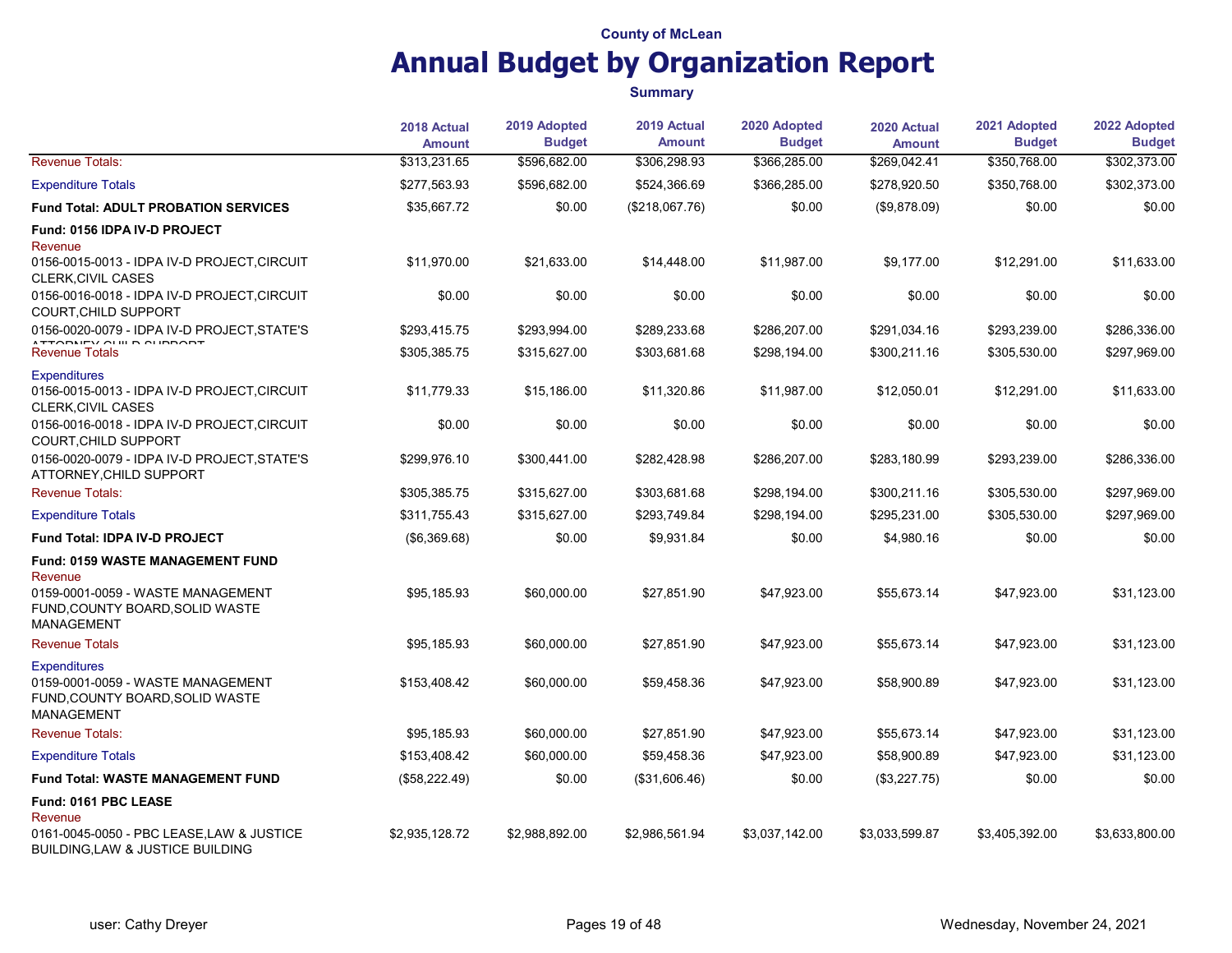#### **Summary**

|                                                                                                      | 2018 Actual<br><b>Amount</b> | 2019 Adopted<br><b>Budget</b> | 2019 Actual<br><b>Amount</b> | 2020 Adopted<br><b>Budget</b> | 2020 Actual<br><b>Amount</b> | 2021 Adopted<br><b>Budget</b> | 2022 Adopted<br><b>Budget</b> |
|------------------------------------------------------------------------------------------------------|------------------------------|-------------------------------|------------------------------|-------------------------------|------------------------------|-------------------------------|-------------------------------|
| 0161-0115-0115 - PBC LEASE, GOVERNMENT<br><b>BUILDING, GOVERNMENT CENTER</b>                         | \$428,162.68                 | \$429,176.00                  | \$428,652.55                 | \$423,355.00                  | \$422.492.84                 | \$118,012.00                  | \$500,000.00                  |
| <b>Revenue Totals</b>                                                                                | \$3,363,291.40               | \$3,418,068.00                | \$3,415,214.49               | \$3,460,497.00                | \$3,456,092.71               | \$3,523,404.00                | \$4,133,800.00                |
| <b>Expenditures</b><br>0161-0045-0050 - PBC LEASE, LAW & JUSTICE<br>BUILDING, LAW & JUSTICE BUILDING | \$28,776,459.19              | \$2,988,892.00                | \$5,767,200.00               | \$3,037,142.00                | \$3,037,142.00               | \$3,405,392.00                | \$3,633,800.00                |
| 0161-0115-0115 - PBC LEASE, GOVERNMENT<br><b>BUILDING, GOVERNMENT CENTER</b>                         | \$429,238.50                 | \$429,176.00                  | \$429,176.00                 | \$423,355.00                  | \$423,355.00                 | \$118,012.00                  | \$500,000.00                  |
| <b>Revenue Totals:</b>                                                                               | \$3,363,291.40               | \$3,418,068.00                | \$3,415,214.49               | \$3,460,497.00                | \$3,456,092.71               | \$3,523,404.00                | \$4,133,800.00                |
| <b>Expenditure Totals</b>                                                                            | \$29,205,697.69              | \$3,418,068.00                | \$6,196,376.00               | \$3,460,497.00                | \$3,460,497.00               | \$3,523,404.00                | \$4,133,800.00                |
| <b>Fund Total: PBC LEASE</b>                                                                         | (\$25,842,406.29)            | \$0.00                        | (\$2,781,161.51)             | \$0.00                        | (\$4,404.29)                 | \$0.00                        | \$0.00                        |
| <b>Fund: 0162 PBC RENT/O &amp; M</b><br>Revenue                                                      |                              |                               |                              |                               |                              |                               |                               |
| 0162-0041-0022 - PBC RENT/O & M.FACILITIES<br>MANAGEMENT, JUVENILE DETENTION                         | \$0.00                       | \$232,554.00                  | \$232,347.65                 | \$326,290.00                  | \$325,709.37                 | \$531,470.00                  | \$346,444.00                  |
| 0162-0041-0049 - PBC RENT/O & M, FACILITIES<br>MANAGEMENT, COURTHOUSE                                | \$151,470.15                 | \$174,070.00                  | \$173,972.09                 | \$168,189.00                  | \$167,791.90                 | \$157,034.00                  | \$215,571.00                  |
| 0162-0041-0065 - PBC RENT/O & M, FACILITIES<br>MANAGEMENT, ANIMAL CONTROL                            | \$0.00                       | \$56,613.00                   | \$56,427.30                  | \$73,499.00                   | \$73,404.40                  | \$102,790.00                  | \$102,980.00                  |
| 0162-0045-0050 - PBC RENT/O & M,LAW & JUSTICE<br>BUILDING, LAW & JUSTICE BUILDING                    | \$1,970,765.77               | \$1,797,880.00                | \$1,795,679.44               | \$1,973,368.00                | \$1,969,684.86               | \$1,938,343.00                | \$2,136,088.00                |
| 0162-0115-0115 - PBC RENT/O & M, GOVERNMENT<br>BUILDING, GOVERNMENT CENTER                           | \$390,303.93                 | \$339,551.00                  | \$339,321.40                 | \$323,595.00                  | \$322,914.00                 | \$323,314.00                  | \$519,647.00                  |
| <b>Revenue Totals</b>                                                                                | \$2,512,539.85               | \$2,600,668.00                | \$2,597,747.88               | \$2,864,941.00                | \$2,859,504.53               | \$3,052,951.00                | \$3,320,730.00                |
| <b>Expenditures</b><br>0162-0041-0022 - PBC RENT/O & M, FACILITIES<br>MANAGEMENT, JUVENILE DETENTION | \$0.00                       | \$232,554.00                  | \$232,554.00                 | \$326,290.00                  | \$326,290.00                 | \$531,470.00                  | \$346,444.00                  |
| 0162-0041-0049 - PBC RENT/O & M, FACILITIES<br>MANAGEMENT, COURTHOUSE                                | \$151,921.00                 | \$174,070.00                  | \$174,070.00                 | \$168,189.00                  | \$168,189.00                 | \$157,034.00                  | \$215,571.00                  |
| 0162-0041-0065 - PBC RENT/O & M, FACILITIES<br>MANAGEMENT, ANIMAL CONTROL                            | \$0.00                       | \$56,613.00                   | \$56,613.00                  | \$73,499.00                   | \$73,499.00                  | \$102,790.00                  | \$102,980.00                  |
| 0162-0045-0050 - PBC RENT/O & M,LAW & JUSTICE<br>BUILDING, LAW & JUSTICE BUILDING                    | \$1,976,066.00               | \$1,797,880.00                | \$1,797,880.00               | \$1,973,368.00                | \$1,973,368.00               | \$1,938,343.00                | \$2,136,088.00                |
| 0162-0115-0115 - PBC RENT/O & M, GOVERNMENT<br><b>BUILDING, GOVERNMENT CENTER</b>                    | \$391,329.00                 | \$339,551.00                  | \$339,551.00                 | \$323,595.00                  | \$323,595.00                 | \$323,314.00                  | \$519,647.00                  |
| <b>Revenue Totals:</b>                                                                               | \$2,512,539.85               | \$2,600,668.00                | \$2,597,747.88               | \$2,864,941.00                | \$2,859,504.53               | \$3,052,951.00                | \$3,320,730.00                |
| <b>Expenditure Totals</b>                                                                            | \$2,519,316.00               | \$2,600,668.00                | \$2,600,668.00               | \$2,864,941.00                | \$2,864,941.00               | \$3,052,951.00                | \$3,320,730.00                |
| Fund Total: PBC RENT/O & M                                                                           | (\$6,776.15)                 | \$0.00                        | (\$2,920.12)                 | \$0.00                        | (\$5,436.47)                 | \$0.00                        | \$0.00                        |
| Fund: 0163 American Rescue Plan Act                                                                  |                              |                               |                              |                               |                              |                               |                               |

Revenue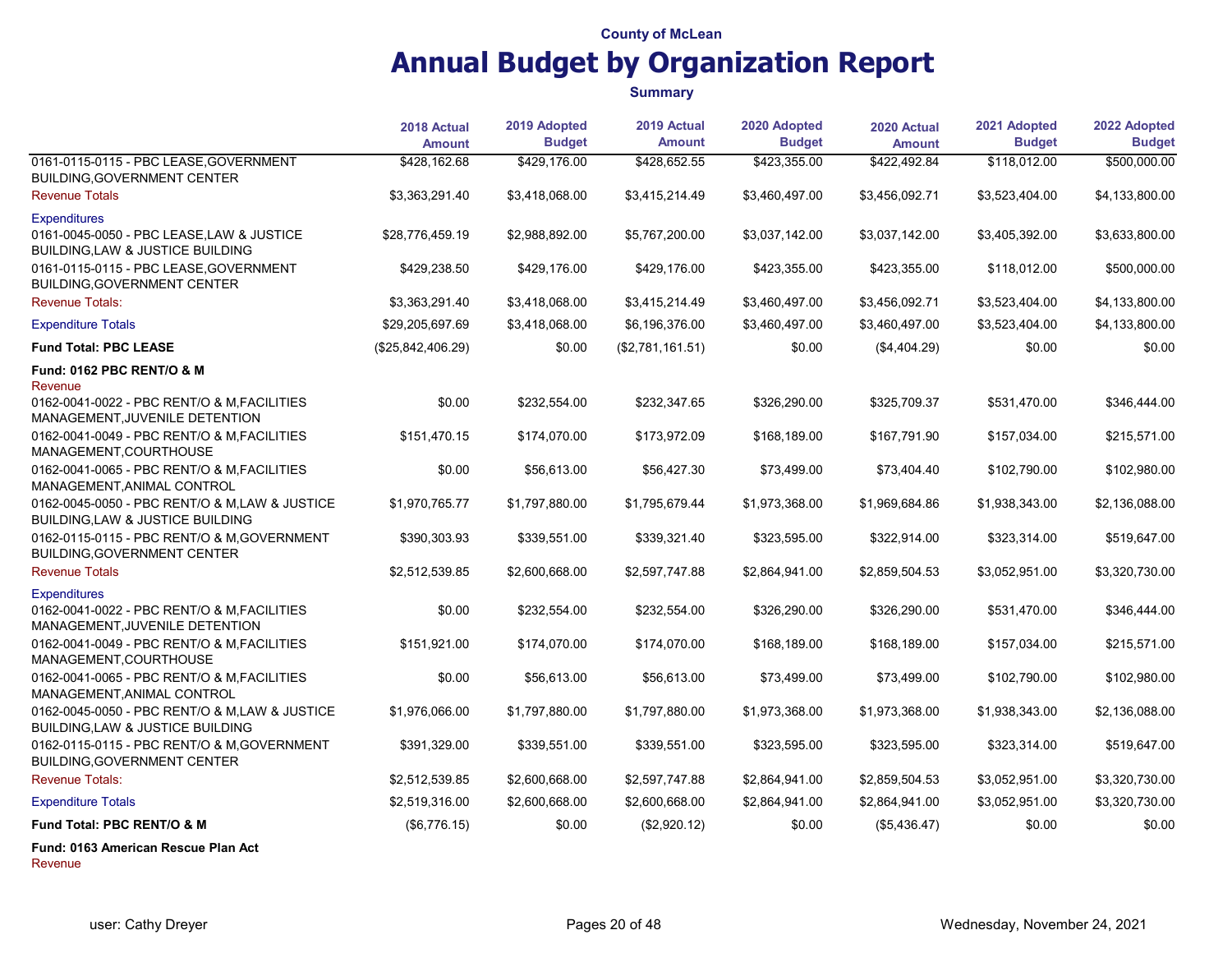|                                                                                                                    | 2018 Actual<br><b>Amount</b> | 2019 Adopted<br><b>Budget</b> | 2019 Actual<br><b>Amount</b> | 2020 Adopted<br><b>Budget</b> | 2020 Actual<br><b>Amount</b> | 2021 Adopted<br><b>Budget</b> | 2022 Adopted<br><b>Budget</b> |
|--------------------------------------------------------------------------------------------------------------------|------------------------------|-------------------------------|------------------------------|-------------------------------|------------------------------|-------------------------------|-------------------------------|
| 0163-0001-0001 - American Rescue Plan Act, COUNTY<br><b>BOARD LEGISLATION &amp; POLICY</b>                         | \$0.00                       | \$0.00                        | \$0.00                       | \$0.00                        | \$0.00                       | \$0.00                        | \$10,351,280.00               |
| <b>Revenue Totals</b>                                                                                              | \$0.00                       | \$0.00                        | \$0.00                       | \$0.00                        | \$0.00                       | \$0.00                        | \$10,351,280.00               |
| <b>Expenditures</b><br>0163-0001-0001 - American Rescue Plan Act, COUNTY<br><b>BOARD, LEGISLATION &amp; POLICY</b> | \$0.00                       | \$0.00                        | \$0.00                       | \$0.00                        | \$0.00                       | \$0.00                        | \$7,800,000.00                |
| 0163-0040-0042 - American Rescue Plan Act, PARKS &<br>RECREATION, PARK OPERATIONS                                  | \$0.00                       | \$0.00                        | \$0.00                       | \$0.00                        | \$0.00                       | \$0.00                        | \$1,150,000.00                |
| 0163-0041-0022 - American Rescue Plan<br>Act, FACILITIES MANAGEMENT, JUVENILE<br><b>DETENTION</b>                  | \$0.00                       | \$0.00                        | \$0.00                       | \$0.00                        | \$0.00                       | \$0.00                        | \$0.00                        |
| 0163-0041-0045 - American Rescue Plan<br>Act, FACILITIES MANAGEMENT, METRO<br>COMMUNICATION CTR.                   | \$0.00                       | \$0.00                        | \$0.00                       | \$0.00                        | \$0.00                       | \$0.00                        | \$65,000.00                   |
| 0163-0041-0046 - American Rescue Plan<br>Act, FACILITIES MANAGEMENT, 200 W. Front Street<br><b>Building</b>        | \$0.00                       | \$0.00                        | \$0.00                       | \$0.00                        | \$0.00                       | \$0.00                        | \$38,000.00                   |
| 0163-0041-0049 - American Rescue Plan<br>Act, FACILITIES MANAGEMENT, COURTHOUSE                                    | \$0.00                       | \$0.00                        | \$0.00                       | \$0.00                        | \$0.00                       | \$0.00                        | \$0.00                        |
| 0163-0041-0050 - American Rescue Plan<br>Act. FACILITIES MANAGEMENT. LAW & JUSTICE<br><b>BUILDING</b>              | \$0.00                       | \$0.00                        | \$0.00                       | \$0.00                        | \$0.00                       | \$0.00                        | \$198,280.00                  |
| 0163-0041-0051 - American Rescue Plan<br>Act, FACILITIES MANAGEMENT, FAIRVIEW BUILDING<br>MAINT.                   | \$0.00                       | \$0.00                        | \$0.00                       | \$0.00                        | \$0.00                       | \$0.00                        | \$0.00                        |
| 0163-0041-0065 - American Rescue Plan<br>Act, FACILITIES MANAGEMENT, ANIMAL CONTROL                                | \$0.00                       | \$0.00                        | \$0.00                       | \$0.00                        | \$0.00                       | \$0.00                        | \$0.00                        |
| 0163-0041-0115 - American Rescue Plan<br>Act, FACILITIES MANAGEMENT, GOVERNMENT<br><b>CENTER</b>                   | \$0.00                       | \$0.00                        | \$0.00                       | \$0.00                        | \$0.00                       | \$0.00                        | \$100,000.00                  |
| 0163-0090-0087 - American Rescue Plan Act, NURSING<br>HOME, GENERAL ADMINISTRATION                                 | \$0.00                       | \$0.00                        | \$0.00                       | \$0.00                        | \$0.00                       | \$0.00                        | \$1,000,000.00                |
| <b>Revenue Totals:</b>                                                                                             | \$0.00                       | \$0.00                        | \$0.00                       | \$0.00                        | \$0.00                       | \$0.00                        | \$10,351,280.00               |
| <b>Expenditure Totals</b>                                                                                          | \$0.00                       | \$0.00                        | \$0.00                       | \$0.00                        | \$0.00                       | \$0.00                        | \$10,351,280.00               |
| <b>Fund Total: American Rescue Plan Act</b>                                                                        | \$0.00                       | \$0.00                        | \$0.00                       | \$0.00                        | \$0.00                       | \$0.00                        | \$0.00                        |
| Fund: 0164 CO CLERK DOC STORAGE<br>Revenue                                                                         |                              |                               |                              |                               |                              |                               |                               |
| 0164-0005-0007 - CO CLERK DOC STORAGE, COUNTY<br><b>CLERK, RECORDS</b>                                             | \$21,954.00                  | \$25,023.00                   | \$24,418.00                  | \$25,339.00                   | \$19,618.00                  | \$25,638.00                   | \$23,657.00                   |
| <b>Revenue Totals</b>                                                                                              | \$21,954.00                  | \$25,023.00                   | \$24,418.00                  | \$25,339.00                   | \$19,618.00                  | \$25,638.00                   | \$23,657.00                   |
| <b>Expenditures</b>                                                                                                |                              |                               |                              |                               |                              |                               |                               |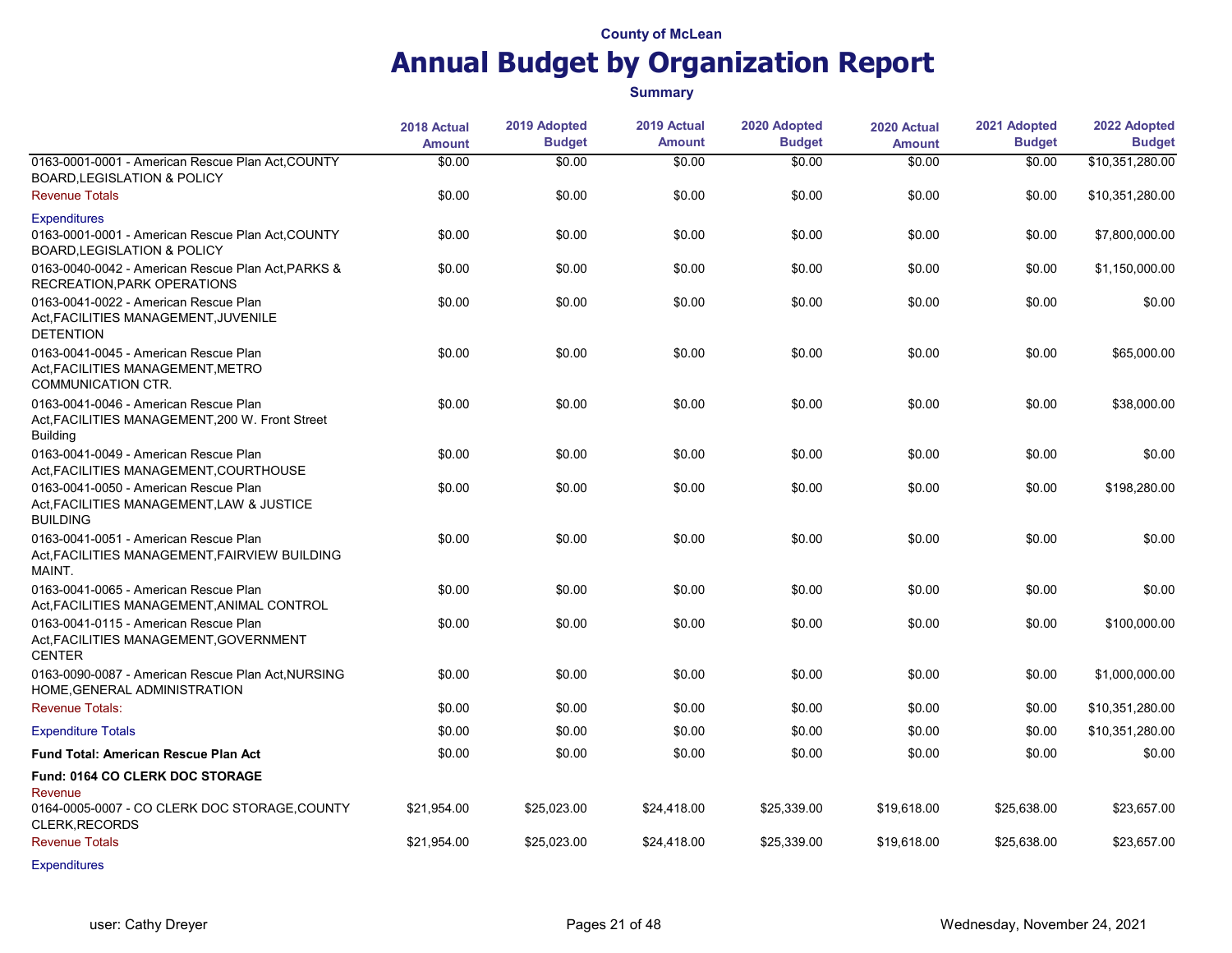|                                                                                                                        | 2018 Actual<br><b>Amount</b> | 2019 Adopted<br><b>Budget</b> | 2019 Actual<br><b>Amount</b> | 2020 Adopted<br><b>Budget</b> | 2020 Actual<br><b>Amount</b> | 2021 Adopted<br><b>Budget</b> | 2022 Adopted<br><b>Budget</b> |
|------------------------------------------------------------------------------------------------------------------------|------------------------------|-------------------------------|------------------------------|-------------------------------|------------------------------|-------------------------------|-------------------------------|
| 0164-0005-0007 - CO CLERK DOC STORAGE, COUNTY<br><b>CLERK, RECORDS</b>                                                 | \$24,224.82                  | \$25,023.00                   | \$24,157.94                  | \$25,339.00                   | \$24,932.76                  | \$25,638.00                   | \$23,657.00                   |
| <b>Revenue Totals:</b>                                                                                                 | \$21,954.00                  | \$25,023.00                   | \$24,418.00                  | \$25,339.00                   | \$19,618.00                  | \$25,638.00                   | \$23,657.00                   |
| <b>Expenditure Totals</b>                                                                                              | \$24,224.82                  | \$25,023.00                   | \$24,157.94                  | \$25,339.00                   | \$24,932.76                  | \$25,638.00                   | \$23,657.00                   |
| <b>Fund Total: CO CLERK DOC STORAGE</b>                                                                                | (\$2,270.82)                 | \$0.00                        | \$260.06                     | \$0.00                        | (\$5,314.76)                 | \$0.00                        | \$0.00                        |
| Fund: 0167 GIS FEES<br>Revenue                                                                                         |                              |                               |                              |                               |                              |                               |                               |
| 0167-0005-0008 - GIS FEES, COUNTY CLERK, LEGAL<br>RECORDS DOCUMENT'N                                                   | \$143,739.00                 | \$180,016.00                  | \$150,495.00                 | \$172,759.00                  | \$200,149.00                 | \$190,759.00                  | \$205,000.00                  |
| 0167-0006-0008 - GIS FEES ,COUNTY<br>RECORDER, LEGAL RECORDS DOCUMENT'N                                                | \$0.00                       | \$0.00                        | \$0.00                       | \$0.00                        | \$0.00                       | \$0.00                        | \$0.00                        |
| <b>Revenue Totals</b>                                                                                                  | \$143,739.00                 | \$180,016.00                  | \$150,495.00                 | \$172,759.00                  | \$200,149.00                 | \$190,759.00                  | \$205,000.00                  |
| <b>Expenditures</b><br>0167-0005-0008 - GIS FEES, COUNTY CLERK, LEGAL<br><b>RECORDS DOCUMENT'N</b>                     | \$229,000.00                 | \$180,016.00                  | \$180,016.00                 | \$172,759.00                  | \$172,759.00                 | \$190,759.00                  | \$205,000.00                  |
| 0167-0006-0008 - GIS FEES ,COUNTY<br>RECORDER, LEGAL RECORDS DOCUMENT'N                                                | \$0.00                       | \$0.00                        | \$0.00                       | \$0.00                        | \$0.00                       | \$0.00                        | \$0.00                        |
| 0167-0099-0099 - GIS FEES, NON-<br>DEPARTMENTAL, NON-DEPARTMENTAL                                                      | \$0.00                       | \$0.00                        | \$0.00                       | \$0.00                        | \$0.00                       | \$0.00                        | \$0.00                        |
| <b>Revenue Totals:</b>                                                                                                 | \$143,739.00                 | \$180,016.00                  | \$150,495.00                 | \$172,759.00                  | \$200,149.00                 | \$190,759.00                  | \$205,000.00                  |
| <b>Expenditure Totals</b>                                                                                              | \$229,000.00                 | \$180,016.00                  | \$180,016.00                 | \$172,759.00                  | \$172,759.00                 | \$190,759.00                  | \$205,000.00                  |
| <b>Fund Total: GIS FEES</b>                                                                                            | (\$85,261.00)                | \$0.00                        | (\$29,521.00)                | \$0.00                        | \$27,390.00                  | \$0.00                        | \$0.00                        |
| Fund: 0168 COLLECTOR AUTOMATION FUND<br>Revenue                                                                        |                              |                               |                              |                               |                              |                               |                               |
| 0168-0004-0004 - COLLECTOR AUTOMATION<br>FUND COUNTY TOP A OUDED FINANCIAL                                             | \$13,560.00                  | \$13,000.00                   | \$12,684.00                  | \$12,850.00                   | \$15,885.00                  | \$12,850.00                   | \$13,000.00                   |
| <b>Revenue Totals</b>                                                                                                  | \$13,560.00                  | \$13,000.00                   | \$12,684.00                  | \$12,850.00                   | \$15,885.00                  | \$12,850.00                   | \$13,000.00                   |
| <b>Expenditures</b><br>0168-0004-0004 - COLLECTOR AUTOMATION<br>FUND, COUNTY TREASURER, FINANCIAL<br><b>MANAGEMENT</b> | \$12,535.00                  | \$13,000.00                   | \$12,566.00                  | \$12,850.00                   | \$12,928.00                  | \$12,850.00                   | \$13,000.00                   |
| <b>Revenue Totals:</b>                                                                                                 | \$13,560.00                  | \$13,000.00                   | \$12,684.00                  | \$12,850.00                   | \$15,885.00                  | \$12,850.00                   | \$13,000.00                   |
| <b>Expenditure Totals</b>                                                                                              | \$12,535.00                  | \$13,000.00                   | \$12,566.00                  | \$12,850.00                   | \$12,928.00                  | \$12,850.00                   | \$13,000.00                   |
| <b>Fund Total: COLLECTOR AUTOMATION FUND</b>                                                                           | \$1,025.00                   | \$0.00                        | \$118.00                     | \$0.00                        | \$2,957.00                   | \$0.00                        | \$0.00                        |
| Fund: 0170 NEUTRAL SITE CUSTODY EXCH<br>Revenue                                                                        |                              |                               |                              |                               |                              |                               |                               |
| 0170-0016-0106 - NEUTRAL SITE CUSTODY<br>EXCH, CIRCUIT COURT, NEUTRAL SITE CUSTODY<br><b>EXCH</b>                      | \$40,888.00                  | \$34,000.00                   | \$44,183.00                  | \$34,000.00                   | \$33,214.00                  | \$28,000.00                   | \$28,000.00                   |
| <b>Revenue Totals</b>                                                                                                  | \$40,888.00                  | \$34,000.00                   | \$44,183.00                  | \$34,000.00                   | \$33,214.00                  | \$28,000.00                   | \$28,000.00                   |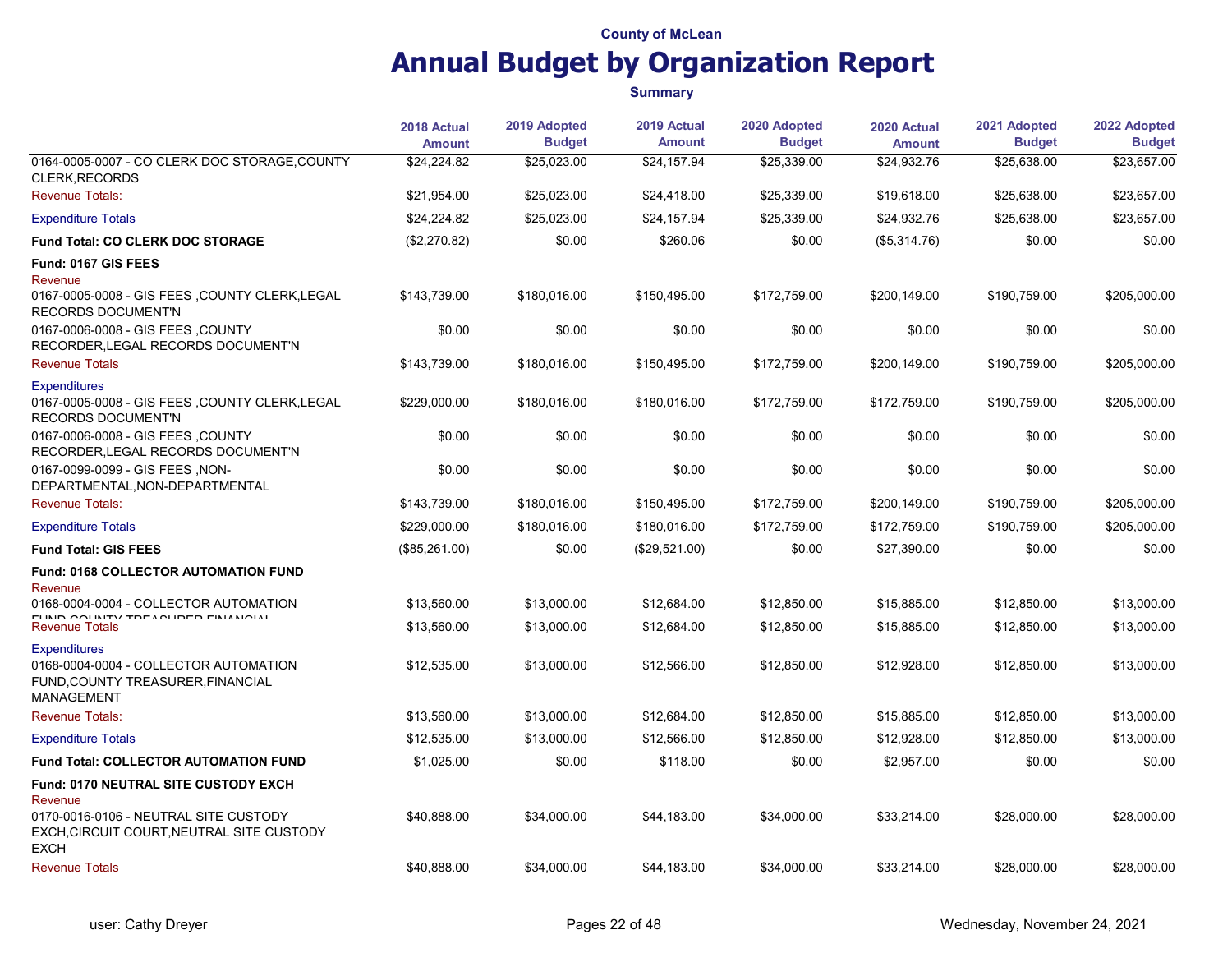|                                                                                                                          | 2018 Actual<br><b>Amount</b> | 2019 Adopted<br><b>Budget</b> | 2019 Actual<br><b>Amount</b> | 2020 Adopted<br><b>Budget</b> | 2020 Actual<br><b>Amount</b> | 2021 Adopted<br><b>Budget</b> | 2022 Adopted<br><b>Budget</b> |
|--------------------------------------------------------------------------------------------------------------------------|------------------------------|-------------------------------|------------------------------|-------------------------------|------------------------------|-------------------------------|-------------------------------|
| <b>Expenditures</b><br>0170-0016-0106 - NEUTRAL SITE CUSTODY<br>EXCH, CIRCUIT COURT, NEUTRAL SITE CUSTODY<br><b>EXCH</b> | \$33,999.96                  | \$34,000.00                   | \$31,166.63                  | \$34,000.00                   | \$33,999.96                  | \$28,000.00                   | \$28,000.00                   |
| <b>Revenue Totals:</b>                                                                                                   | \$40,888.00                  | \$34,000.00                   | \$44,183.00                  | \$34,000.00                   | \$33,214.00                  | \$28,000.00                   | \$28,000.00                   |
| <b>Expenditure Totals</b>                                                                                                | \$33,999.96                  | \$34,000.00                   | \$31,166.63                  | \$34,000.00                   | \$33,999.96                  | \$28,000.00                   | \$28,000.00                   |
| Fund Total: NEUTRAL SITE CUSTODY EXCH                                                                                    | \$6,888.04                   | \$0.00                        | \$13,016.37                  | \$0.00                        | (\$785.96)                   | \$0.00                        | \$0.00                        |
| <b>Fund: 0171 CHILDREN'S WAITING ROOM</b><br>Revenue<br>0171-0016-0105 - CHILDREN'S WAITING                              | \$25,510.00                  | \$24,500.00                   | \$13,936.00                  | \$26,500.00                   | \$14,772.00                  | \$26,500.00                   | \$0.00                        |
| ROOM, CIRCUIT COURT, CHILDREN'S WAITING ROOM                                                                             |                              |                               |                              |                               |                              |                               |                               |
| <b>Revenue Totals</b>                                                                                                    | \$25,510.00                  | \$24,500.00                   | \$13,936.00                  | \$26,500.00                   | \$14,772.00                  | \$26,500.00                   | \$0.00                        |
| <b>Expenditures</b><br>0171-0016-0105 - CHILDREN'S WAITING<br>ROOM, CIRCUIT COURT, CHILDREN'S WAITING ROOM               | \$26,499.96                  | \$24,500.00                   | \$22,458.26                  | \$26,500.00                   | \$26,333.29                  | \$26,500.00                   | \$0.00                        |
| <b>Revenue Totals:</b>                                                                                                   | \$25,510.00                  | \$24,500.00                   | \$13,936.00                  | \$26,500.00                   | \$14,772.00                  | \$26,500.00                   | \$0.00                        |
| <b>Expenditure Totals</b>                                                                                                | \$26,499.96                  | \$24,500.00                   | \$22,458.26                  | \$26,500.00                   | \$26,333.29                  | \$26,500.00                   | \$0.00                        |
| <b>Fund Total: CHILDREN'S WAITING ROOM</b>                                                                               | (\$989.96)                   | \$0.00                        | (\$8,522.26)                 | \$0.00                        | (\$11,561.29)                | \$0.00                        | \$0.00                        |
| Fund: 0401 NURSING HOME                                                                                                  |                              |                               |                              |                               |                              |                               |                               |
| Revenue<br>0401-0090-0080 - NURSING HOME, NURSING<br>HOME, NURSING SERVICES                                              | \$0.00                       | \$0.00                        | \$0.00                       | \$0.00                        | \$0.00                       | \$0.00                        | \$0.00                        |
| 0401-0090-0083 - NURSING HOME, NURSING<br>HOME, DIETARY                                                                  | \$0.00                       | \$0.00                        | \$0.00                       | \$0.00                        | \$0.00                       | \$0.00                        | \$0.00                        |
| 0401-0090-0086 - NURSING HOME, NURSING<br>HOME, PLANT OPERATIONS/MAINT.                                                  | \$890.90                     | \$0.00                        | \$590.43                     | \$0.00                        | \$27.00                      | \$0.00                        | \$0.00                        |
| 0401-0090-0087 - NURSING HOME, NURSING<br>HOME, GENERAL ADMINISTRATION                                                   | \$7,687,640.61               | \$9,152,162.00                | \$7,068,573.90               | \$8,946,496.00                | \$8,024,251.42               | \$8,913,731.00                | \$8,883,393.00                |
| <b>Revenue Totals</b>                                                                                                    | \$7,688,531.51               | \$9,152,162.00                | \$7,069,164.33               | \$8,946,496.00                | \$8,024,278.42               | \$8,913,731.00                | \$8,883,393.00                |
| <b>Expenditures</b><br>0401-0090-0080 - NURSING HOME, NURSING<br>HOME, NURSING SERVICES                                  | \$4,639,102.36               | \$4,820,361.00                | \$4,634,460.69               | \$4,734,861.00                | \$4,334,218.77               | \$4,766,608.00                | \$4,714,215.00                |
| 0401-0090-0081 - NURSING HOME, NURSING<br>HOME, SOCIAL SERVICES                                                          | \$211,865.62                 | \$143,659.00                  | \$216,998.40                 | \$112,803.00                  | \$209,168.43                 | \$114,076.00                  | \$120,050.00                  |
| 0401-0090-0082 - NURSING HOME, NURSING<br>HOME, ACTIVITIES                                                               | \$172,860.96                 | \$175,787.00                  | \$168,207.18                 | \$172,660.00                  | \$150,131.45                 | \$171,684.00                  | \$176,181.00                  |
| 0401-0090-0083 - NURSING HOME, NURSING<br>HOME, DIETARY                                                                  | \$1,207,790.66               | \$1,240,462.00                | \$1,194,989.45               | \$1,231,256.00                | \$1,118,272.38               | \$1,236,938.00                | \$1,226,513.00                |